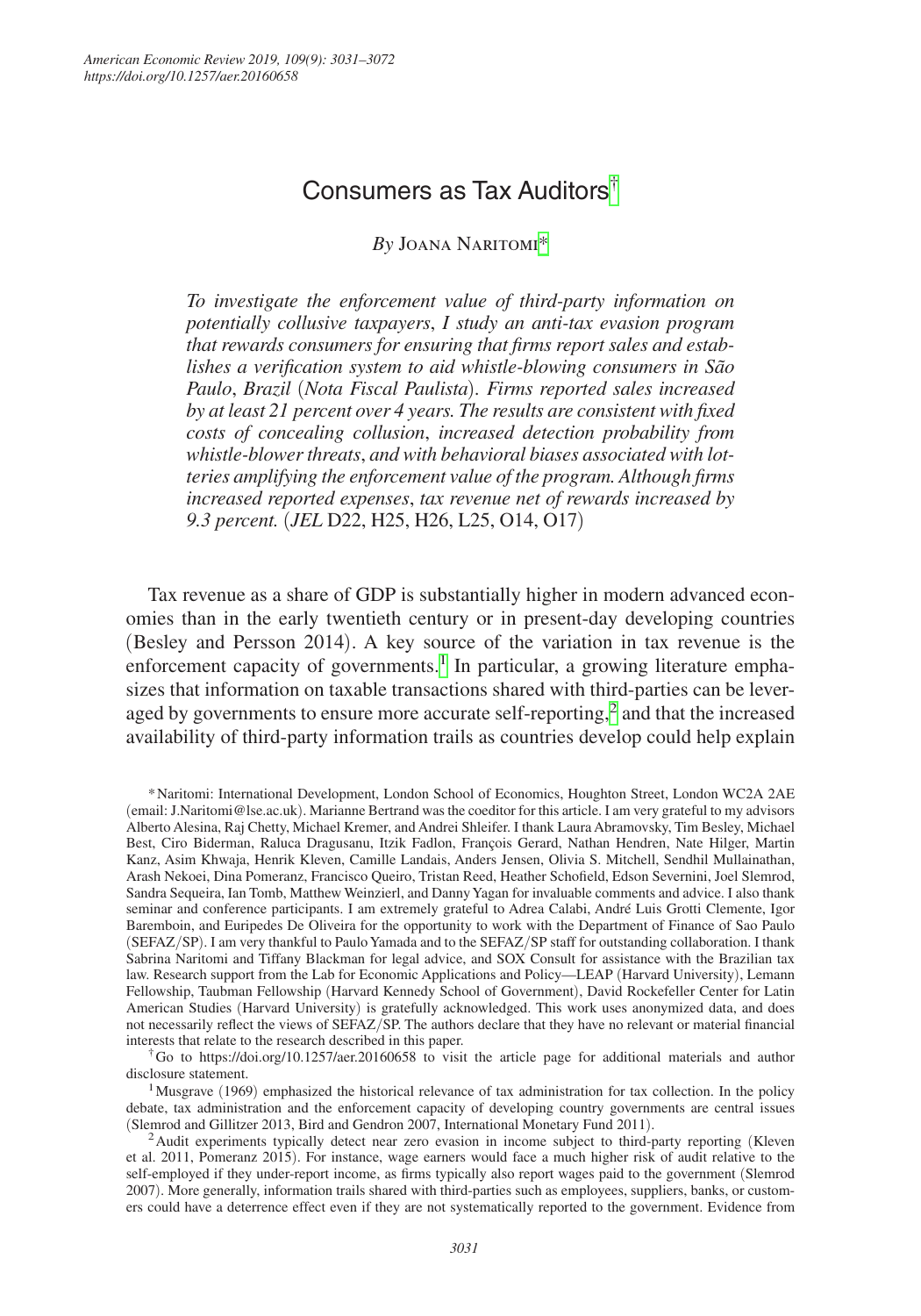the dynamics of government revenue among advanced economies during the last century (Gordon and Li 2009; Kleven, Kreiner, and Saez 2016).

Despite the empirical literature on the deterrence effect of third-party reporting, there is little direct evidence on whether changes in availability of information trails can improve compliance and on the mechanisms through which third-party reporting deters evasion, as it hinges on avoiding collusion opportunities among the informed parties.<sup>3</sup> This paper exploits quasi-experimental variation and unique administrative data on firms and consumers from an anti-tax evasion program in São Paulo, Brazil (*Nota Fiscal Paulista*, or NFP) that created monetary rewards for consumers to ensure that firms report final sales transactions. The program provides tax rebates and monthly lottery prizes for consumers who ask for receipts, and establishes a direct communication channel between the tax authority and consumers through an online account system, where consumers can verify receipts reported by firms and can act as whistle-blowers by filing complaints.

The program was designed to address the "last mile" problem of the self-enforcing mechanism of the value added tax (VAT). Along the supply chain, the tax credit and debit system of the VAT generates third-party reporting in transactions across firms.<sup>[4](#page-1-1)</sup> At the final consumer stage, however, these self-enforcing incentives break down since consumers typically derive no direct monetary benefit from asking for receipts.<sup>[5](#page-1-2)</sup> The NFP policy introduced incentives similar to the VAT for final sales: it aims to affect both the likelihood that a transaction is reported at all, and the accuracy of reporting, since rewards to consumers are an increasing function of the value of receipts.<sup>[6](#page-1-3)</sup>

I begin by laying out a conceptual framework to discuss how incentives to consumers can affect firm behavior. The NFP policy is effectively increasing the availability of third-party information trails through rewards to consumers, but collusion between consumers and firms could hinder the self-enforcing effect of third-party information. However, in order to collude with consumers and continue evading, firms would need to transfer part of evasion rents to consumers through discounts and incur in a fixed cost to set the collusive deal. Moreover, firms would reveal evasion information to many third parties by conditioning the discount on not accurately reporting the transaction to the government. As in Kleven, Kreiner, and Saez (2016), the difficulty in sustaining collusion with a large number of informed

Denmark and the United States suggests that even when income is not subject to systematic third-party reporting, compliance is well below full evasion, which could be explained in part by the existence of derivative information shared with third-parties (Kleven 2014).

<span id="page-1-0"></span> $3$ This is a well-known issue in the mechanism design literature (e.g., Tirole 1986): once more than one person is informed about evasion then there are many mechanisms that can be used to elicit that information (Besley and Persson 2013). A key assumption in these cases is that there is no scope for collusion among the informed parties. For instance, Yaniv (1993) argues that employers and employees can find mutually beneficial opportunities to reduce their tax liabilities, which would result in limited enforcement effect on self-reports of individual income subject to cross-reporting by firms.<br><sup>4</sup>Most countries in the world adopted the VAT instead of sales tax, perhaps because of its enforcement advan-

<span id="page-1-1"></span>tage (Keen and Lockwood 2010). Kopczuk and Slemrod (2006) argue that retail sales tax and the VAT are theoretically equivalent, but the VAT has built-in enforcement incentives along the supply chain. Pomeranz (2015) provides empirical evidence for the self-enforcing properties of the VAT in business-to-business transactions.

<span id="page-1-2"></span> $5$  Slemrod (2007) refers to the enforcement problem at the final consumer stage as the "Achilles' heel" of administering a retail sales tax: if firms collude to under-report transactions, the self-enforcing mechanism can unravel, and may hinder tax collection across the entire chain.

<span id="page-1-3"></span> $6$ Both the tax rebate and the number of lottery tickets with which consumers are rewarded are a function of the total amount they spend in a given month as detailed in Section IIB.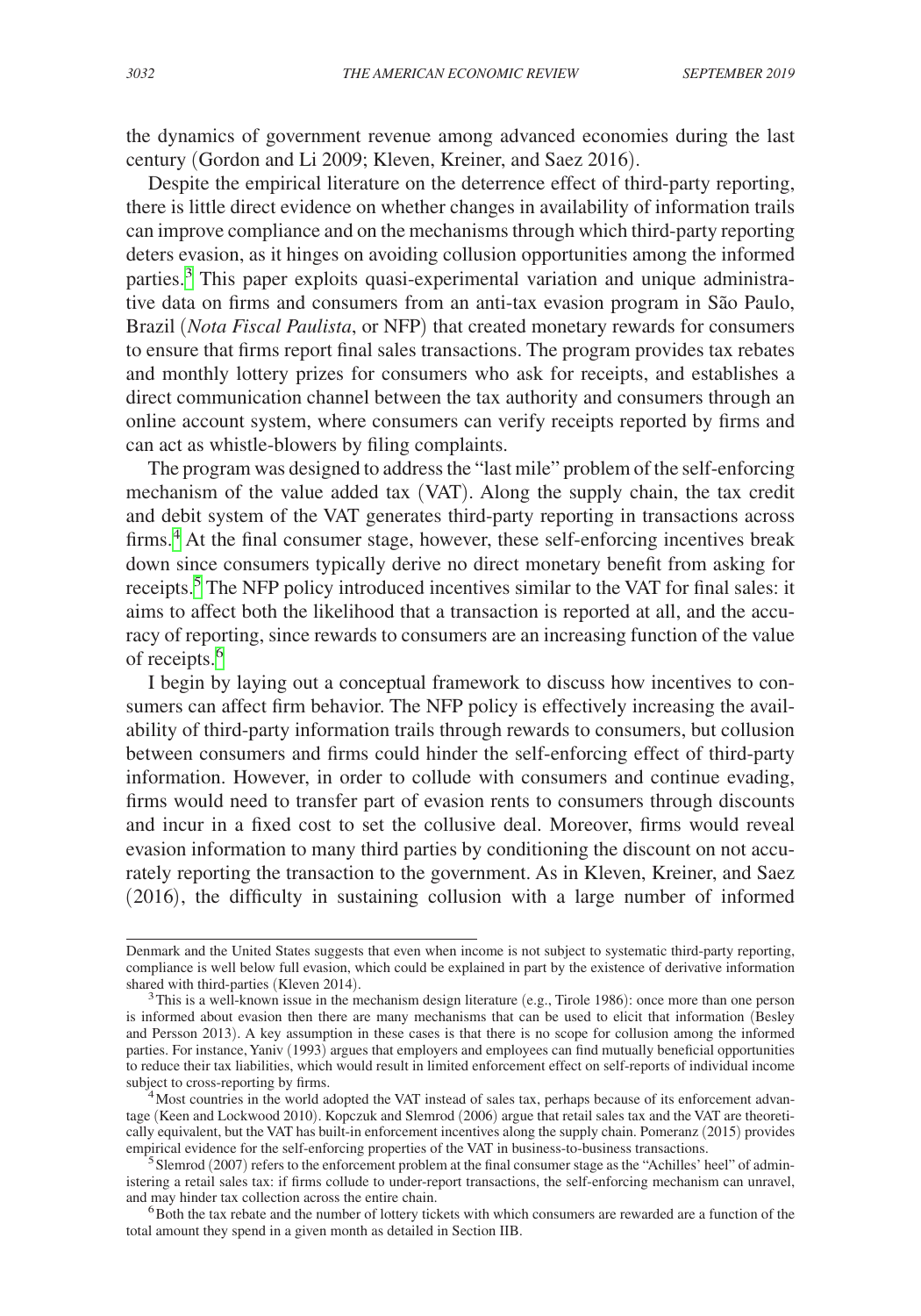economic agents who can act as whistle-blowers might be important to deter evasion. Therefore, the effect of consumer monitoring should be stronger the higher the threat of whistle-blowing, and the more costly it is for firms to match the value of the rewards offered by the government.

In order to empirically investigate the extent to which rewards to consumers can affect firm compliance, I construct unique administrative data on firm-level monthly tax returns, monthly individual-level data on requested receipts and overall participation in the NFP program, based on administrative records from the tax authority of the state of São Paulo[.7](#page-2-0) I divide my analysis into four parts. First, I study the effect of consumer monitoring on firms' compliance by exploiting variation in the intensity of exposure to the policy. I compare reported revenue changes in firms that sell mostly to final consumers (retail) versus firms that sell mostly to other firms (wholesale). I estimate that reported revenue in retail increased on average by 21 percent over 4 years as a result of NFP. This estimate is likely to be a lower bound for the effect of the program, given that wholesale firms may also have been affected by the change in consumers' decisions to ask for receipts.<sup>[8](#page-2-1)</sup>

Second, I shed light on mechanisms by examining the implications from the conceptual framework for firms subject to higher whistle-blower threats, and by discussing the role of rewards offered by the government on consumer participation in the enforcement policy. I find evidence consistent with the argument that collusion might be costly and difficult to sustain if consumers can blow the whistle. Firms in sectors that typically have a high volume of transactions and sell small ticket items are affected more, consistent with fixed costs to collude with consumers. Also, firms in sectors that are characterized by a large number of different consumers, that would be more exposed to potential whistle-blowers, are relatively more affected by the consumer rewards program. Furthermore, I link consumer participation to firm compliance by exploiting the timing of consumers' whistle-blowing and find that firms report 7 percent more receipts and 3 percent more revenue after receiving the first complaint.

Third, I turn to the effects of rewards on consumer participation. As suggested by the conceptual framework, the more consumers value the rewards, the more costly it will be for firms to try to match the government's incentives. I exploit variation from lottery prize rewards from NFP to analyze changes in the number of receipts that individuals ask for and the total value of receipts. I find that consumers condition their decisions to ask for receipts on past lottery wins. Even when prizes are as small as US\$5, winners ask for receipts more often for at least six months after the lottery result relative to non-winners with the same odds of getting a prize. In addition, I find an increase of US\$16.14 (SE 3.08) in the total value of receipts during the six months after the lottery, so the effect cannot be attributed to the cash prize alone. The results are consistent with the possibility that lotteries amplify consumer engagement due to behavioral biases.

<span id="page-2-1"></span><span id="page-2-0"></span>

 $^7$ A number of measures were taken to de-identify the data in order to protect confidential tax records.  $^8$ Wholesale firms can sell to final consumers directly, in which case the rewards program applies. Additionally, improving compliance among retail firms can affect compliance by wholesalers through the self-enforcing mechanism of the VAT.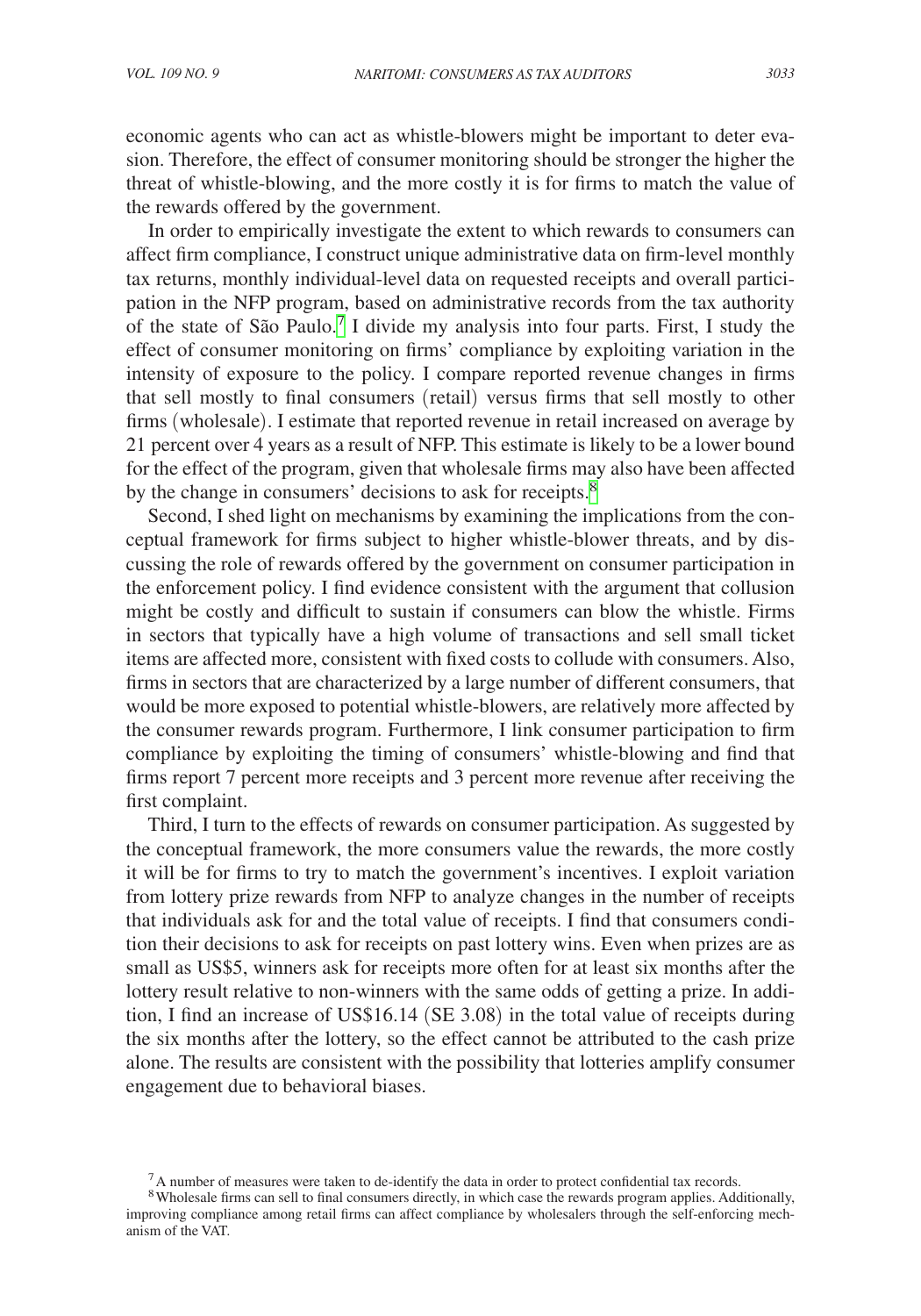In the final part of the paper, I discuss implications for tax policy. First, I analyze how tax liabilities were affected by the policy. An increase in reported revenue could, in principle, be circumvented by adjustments in reported expenses. I find that firms significantly increase reported inputs, but not enough to offset the effect of reported revenue on value added. I estimate that the NFP program increased reported tax liabilities by 25.9 percent. However, through the incentives to consumers, governments are foregoing a fraction of both marginal and infra-marginal revenue, so it is not obvious ex ante that a positive effect on tax revenue would be sufficient to cover the costs of the program. I calculate that tax revenue increased by 9.3 percent net of rewards. Finally, I discuss welfare implications of consumer reward policies by considering social costs and benefits, and the impacts on firms, consumers, and the government.

This paper contributes to the vast literature on tax enforcement (e.g., Andreoni, Erard, and Feinstein 1998; Slemrod and Yitzhaki 2002) by providing evidence on how a policy can tap into local information on tax evasion, and leverage frictions to collusion in order to increase compliance in a hard-to-tax sector. In particular, this paper contributes to a growing literature that argues that third-party information is key for compliance (Kleven et al. 2011; Pomeranz 2015; Kumler, Verhoogen, and Frias 2012). Additionally, the paper contributes to the literature on the challenges of tax enforcement in developing countries, which is believed to be a key determinant of countries' choices of tax instruments (e.g., Gordon and Li 2009, Best et al. 2015, Jensen 2019). In particular, a growing strand of the literature sets aside noncompliance due to firm nonregistration at the tax authority, the formal-informal margin, and instead examines noncompliance among formal firms.<sup>[9](#page-3-0)</sup>

The paper also contributes to the policy debate on sales tax enforcement. Many countries adopted policies to reward consumers to address the last mile problem of the VAT.<sup>10</sup> This paper provides, to my knowledge, the first direct evidence of consumer behavioral responses to rewards from asking for receipts. The results also reinforce existing findings on individual responses to lotteries that are used as levers in other contexts, such as lottery-linked savings (Tufano 2008, Kearney et al. 2010). Moreover, the evidence from the NFP lotteries adds to the literature on the behavioral effects of lottery wins such as the lucky store effect (Guryan and Kearney 2008). More generally, the paper sheds light on the effects of participatory policies used as a monitoring tool.

Finally, the paper contributes to the debate on how other margins of adjustment (e.g., reported expenses) may compensate for an increase in enforcement of revenue reporting. In the context of corporate income tax (CIT), Carrillo, Pomeranz, and Singhal (2017) and Slemrod et al. (2017) find that reported costs substantially

<span id="page-3-0"></span><sup>9</sup>De Paula and Scheinkman (2010) argue that better enforcement in the intensive margin of VAT systems can endogenously generate incentives to formalize by creating supply chains of formal firms. See Bruhn and McKenzie (2014) for a review of the literature on the formalization of firms.

<span id="page-3-1"></span><sup>&</sup>lt;sup>10</sup>For instance, Argentina, Bolivia, Brazil, China, Chile, Colombia, Indonesia, Italy, Portugal, Puerto Rico, South Korea, and Slovakia, among other countries, have introduced policies to address the enforcement problem downstream through monetary incentives (through tax refunds, lotteries, or fines) for consumers to request receipts (Fooken, Hemmelgarn, and Herrmann 2015; Bird 1992; Cowell 2004; Fabbri 2015; Marchese 2009). Wan (2010) argues that a program that turns receipts into lottery tickets in China was effective in raising tax revenue, but the evidence for such policies is mixed (Barroso and Cortez 2007; Mattos, Rocha, and Toporcov 2013).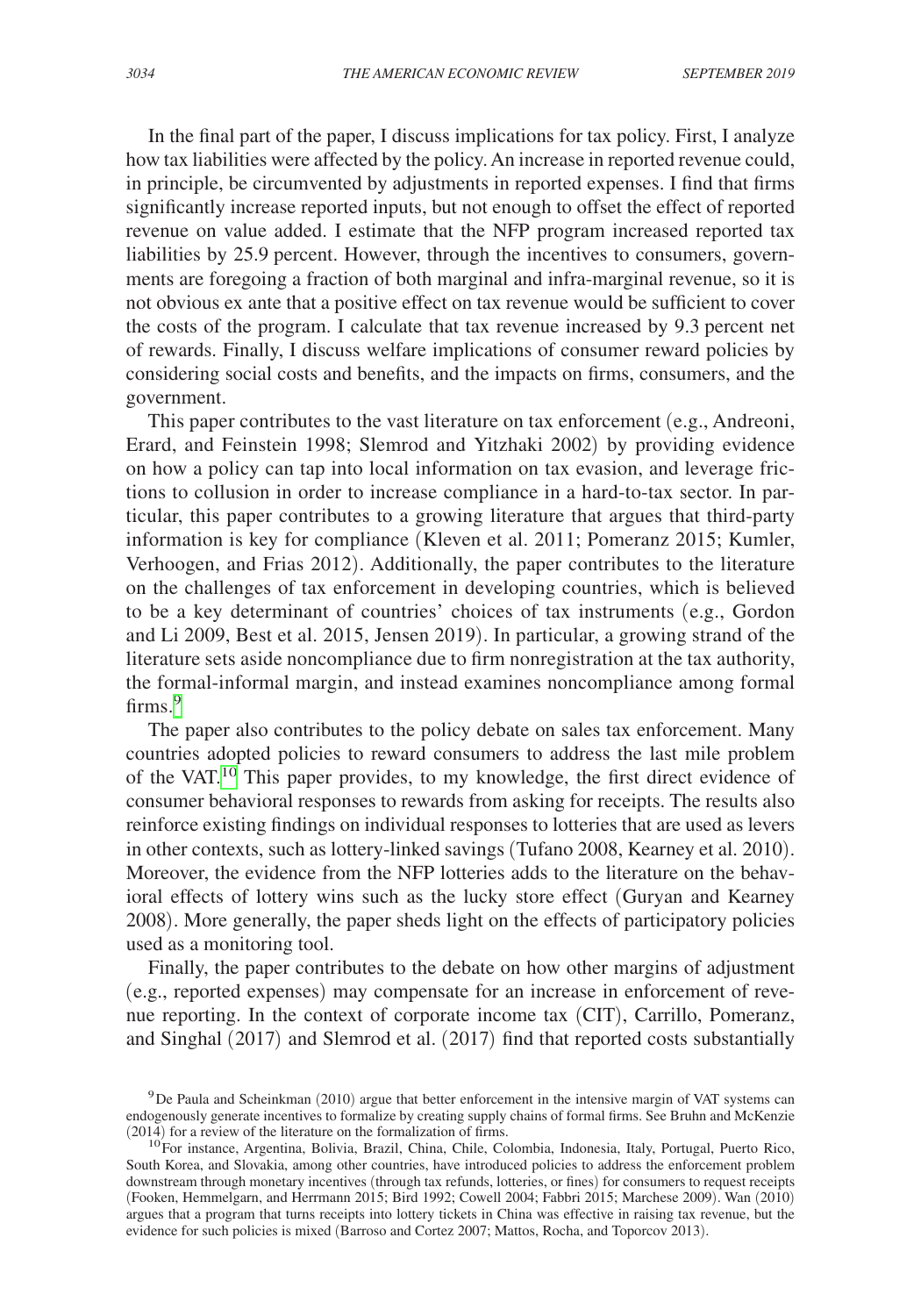increase, offsetting to a large extent the profit change from more accurate revenue reporting. In both cases, the cost increase occurred primarily in difficult to verify margins such as "other expenses." In the case of the VAT, the ability to adjust inputs is arguably relatively more limited as a tax credit must be another firms' tax debit. The findings of this paper indicate that reported expenses can be adjusted in a VAT context, but perhaps to a lesser extent than in CIT due to the self-enforcing feature of the VAT.

The remainder of the paper is organized as follows. Section I outlines a simple conceptual framework to guide the empirical analysis. Section II describes the institutional background of the *Nota Fiscal Paulista* program, the relevant datasets, sample definitions, and summary statistics. Section III investigates the enforcement effect of the introduction of third-party information through consumer rewards on firms' reported revenue, and Section IV sheds light on mechanisms suggested by the conceptual framework regarding whistle-blower threats, collusion costs, and the value of monetary rewards. Section V examines the impact on expenses and tax revenue, and discusses implications for tax policy. Section VI concludes.

## **I. Conceptual Framework**

I begin the analysis by describing a simple conceptual framework that examines the degree to which consumer monitoring can affect the evasion decision by firms. I use a variant of the Allingham and Sandmo (1972) framework discussed by Kleven et al. (2011), in which the probability that a taxpayer is caught evading depends on the audit rate and the probability of detection conditional on an audit. First, I present a baseline case with government monitoring only. Then, I introduce consumer monitoring as an additional enforcement tool that gives rewards for consumers to ensure firms report final sales transactions, and allows consumers to act as whistle-blowers. In this case, firms may continue evading by colluding with consumers. In doing so, however, firms get a lower benefit from evasion and reveal to a number of third-parties evasion information that the government may access through whistle-blowers. As a result, firms will increase compliance.<sup>[11](#page-4-0)</sup>

## A. *A Tax Evasion Model*

Consider a risk-neutral firm that pays a tax  $\tau \in [0,1]$  proportional to their reported revenue  $Y \geq 0$ . Suppose that firms sell a single product, and that each firm has *N* consumers who each make one purchase which generates revenue  $\bar{y} \geq 0$ . Firms have a true pretax revenue  $\bar{Y} = N\bar{y}$ , and choose to report revenue *Y* to maximize profits  $\pi$ , which depends on enforcement policies.

*Government Monitoring Only.*—Let  $p \in [0,1]$  be the probability of detection faced by the firm. Similarly to Kleven et al. (2011), I assume that the audit probability is increasing in the amount evaded, and that the probability governments detect

<span id="page-4-0"></span> $11$ I take a positive approach to understand the effects of different monitoring tools on firms' evasion decision. For a normative approach, see Arbex and Mattos (2015), who investigate how the Ramsey equation is modified once consumers are rewarded to ask for receipts.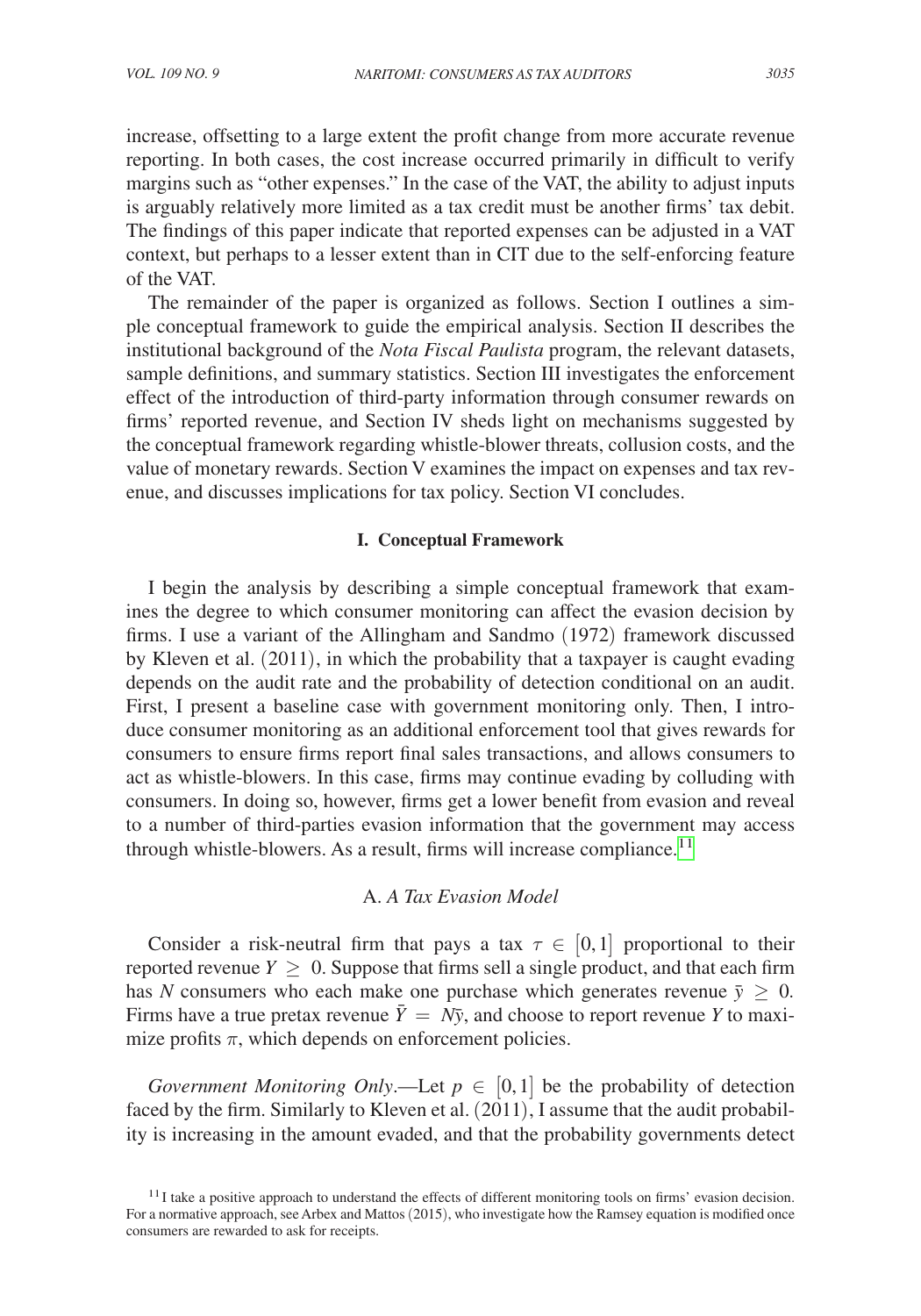evasion is a product of government audits and the likelihood that the government will uncover evasion by taxpayers during an audit. Kleven (2014) argues that the more derivative information from various third-party sources is available to tax enforcement, the more compliance we observe despite low audit rates. The intuition is that the more information the government has about the firm, the easier it is to detect evasion conditional on an audit (Slemrod 2007).

Let  $a(E) \in [0,1]$  be the audit probability,  $E = \overline{Y} - Y$  be the total evasion by firm, and  $d \in [0,1]$  be the ability of the government to detect evasion in an audit. The probability of detection faced by the firm can be written as  $p \equiv a(E)d$ ,  $p'(E) = a'(E)d > 0$ . If the firm is caught evading, the government applies a fine  $\theta \geq 0$  in proportion to the evaded tax  $\tau(\bar{Y} - Y)$ . For simplicity, assume that in the absence of monetary incentives, consumers do not ask for receipts and have no impact on the evasion decision of firms. Thus, firms report revenue *Y* to maximize

(1) 
$$
\pi = (\bar{Y} - \tau Y)(1 - p) + [(1 - \tau)\bar{Y} - \theta \tau (\bar{Y} - Y)]p.
$$

An interior optimal solution *Y*<sup>\*</sup> satisfies the first-order condition  $d\pi/dY = 0$ :<sup>[12](#page-5-0)</sup>

(2) 
$$
[a(E) + a'(E) \cdot E]d(1 + \theta) = 1.
$$

The right-hand side of equation (2) is the marginal benefit of evading an extra dollar, and the left-hand side is the marginal cost of evading that extra dollar. As discussed in Kleven et al. (2011), the firm that evades an extra dollar incurs in a higher probability of audit of all infra-marginal dollars evaded. Firms choose the optimal  $Y^*$  that satisfies equation (2), and  $Y^*$  will be increasing in the detection probability *d*. [13](#page-5-1)

*Adding Consumer Monitoring*.—For simplicity, I assume that if a firm issues a receipt, that transaction will be reported correctly[.14](#page-5-2) Now, suppose the government creates targeted incentives for consumers to ask for receipts. Consider the case where consumers are rewarded with  $\alpha \in [0,1]$  of the tax  $\tau$  firms pay on the transaction reported to the government. Consumers can ensure they receive this reward by requesting a receipt, and they can act as whistle-blowers by informing the government about firms' noncompliance.

Let  $\kappa(\alpha)$  be how much consumers value the rewards  $\alpha$  from the program, where  $\kappa(\alpha) \geq 0$  and  $\kappa'(\alpha) \geq 0$ . Let  $\kappa(0) = 0$ , in which case we are back to government

<sup>&</sup>lt;sup>12</sup>The second-order condition is  $2a'(E) + a''(E)E > 0$ . It is necessary and sufficient that  $Ea(E)$  is convex, which is essentially the same condition as in Kleven et al. (2011).

<span id="page-5-2"></span><span id="page-5-1"></span><span id="page-5-0"></span><sup>&</sup>lt;sup>13</sup> Given the convexity of  $Ea(E)$ ,  $\partial Y^*/\partial d = [a(E) + a'(E) \cdot E](1+\theta)/(2a'(E) + a''(E)E) > 0$ .

<sup>&</sup>lt;sup>14</sup> Receipts are an important tool for enforcement, which is the main rationale for consumer rewards programs in the first place. Therefore, I will refer to firms' decision to issue a receipt as being equivalent to a decision to report a transaction. It is possible that even after issuing a receipt, firms may try to erase those records (using zappers or phantom ware, for instance), but it is costly. In the São Paulo context, billing machines that issue receipts with time stamps and serial codes were already widespread since the early 2000s. Across the world, the adoption of Electronic Billing Machines that send data in real time to governments are making such ex post changes quite difficult.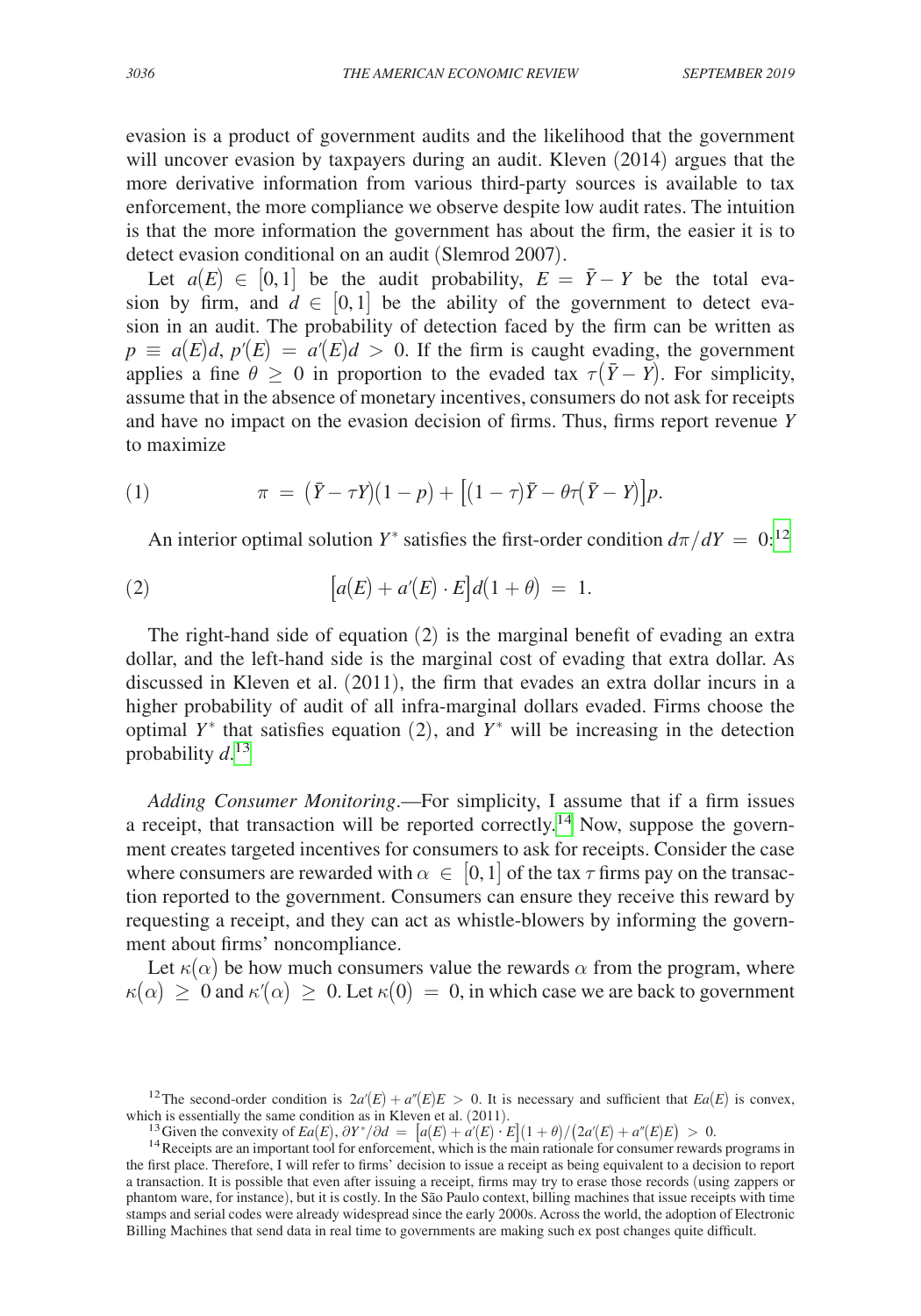monitoring only.<sup>15</sup> For instance, if consumers are unaware of the program,  $\kappa(\alpha)$  can be close to zero even if  $\alpha > 0$ . If consumers enjoy participating in the program above and beyond the monetary value attached to it,  $\kappa(\alpha) > \alpha$ . This could occur, for instance, if consumers enjoy playing the lottery or value engaging in a tax compliance program. There could also be a framing effect from rewards: a tax rebate, for instance, may help segregate small gains, making it more valuable than a discount of the same amount (Thaler 1999). [16](#page-6-1)

As the government is rewarding consumers with a fraction of what firms pay in taxes, firms and consumers could potentially agree to a mutually beneficial deal and not issue receipts.[17](#page-6-2) For simplicity, assume that firms make a take it or leave it discount offer to consumers to continue reporting  $y$  instead of the true amount  $\bar{y}$ , and that consumers accept a discount deal that matches the difference with respect to the government's reward  $\kappa(\alpha)\tau(\bar{y}-y)$ .

It is important to note that not only must the firm share part of their evasion rents with the consumer, the firm reveals to a third party that it evades taxes by conditioning the discount on not reporting the true amount of the transaction. Consumers, therefore, become informed third parties. As consumers can act as whistle-blowers, governments may gain access to relevant information about firms' evasion. Thus, the firm might face an increased detection probability if consumers cannot commit not to whistle-blow[.18](#page-6-3)

Kleven (2014) argue that a key deterrent of collusion is the sheer number of internal or external parties to which a firm that evades taxes exposes itself. I consider the case where there is a positive probability of a random shock between the parties that can trigger a consumer to blow the whistle. A random shock could be generated by some conflict between the consumer and the shopkeeper, or a moral concern of the consumer. Therefore, the larger the number of consumers *N*, the higher the additional risk of detection introduced by consumers that may act as whistle-blowers.

Assume  $\varepsilon > 0$  is the probability that such a random shock occurs; let  $\varepsilon$  be i.i.d. across consumers. Assume that if one consumer blows the whistle on the firm the information she provides allows the government to detect evasion with certainty in an audit, and that all the *N* consumers may blow the whistle. The intuition is that consumers are gathering relevant information about evasion conducted by firms that can improve the enforcement capacity of the government for a given audit rate. So the ability of the government to detect evasion under consumer monitoring will be a function of *N* and can be written as  $d_c(N) = 1 - (1 - d)(1 - \varepsilon)^N$ ,  $d_c'(N) > 0$ .

<span id="page-6-0"></span><sup>&</sup>lt;sup>15</sup>If  $\kappa(0) > 0$ , i.e., consumers value compliance per se, the policy could have an effect even if there are no monetary rewards, just a whistle-blower channel. In this case, the problem of the firm would be similar as it would try to match this taste for compliance with a discount, and providing a tool to whistle-blow firms could be valuable

<span id="page-6-1"></span>to create credible threats of  $\varepsilon > 0$ .<br><sup>16</sup>Based on prospect theory, framing outcomes separately could yield larger gains as the gain function is steep-<br>est at the origin. The utility of a small gain, therefore, could ex

<span id="page-6-2"></span><sup>&</sup>lt;sup>17</sup>Tirole  $(1986)$  discusses the collusion problem in auditing contracts in which a group of informed parties (the auditor and the agent) can manipulate the information reported to the principal. This context is also similar to the case of corruption with theft in Shleifer and Vishny (1993).

<span id="page-6-3"></span> $18$ In the empirical context, it is particularly salient that a collusive deal will allow the firm to evade taxes since the government is giving a reward for consumers to ask for receipts in a campaign against tax evasion. Also, as will be described in detail in Section II, consumers can be whistle-blowers by filing complaints about specific firms to the government through a website.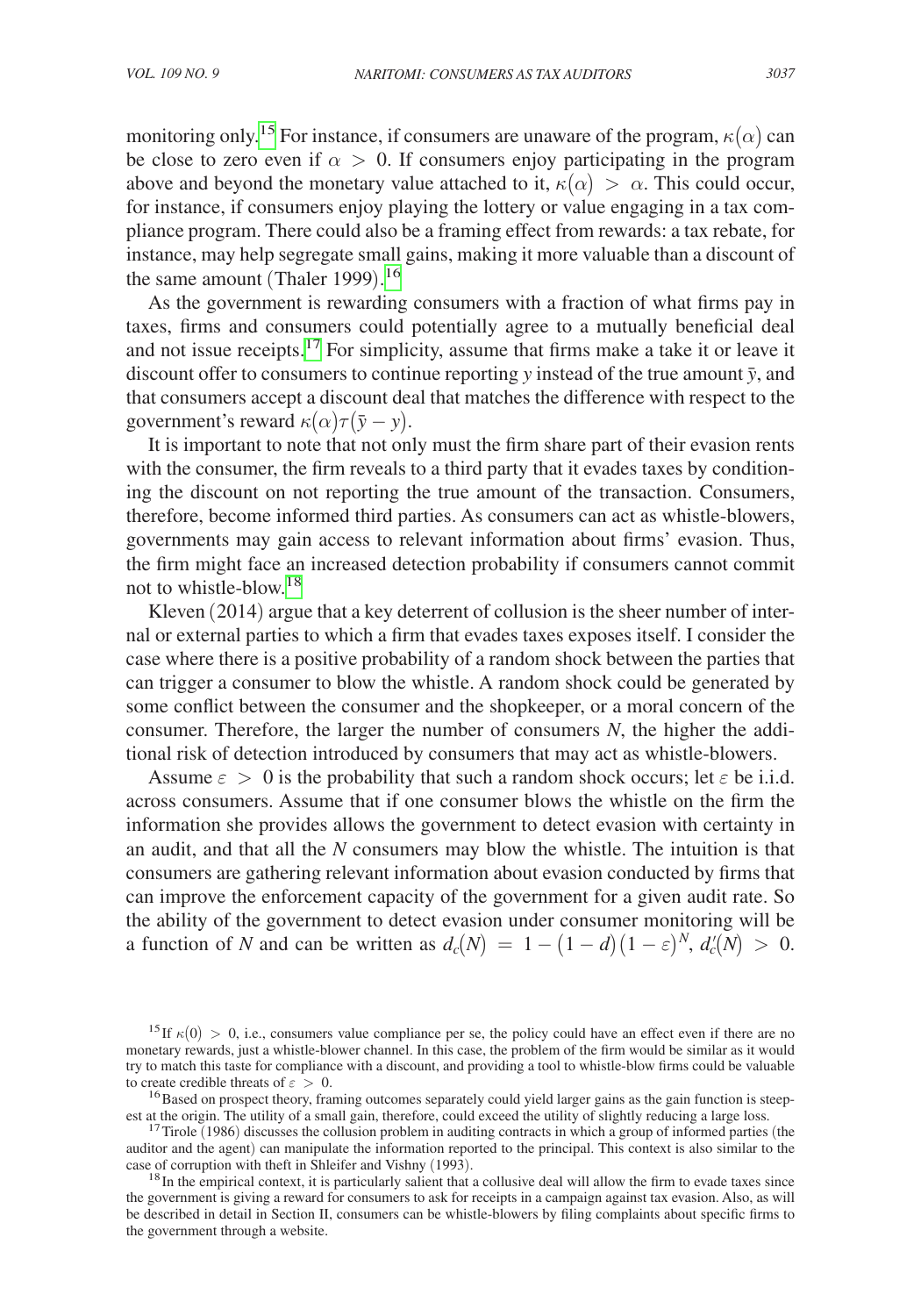Therefore, firms face an increased probability of getting caught  $p_c$  given by  $p_c = a(E) \left[ 1 - (1 - d) (1 - \varepsilon)^N \right]$ .<sup>[19](#page-7-0)</sup>

Finally, suppose that when firms make an offer to a consumer, they pay a fixed cost  $\rho > 0$ . The fixed cost can be thought of as a concealment cost paid to reach a collusive deal in each transaction. I assume that, if firms evade taxes, they adopt a collusion policy that applies to all transactions and must pay  $\rho > 0$  as concealment cost. In online Appendix C, I discuss an alternative case in which firms only collude with a fraction of the transactions. The main point of collusion costs is to emphasize how frictions from concealing a collusive deal with a large number of parties can contribute to increase compliance.

Now firms choose *Y* to maximiz[e20](#page-7-1)

(3) 
$$
\pi = (\bar{Y} - \tau Y)(1 - p_c) + [(1 - \tau)\bar{Y} - \theta \tau (\bar{Y} - Y)]p_c - \kappa(\alpha)\tau(\bar{Y} - Y) - \rho N.
$$

As mentioned above, under the new policy, firms have to transfer part of the evasion rents to consumers through discounts. An interior optimal solution  $Y^{**}$  satisfies the first order condition  $d\pi/dY = 0$ ,

(4) 
$$
\left[a + a'(E) \cdot E\right] d_c(1+\theta) = 1 - \kappa(\alpha).
$$

The equation highlights two ways in which the firm's evasion decision is affected by rewards to consumers. First, the marginal benefit of evading an extra dollar is reduced by  $\kappa(\alpha)$ . Therefore, the degree to which consumers value the program enter as an extra penalty for each dollar evaded. In this case, the more consumers value the rewards  $\alpha$ , the higher this extra-penalty will be. Second, if consumers cannot commit not to whistle-blow, the new detection probability will be increasing in the number of consumers *N* as it increases the chances that consumers will inform the government about the evasion activity of firms.

The cost of collusion  $\rho N$  would affect the extensive margin decision between evasion and full compliance, but not the intensive margin of compliance. In particular, if the payoff of full compliance and the collusion cost  $(1 - \tau)\bar{Y} + \rho N$  is larger than the expected value of taking the evasion gamble, the firm would shift to full compliance.<sup>21</sup> Note that the value of the transaction  $\bar{y}$  will matter for this policy because firms with the same true revenue  $\bar{Y}$  may be affected differently: firms that sell small ticket items (low  $\bar{y}$ ) would have to collude in a larger number of transactions for a given total

<span id="page-7-0"></span><sup>&</sup>lt;sup>19</sup>It is possible that whistle-blowers affect the audit probability as well, and an alternative model could be written in line with Kleven, Kreiner, and Saez (2016) that assumes that one whistle-blower triggers a full audit. The empirical implications in the next sections would be similar. Because information about audit rates or audit strategies are strictly confidential, it is not possible to distinguish in the data changes in audit rate from changes in detection ability conditional on audit. The conceptual distinction is useful, nonetheless, to illustrate how information from consumer monitoring can augment the effectiveness of government audits even if there are no changes in audit rates, which implies a higher risk of evasion faced by taxpayers.

<span id="page-7-1"></span> $^{20}$ I assume that if the firm is audited, the government will consider as tax evasion the amount not reported based on the posted price  $\bar{y}$ , not the discounted price. Therefore,  $\bar{Y}$  will be the true revenue of the firm, instead of the revenue net of transfers to consumers.

<span id="page-7-2"></span> $21$ In online Appendix C, I consider an alternative model in which firms can selectively collude with some consumers but not others to minimize such fixed costs. In this case, the fixed cost will affect the intensive margin decision of firms to evade taxes. The key insights, however, can be achieved with this simpler version where firms have a collusion policy that applies to all transactions.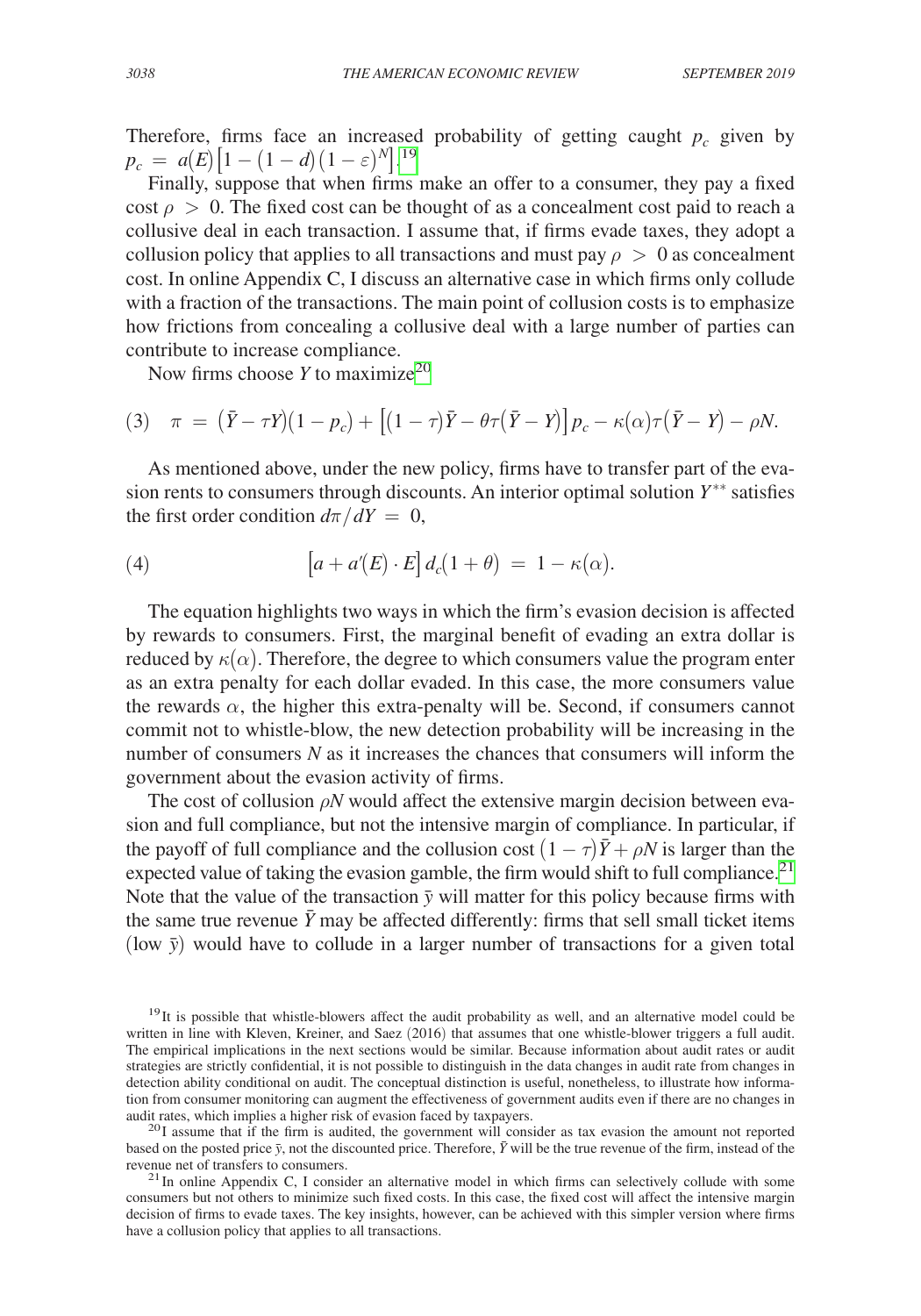revenue  $\bar{Y}$ . This effect should be empirically similar to the increased probability of getting caught evading through whistle-blowers, although the whistle-blower threat depends on the total number of different consumers, whereas the collusion cost effect depends on the sheer number of transactions as I discuss below.

*Comparative Statics and Discussion*.—The first-order conditions in both (2) and (4) can be expressed as  $a + a'(E) \cdot E = c$ , where *c* is a function of parameters that are changing with the policy. With government monitoring only,  $c = 1/(d(1 + \theta))$ . With consumer monitoring,  $c = (1 - \kappa(\alpha))/(d_c(1 + \theta))$ . Changes in *c* translate into comparative statics of  $E^*$ : if *c* increases, the optimal evasion will also increase.<sup>22</sup> In this subsection, I discuss how each component of the policy affects the evasion decision of firms and its implications.

**Value of Rewards:** In a collusive deal, firms try to match the value of rewards provided by the government through a discount. The reward to consumers reduces *c* and, therefore, decreases evasion. In particular, the higher the reward  $\alpha$  and the more consumers value the rewards  $\kappa(\alpha)$ , the higher the extra-penalty per dollar evaded will be. In the empirical setting, the reward has a lottery component so it is possible that its value is actually higher than the monetary expected value of the program's reward  $(\kappa(\alpha) > \alpha)$ . As I discuss in Section IVB, a taste for gambling or behavioral biases in assessing the odds of winning prizes could inflate the perceived value of lottery rewards, making it particularly costly for a firm to replicate the government's reward through a discount. The rewards, therefore, could have an effect on compliance even without a whistle-blower channel (i.e., unchanged detection ability of the government).

Further, the fact that the valuation of the benefit may differ from the monetary rewards could introduce a higher fixed cost in reaching a collusive deal. In the simple framework considered above, a larger  $\rho$  could push firms to switch to compliance. Considering a simple extension where the fixed cost  $\rho$  for colluding with consumers increases with the gap between the perceived size of the reward and its monetary value, i.e., if  $\rho(\kappa(\alpha) - \alpha)$  and  $\rho'(\kappa(\alpha) - \alpha) > 0$ , it could be the case that a reward scheme that is not straightforward for a firm to mimic (e.g., lottery) is relatively more cost-effective for the government. The impact on consumers' welfare, however, depends on why there is such bias in the perceived value of rewards, and whether it affects "experienced" utility or only "decision" utility. I revisit this discussion in Section V.

**Volume of Consumers:** The enforcement change introduced by consumer monitoring is stronger the larger the increase in the detection probability. This comparative statics follows from a drop in *c* as  $d_c > d$ . The increase in compliance should increase with the volume of consumers for a given firm size or true revenue  $\bar{Y}$ . This distinction between firm size and volume of consumers is relevant to shed light on a mechanism through which third-party information affects compliance: exposure to whistle-blower threats can decrease evasion.

<span id="page-8-0"></span><sup>22</sup>The necessary assumption for monotonicity  $\partial E^* / \partial c = 1/(2a'(E) + a''(E)E) > 0$  is that  $Ea(E)$  is convex, which is the same convexity assumption discussed above for the second-order condition.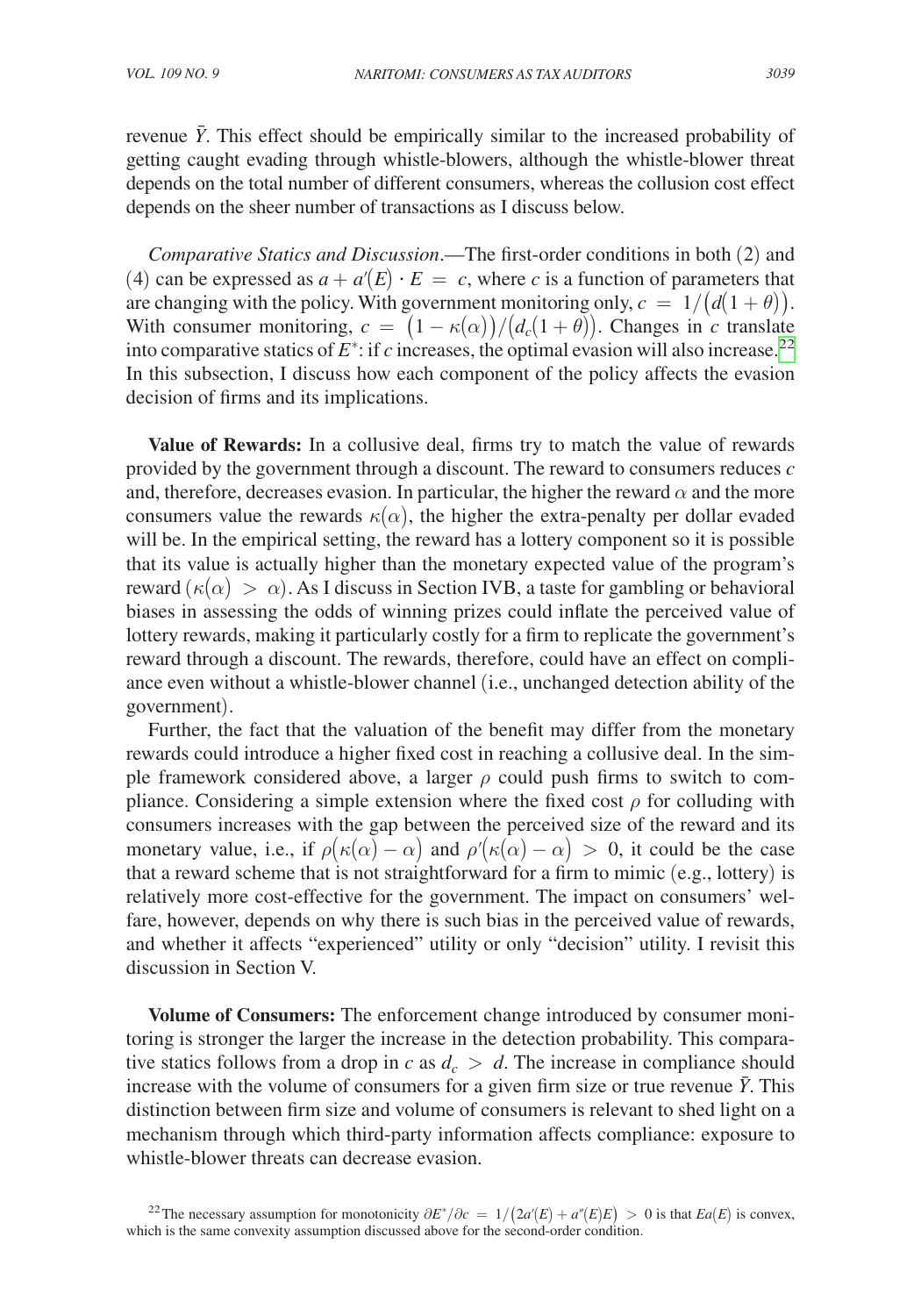**Volume of Transactions and Size of Transactions:** In the simple framework proposed above, there is one transaction for each consumer. Considering the case of multiple transactions per consumer, the number of transactions could matter through a different mechanism than the number of consumers: the larger the number of transactions a firm has, the more this policy may increase compliance as the fixed costs disproportionally affect firms that need to collude multiple times for a given firm size  $(\rho N)$ . Similarly, firms that sell small ticket items should be affected relatively more for a given firm size.

**Whistle-Blowers:** If firms engage in a collusive deal but believe that consumers will likely never blow the whistle, perhaps because they have never seen a consumer blow the whistle, they may perceive  $\varepsilon$  as being lower than it actually is. If this is the case, once firms observe consumers blowing the whistle, they may update upward their beliefs about  $\varepsilon$ , which reduces  $c$  and increases compliance. The data allow me to directly observe how firms react once they learn a consumer blew the whistle.

**Firm Size:** Even absent of consumer monitoring, larger firms arguably would be more at risk of getting caught for a given evasion level due to the number of internal or external informed parties (e.g., employees, buyers, suppliers) that may have information on tax evasion. In the model above, it would be as if *d* was higher for larger firms to begin with and, therefore, their baseline level of compliance should be higher (higher *d* lowers *c*). In other words, firm size alone could already generate variation in baseline exposure to whistle-blower threats (e.g., from the total number of informed third parties that firms interact with). The consumer rewards policy introduces a new set of informed third-parties: consumers that will ask for receipts and potentially learn about evasion (e.g., if they observe collusion through conditional discounts offers). In this case, the effect of the policy would be relatively larger for firms with a lower baseline *d*, which can be tested in the data.

**Government Revenue:** The government transfers to consumers  $\alpha \tau Y^{**}$ . It is important to notice that because the government cannot distinguish between marginal and infra-marginal sales, it rewards infra-marginal sales as well. If we restrict attention to revenue from taxes only (without fines), the program should increase tax revenue if  $Y^{**} - Y^* > \alpha Y^{**}$ . In other words, government revenue will increase if the tax base increase is larger than the tax base the government is forgoing. This implies that the percentage change in tax revenue will have to be at least  $(Y^{**} - Y^*)/Y^* > \alpha/(1 - \alpha)$  to generate an increase in government revenue. If the baseline level of compliance is very low, the program would be particularly attractive. Also, if higher compliance can be achieved without rewarding every single transaction (e.g., imperfect take-up by consumers), the program will be more cost-effective. I revisit this discussion in Section  $V^{23}$  $V^{23}$  $V^{23}$ .

<span id="page-9-0"></span><sup>&</sup>lt;sup>23</sup> Note that, for simplicity, I am assuming here that the increase in tax collection is proportional to the increase in reported revenue as it is modeled as a sales tax. The goal of this simplification is to flesh out how sales reporting, the margin directly affected by the policy, can change. The same logic would carry over to the VAT if the tax base *Y* is the reported value added, and changes in reported expenses cannot fully offset changes in reported revenue. This is true in the data as I analyze in Section V.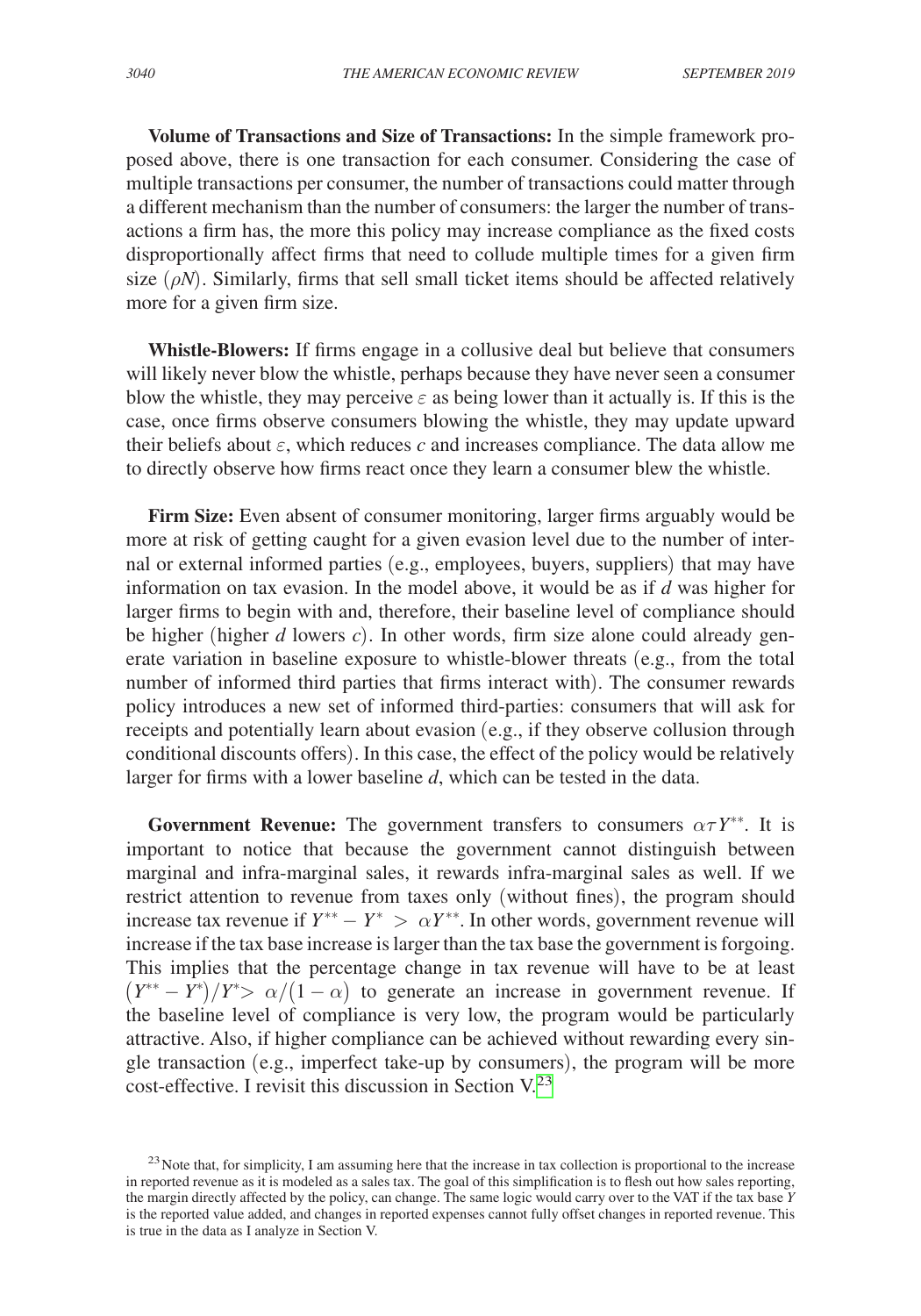## **II. Institutional Background and Data**

This section provides institutional background on the *Nota Fiscal Paulista* (NFP) policy, and the details of the program that are important for the empirical analysis. First, I briefly introduce the relevant features of the Brazilian tax system and the NFP policy. Then, I describe the datasets I use and sample definitions.<sup>24</sup>

#### A. *Institutional Background*

The State of São Paulo is the largest state in Brazil. It accounts for 34 percent of the country's GDP, and has a population of 42 million people. The metropolitan area of São Paulo is the second-most populous in the Americas. The state of São Paulo depends mostly on its own tax revenue, as opposed to federal transfers.<sup>25</sup> States in Brazil have two main tax instruments: a tax on goods and certain services (ICMS) and a property tax on motor vehicles (IPVA). [26](#page-10-2) The ICMS is a value added tax (VAT), and it is the most important source of revenue in São Paulo. Because the ICMS is a state-level tax in Brazil, its legislation and enforcement policies are determined by the states. The tax base includes goods and some services, the most common ICMS rate is 18 percent over the valued added, which is computed through a credit-invoice method.<sup>27</sup> As is common in VAT across the world, there is a threshold below which firms pay taxes on gross revenue instead of the value added (Keen and Mintz 2004). Firms that have yearly gross revenue of less than US\$1.2 million can choose to be in a simplified tax regime called SIMPLES in which firms pay taxes based on gross revenue. The ICMS average rate in the SIMPLES is 3.5 percent of gross revenue.[28](#page-10-4) The majority of the tax collected in retail comes from VAT firms (over 85 percent).

In 2007 the state of São Paulo collected US\$27.2 billion with the ICMS, equivalent to 7.6 percent of the state's GDP. Overall, tax revenue in Brazil is high for developing country standards. Considering all taxes, tax revenue amounts to 34 percent of the country's GDP (International Monetary Fund 2011). Nonetheless, there are many reasons to believe that tax compliance is not perfect in Brazil. According to La Porta and Shleifer (2014), estimates of size of the country's informal economy range from 19 percent to 34 percent of GDP. Unregistered firms are invisible to the

<span id="page-10-0"></span><sup>24</sup>Throughout the paper I will convert Brazilian reais to dollars using US\$1 = R\$2 exchange rate, which is the average exchange rate during the period of analysis (2004–2011).

<span id="page-10-1"></span><sup>&</sup>lt;sup>25</sup> When the NFP policy was implemented in 2007, São Paulo's own tax revenue was 75 percent of its total revenue according to the balance sheets of the Brazilian Treasury Department. Moreover, Haddad et al. (2011) argue that São Paulo state generated more than 40 percent of the federal tax revenue, while receiving less than 35 percent of federal transfers in 2005. Federal taxes include, for instance, individual and corporate income taxes, payroll taxes, and taxes on manufactured products.<br><sup>26</sup>The IPVA (Imposto sobre Propriedade de Veículos Automotores) and ICMS (Imposto sobre Circulação de

<span id="page-10-2"></span>Mercadorias e Serviços) typically account for 95 percent of the total tax collected by states. The other two sources of tax revenue are a tax on bequests and donations called ITCMD (Imposto sobre Transmissão Causa Mortis e

<span id="page-10-3"></span> $^{27}$ On a monthly basis, firms declare how much taxes they owe based on their taxable sales (debits) and how much credit they have from purchases of goods and services taxed by ICMS (credits). The difference between tax debits and credits determine a firm's tax liability. For the majority of goods, the ICMS rate is 18 percent. In some cases, a reduced rate of 7 percent or a higher rate of 25 percent is applied. The tax base covers goods and a few services, such as restaurants and electricity provision. Most services are part of the tax base of a municipal sales tax. <sup>28</sup>For more details about SIMPLES, see de Paula and Scheinkman (2010) or Monteiro and Assunção (201

<span id="page-10-4"></span>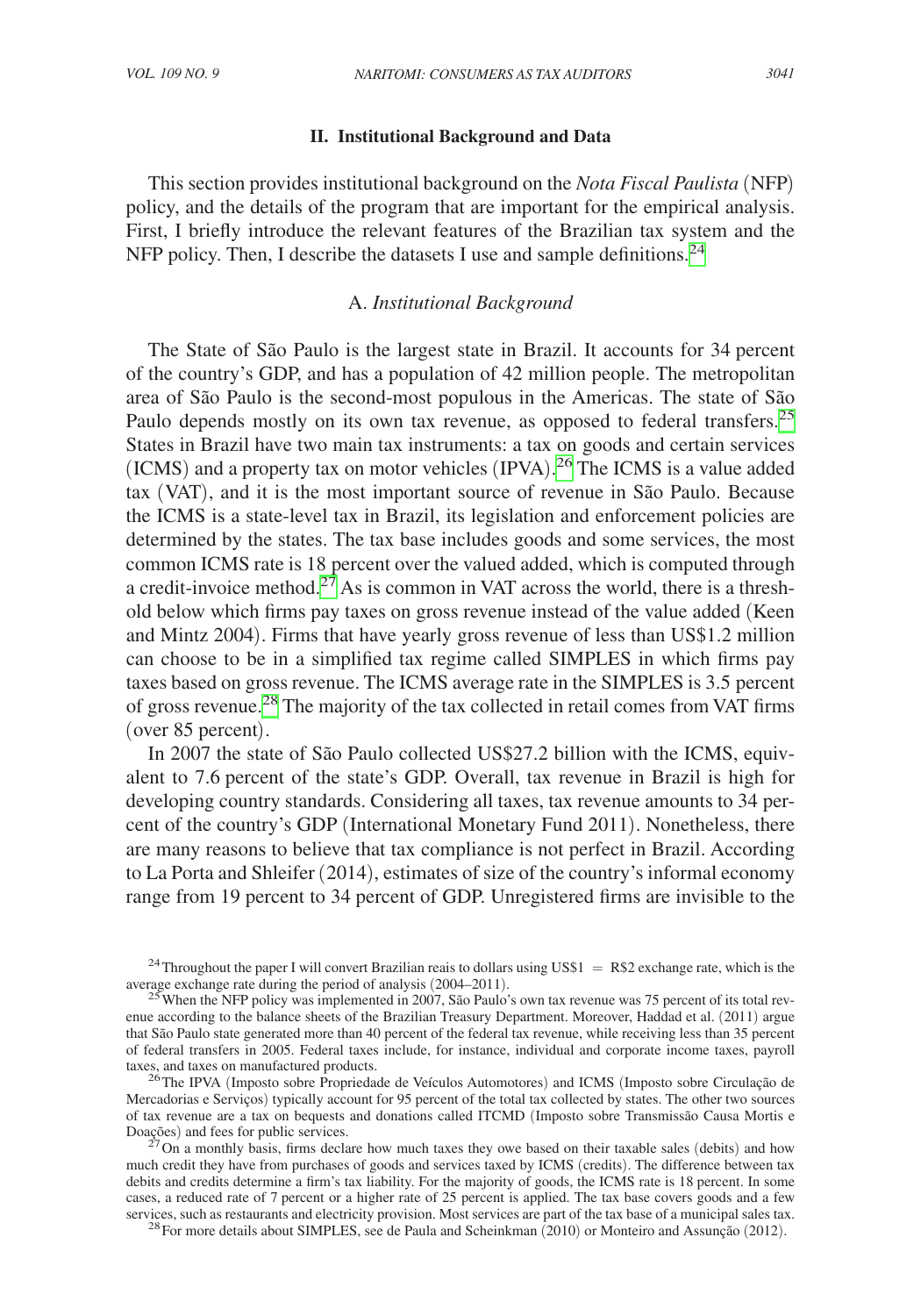tax authority, and no taxes are levied directly on them. Formal firms have to report their activity to the tax authority on a monthly basis, and pay the ICMS in relation to their reported activity. Despite the tax authority's monitoring, compliance by formal firms is also limited. In the World Business Environment Survey 2003, on average Brazilian formal firms claim that 20–30 percent of sales are not reported to the tax authority by a typical firm in their area of activity.<sup>29</sup> When the NFP program was implemented, the Secretary of Finance of São Paulo at the time argued that the retail sector in the state evaded taxes on approximately 60 percent of its sales.<sup>30</sup>

## B. *The Nota Fiscal Paulista Program*

The *Nota Fiscal Paulista* (NFP) program was created by the government of the state of São Paulo in October 2007 in order to reduce tax evasion of the state's VAT, and to foster a culture of tax compliance. $31$  The idea behind the NFP program is to use consumers as "tax auditors" by introducing targeted incentives for consumers to ensure that firms report final sales. The incentives provided by the program replicate the VAT self-enforcement already in place for business to business transactions; rewards are increasing in the value of the purchase such that buyers have incentives to ask for receipts, and to make sure that the value of the purchase is reported correctly by the supplier. Therefore, the NFP program directly affects two forms of under-reporting: (i) firms may not report a transaction at all, or (ii) firms may falsely claim a lower transaction value.<sup>[32](#page-11-3)</sup>

In a nutshell, the program introduced the possibility of identifying an individual taxpayer number—henceforth, referred to as Social Security Number (SSN) equivalents—on each receipt, and created a system of tax rebates and monthly lotteries so that final consumers have incentives to request receipts with their SSN. Since the process of reporting receipts to the tax authority is done by firms, and the consumer's SSN is attached to it, consumers do not need to send their receipts to the tax authority to get the rewards, which markedly reduces consumer participation costs. Consumers have to create an online account at the tax authority's website, which allows them to collect rewards and cross-check the receipts issued with their SSNs. The online system also allows consumers to file complaints about specific firms, which introduces a threat that consumers may act as whistle-blowers (see online Appendix Figure A1).

**Implementation:** The reward system was introduced along with a system of transaction reporting through which firms were required to send electronically to

<span id="page-11-3"></span> $32$  A common way to evade taxes in Brazil is to under-report the value of a sale. This type of evasion is informally known as "meia-nota" or "half-receipt" (do Amaral et al. 2010).

<span id="page-11-0"></span><sup>&</sup>lt;sup>29</sup>The question in Batra, Kaufmann, and Stone  $(2003, p. 138)$  is "Recognizing the difficulties many enterprises face in fully complying with taxes and regulations, what percentage of the total sales would you estimate a typical firm in your area of activity keeps off the books:  $1 \text{ (none)}$ ;  $2 \text{ (1–10 percent)}$ ;  $3 \text{ (11–20 percent)}$ ;  $4 \text{ (21–30 percent)}$ ; 5 (31–40 percent); 6 (41–50 percent); 7 (over 50 percent)." In the case of firms that sell to final consumers, the tax evasion problem is likely to be more severe since firms are smaller than in upstream sectors. In the same survey, the percentage of sales that are under-reported or not reported at all reaches 30–40 percent among smaller firms in Brazil.

<span id="page-11-1"></span><sup>&</sup>lt;sup>30</sup> Márcia De Chiara, "Sonegação de impostos equivale a 30% do PIB," *Estado de São Paulo*, September 8,

<span id="page-11-2"></span><sup>2007.&</sup>lt;br><sup>31</sup>The NFP policy was framed as an incentive to improve tax morale. The official slogan of the policy was "incentive Program for Fiscal Citizenship" (Programa de Incentivo à Cidadania Fiscal).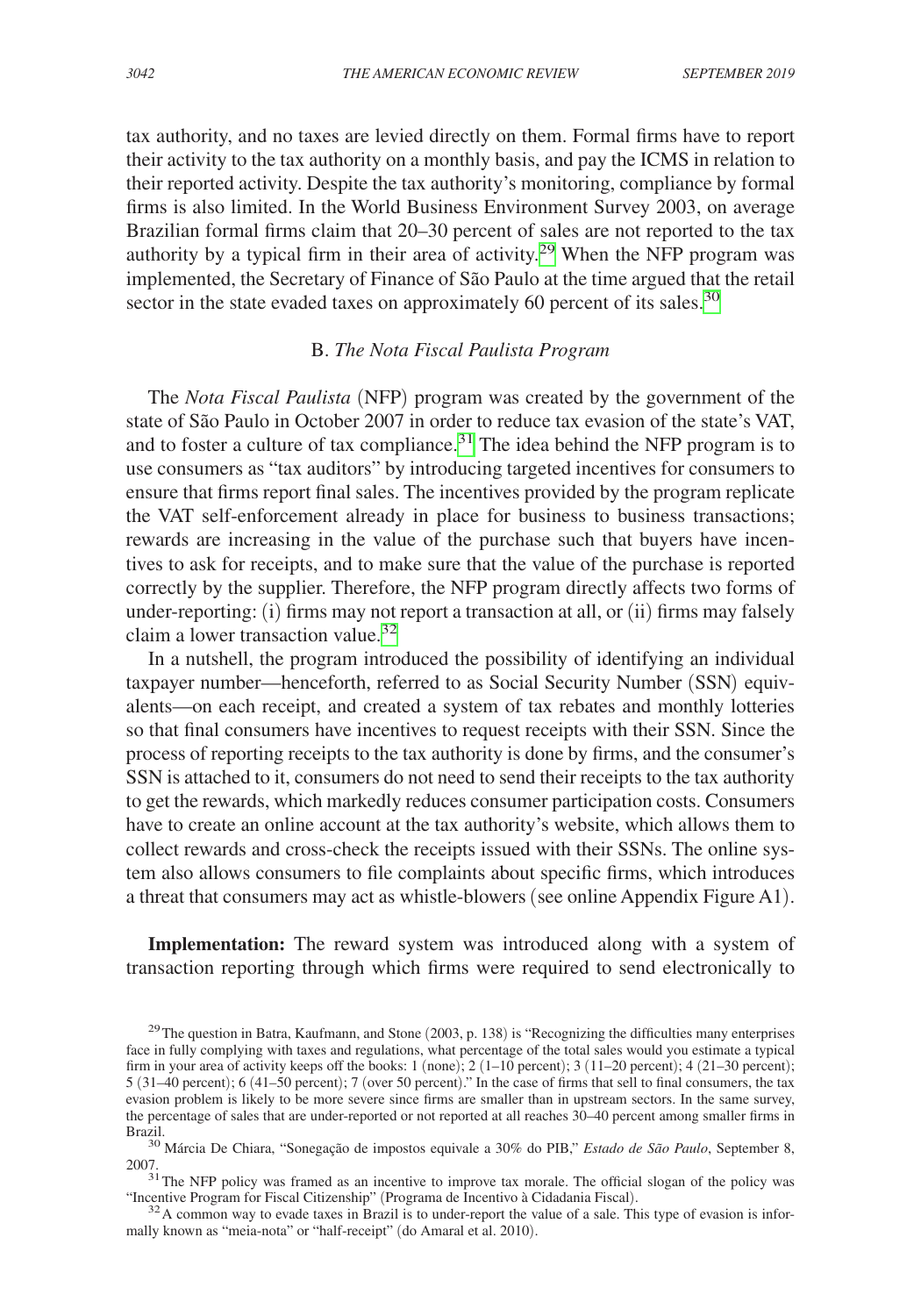the tax authority all receipts they issue, with or without a SSN. Previously, firms only reported monthly aggregated information and were required to keep all the supporting documents and receipts in their books. With the new system, firms were also required to send the government individual sales information on a monthly basis.<sup>33</sup> Importantly, this new system did not change the technology of receipts issued by retail firms during the period of analysis (2004–2011). Billing machines that issue receipts with time stamps and serial codes (called *Coupom Fiscal* in Brazil) were already widespread in São Paulo in the early 2000s, and billing machines with realtime electronic transmission of receipts directly to the tax authority (called *Nota Fiscal de Consumidor Eletrônica* in Brazil), which can be an important step to reduce tax evasion (see Eissa et al. 2014), only started being introduced in São Paulo in 2015. Therefore, the requirement to send disaggregated sales information alone, without incentives to consumers, should not change firm compliance behavior: firms could simply send to the tax authority information on individual transactions they were already reporting in their official books in the end of each month.<sup>[34](#page-12-1)</sup>

**Eligibility:** The government leveraged the fact that SSNs are not considered sensitive information in Brazil.<sup>35</sup> Any person that holds a Brazilian SSN equivalent is eligible to participate in the program.[36](#page-12-3) No preregistration is needed for consumers to be eligible for tax rebates, but consumers must create an online account at the tax authority's website to be rewarded with lottery tickets for monthly cash prizes.

**The Reward System:** At the moment of purchase, the consumer may ask for the receipt, and give the cashier her SSN. Firms must send all receipts, with or without SSNs, to the tax authority on a monthly basis. As the tax authority receives the receipts, it creates an account for each SSN where it stores all receipt information and the tax rebates due from each receipt. If the consumer has an online account and has opted in for lotteries, the system also automatically generates a lottery ticket for every total of US\$50 spent. Therefore, it does not matter if the US\$50 comes from 1 receipt or 50 receipts of \$1, which also means that the lottery tickets are not attached to specific purchases or shops. During the registration, a consumer may also opt to receive an email every time a receipt is issued with her SSN. The online account displays how much consumers are rewarded for each transaction, and has tabs where a consumer can click to manage rewards and file complaints. Panel A of online Appendix Figure A1 shows an online account example, and panel B displays a receipt with a consumer's SSN.

<span id="page-12-0"></span> $33$ The system is called TD-REDF (Transmissor de Dados para o Registro Eletrônico de Documento Fiscal, or Data Transmitter for Electronic Registration of Fiscal Document).

<span id="page-12-1"></span><sup>&</sup>lt;sup>34</sup> In addition, during the period of analysis, product codes and bar codes were not standardized so the itemized information was not used beyond the total value reported in each receipt that was used to calculate the rew

<span id="page-12-2"></span> $35$  For instance, the Brazilian SSN equivalent (CPF) is written on checks under the signature line, and consumers are frequently asked for their CPF in business transactions. Also, Brazilians have multiple identification numbers that make identity theft more costly: individual identification, taxpayer number, a voter identification, a social

<span id="page-12-3"></span>security identification, among others.<br><sup>36</sup>Throughout the paper I will refer to the CPF (Cadastro de Pessoa Física) as SSN. I will focus on CPF holders only. They are the overwhelming majority of participants in the program. Some NFP participants have a CNPJ (Cadastro Nacional de Pessoa Jurídica), which is a SSN for firms. Charitable institutions and condominiums, for instance, also have CNPJ and receive the exact same benefits as final consumers.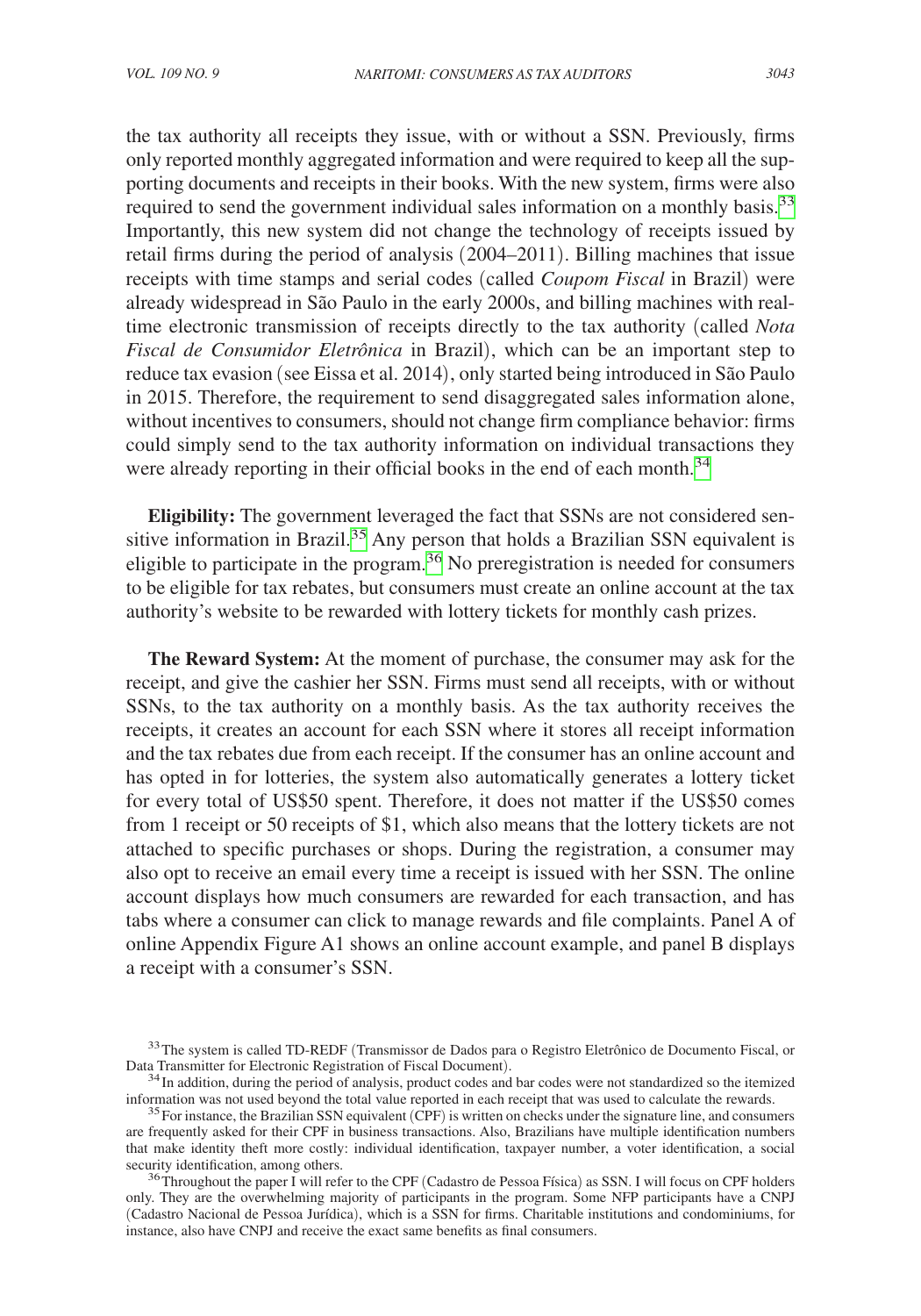**Tax Rebates:** For a given receipt, consumers receive a tax rebate of 30 percent of the VAT paid by the final sale establishment in a month, i.e., it is only a share of the taxes paid by the retailer, not the total tax collected along the supply chain, shared among all consumers of that establishment who provided their SSN that month in proportion to their expenditure in that establishment and month. The calculation of the benefit, thus, is a function of an entire month's worth of SSN receipts and resul-tant tax paid by the final sales establishment.<sup>[37](#page-13-0)</sup> On average, the tax rebate is around 1 percent of the total value of the purchase.[38](#page-13-1)

**Lotteries:** NFP has held monthly lotteries since December 2008. For every US\$50 a consumer spends in NFP receipts per month, she receives one lottery ticket.<sup>[39](#page-13-2)</sup> If the consumer opts in for these lotteries while enrolling online, lottery tickets are automatically generated based on the consumer's total expenditures in NFP receipts as described above. Lottery draws are held around the fifteenth of each month, and each month 1.5 million prizes are distributed on average. Most prizes range from US\$5 to US\$25, and there are usually three large prizes from US\$15,000 to US\$500,000. On average, the expected value of a lottery ticket is 0.1 percent of the total purchase.

**Collecting Rewards:** Rewards can be (i) directly deposited into the consumer's bank account, (ii) used to pay other state taxes, (iii) transferred to another person with an online account or to a charity. Consumers must have an online account to manage the rewards. Tax rebates are disbursed biannually. In April, tax rebates from July to December of the previous year are made available to consumers; in October the tax authority disburses tax rebates from purchases between January and June of the same year. Lottery prizes can be collected soon after the results are released. Consumers have up to five years to claim the benefits.

**Complaints:** Consumers may file complaints regarding a purchase made at a specific establishment up to the fifteenth of the month following the purchase. The consumer must identify the establishment and select a reason for the complaint from a five-option menu: (i) the establishment did not issue a receipt; (ii) the establishment refused to write the consumer's SSN on the receipt; (iii) the establishment issued the receipt but did not register it electronically; (iv) there is a discrepancy between the information on the receipt issued to the consumer and the receipt registered

<span id="page-13-2"></span><sup>39</sup>The lottery draw in month *m* uses lottery tickets generated by expenditures in month  $m - 4$ . This 4-month gap is necessary in order to make sure that all disputes over missing or incorrect receipts are resolved before the lottery.

<span id="page-13-0"></span><sup>&</sup>lt;sup>37</sup> If two consumers buy the same total value in the same shop and month they will receive the same tax rebate even if they bought different goods that may be taxed differently. This is partially due to the fact that the tax authority can only use the total value of the receipt to calculate the rebate shares of each individual since the itemized information in the receipt was not standardized in the period of analysis. More precisely, if the firm has *N* consumers in a month, the benefit consumer *i* receives from an NFP receipt depends directly on the total ICMS collected from establishment *e* in month *m* (*ICMS<sup>total</sup>*), the total value of NFP purchases associated with consumer *i* and establishment *e* in month *m* ( $V_{iem}$ ) and inversely on the total value of NFP purchases in establishment *e* in month *m* ( $\sum_{i=1}^{N} V_{jem}$ ). Also, there is a cap on how much an individual consumer can receive: 7.5 percent of the total expenditure, which is 30 percent of the highest VAT rate (of 25 percent). Thus, *TaxRebateime*  $= \min \Big\{ 0.3 \cdot \Big[ ICMS_{em}^{total} \times \Big( V_{iem} / \sum_{j=1}^{N} V_{jem} \Big) \Big], 0.075 \cdot V_{iem} \Big\}.$ 

<span id="page-13-1"></span><sup>&</sup>lt;sup>38</sup>The rebate value is 30 percent of the tax collected from the shop that sold the item. This is consistent with the fact that the value of taxes paid is 4 percent of the revenue on average. Therefore, for every dollar that she spends, she will get around 1 percent of cash rebate.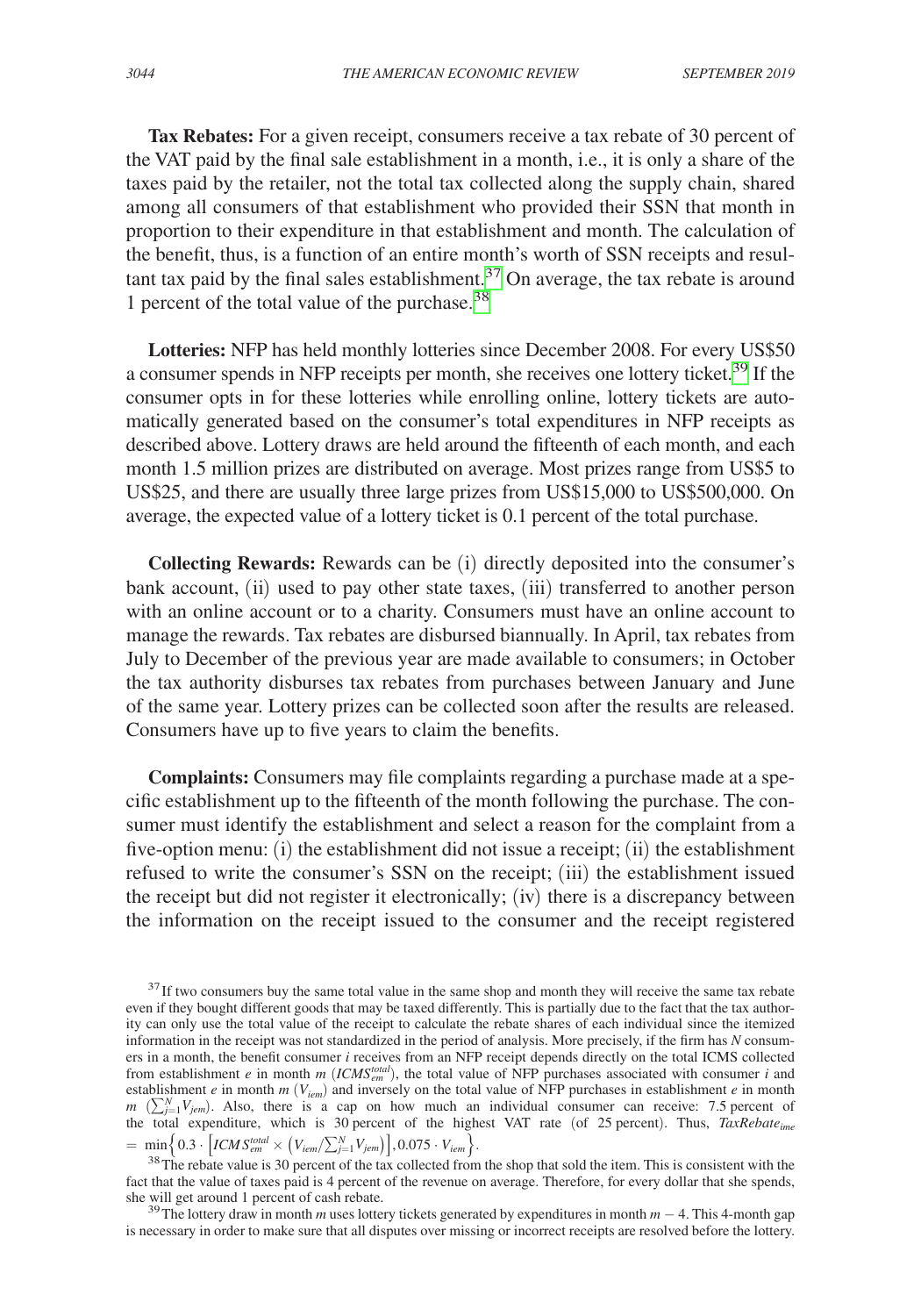electronically at the tax authority; and  $(v)$  other reasons.<sup>40</sup> Consumers receive a part of the fines paid by the firm as rewards instead of the usual monetary reward when they file a complaint that escalates to a fine. I do not observe, however, the consequences of a given complaint. In the empirical analysis, I therefore use all complaints.

**Fines:** Firms that do not issue the NFP receipt correctly are subject to penalties and potentially more comprehensive audits by the tax authority. Under tax law, firms can pay up to 100 percent of the evaded tax, and there are additional penalties for misreporting documents and receipts[.41](#page-14-1) If a firm issues a receipt with an individual SSN and misreports the transaction, the process of punishing firms is straightfor-ward if the consumer has a SSN receipt as proof of purchase.<sup>[42](#page-14-2)</sup> In this case, there are fines applied by the consumer's protection bureau PROCON (Fundação de Proteção e Defesa do Consumidor).

**Time Line:** NFP was implemented in the retail sector between October 2007 and December 2008. The tax rebate system and electronic submission of receipts was phased-in by groups of sectors between October 2007 and May 2008. The online system to file complaints was available starting in October 2008; the first lottery draw was in December 2008. In April 2009, the tax authority disbursed tax rebates for the first time from all purchases since October 2007, and every 6 months thereafter the government disbursed tax rebates according to the schedule described above.

During the period of analysis from October 2007 to December 2011, 13 million people enrolled online at the tax authority's website, which is 40 percent of the people ages 15 and above in the state. In a given month there are typically 5 million more people asking for SSN receipts than there are online accounts. This gap highlights that the cost to start participating in the program is relatively small: no preregistration is needed since one just needs to have a SSN; but enrolling online might be more costly. Over 40 million people asked for SSN receipts more than once.[43](#page-14-3) Over US\$1.1 billion has been distributed in tax rebates and lottery prizes. During the period of analysis there was a total of 1,151,518 complaints sent to the tax authority by 135,102 different consumers regarding 134,054 different establishments to the tax authority.

<span id="page-14-0"></span><sup>40</sup>At that point the consumer does not need to provide evidence to support her complaint, and she can describe details of her case in a text box. The establishment is notified that a complaint was filed via email or letter, and it has 10 days to respond to the complaint. If the consumer is not satisfied with the response, she can file an official complaint. Before this point, the tax authority is not involved in the case. If the consumer decides to file an official complaint, she has to submit supporting evidence by scanning or taking a picture of the receipt or any other proof of purchase. From that point onward, the tax authority and the Consumer Protection Bureau will review the case and apply fines accordingly.

<span id="page-14-1"></span>and apply fines according to the legislation on tax penalties, *Part IV, Violations Concerning Fiscal Documents and Tax Forms* of Decree 45490/00.

<span id="page-14-2"></span> $^{42}$  Dyck, Morse, and Zingales (2010) find that, in the context of US corporate fraud, access to information and monetary rewards play an important role in encouraging whistle-blowing.

<span id="page-14-3"></span> $43$  Since any SSN holder in Brazil is eligible for the rewards, people in neighboring states may also participate (the total population of São Paulo is 42 million). Over 500,000 consumers with online accounts are from municipalities outside the state of São Paulo.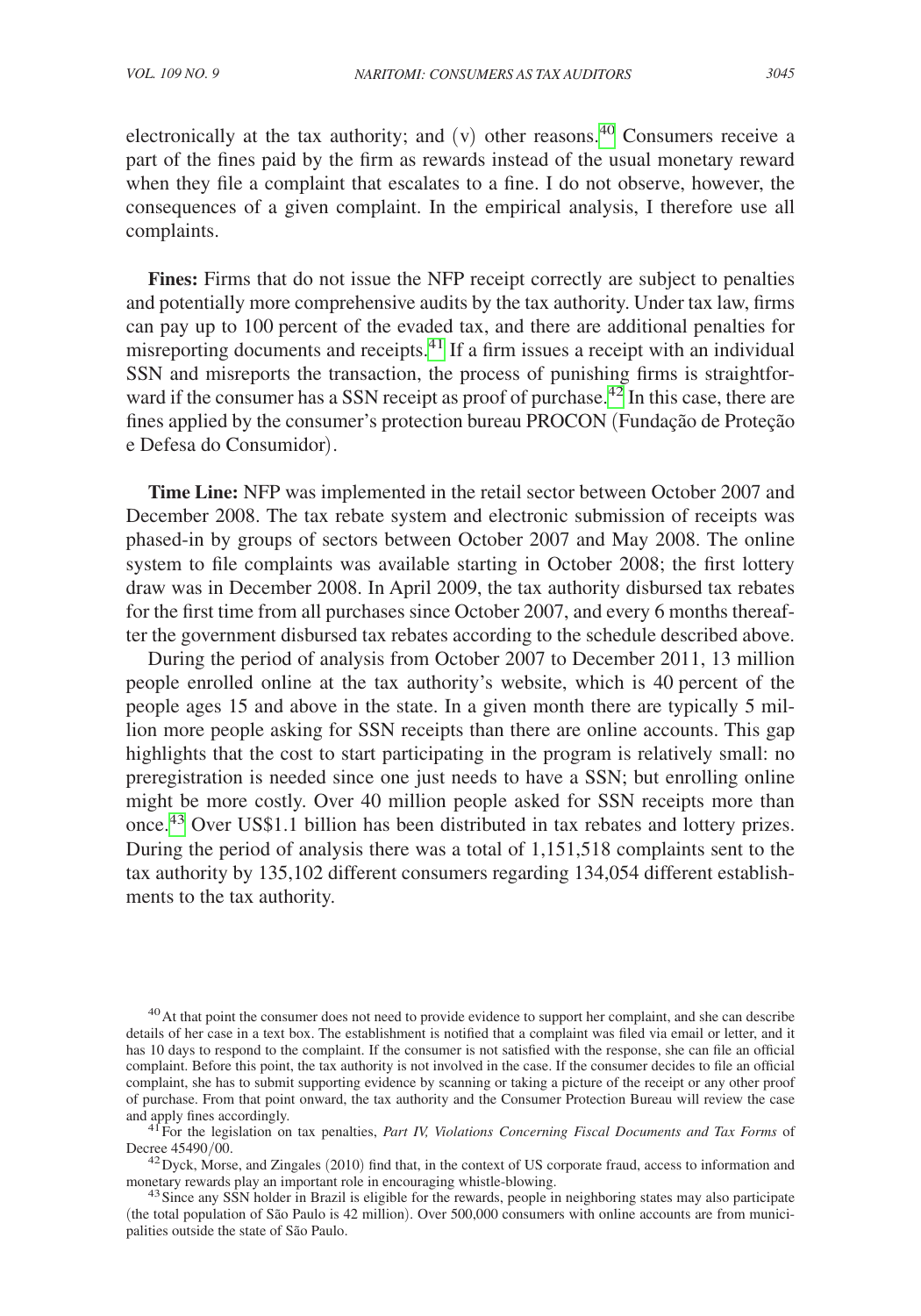## C. *Data and Sample Definition*

In this section, I briefly describe each data source, and the summary statistics of the data. First, I present the firm-level data and the main outcomes I examine in Section III. Second, I explain the datasets at the consumer level, and the key variables I use in Section IV. In both cases, I focus on features of the data most relevant for my empirical analysis. Additional details on variable definitions and sample choices can be found in online Appendix B.

*Firm Data*.—I use administrative data on de-identified establishment-level tax returns and registry information from the Department of Finance of the state of São Paulo, Brazil, from January 2004 to December 2011.<sup>44</sup> In the empirical for analysis, I restrict attention to the 605,994 firms that submitted tax returns between January 2004 and December 2011, and are registered in a retail or wholesale sector. Also, I aggregate establishments by firms as it is likely that firms maximize their tax plan-ning in a consolidated manner.<sup>[45](#page-15-1)</sup>

**Firm Characteristics:** From the registry of firms of São Paulo, the main variable I use is the sector of activity. Sectors are defined according to a seven-digit code of the Brazilian National Classification of Economic Activity (CNAE, version 2.1). The retail sectors are all the sectors that start with 47 plus motor vehicle retail under sectors that start with 45 and food services (bars and restaurants) in sectors that start with 56. Wholesale is defined by all sectors that start with 46, plus motor vehicle wholesale under sectors that start with 45. The sector definition is very detailed; for instance, 472 is Retail food, beverages, tobacco; 4722-9 is Retail meat and fish; and 4722-9/01 is Retail meat (butchery). Throughout the paper, *sector* refers to the 7-digit definition.

In the empirical analysis, I aggregate the firm-level outcomes by sectors of activity between January 2004 and December 2011. There are 212 sectors: 92 in retail and 120 in wholesale. The sector panel has 20,352 monthly observations.

**Reported Revenue:** The NFP program aims to ensure that firms accurately report final sales. Accordingly, the gross revenue reported by a firm is the key variable directly affected by NFP. In addition, all firms must report their gross revenue to the tax authority on a monthly basis. Other outcomes such as tax liabilities and reported inputs require sample restrictions as described below. Therefore, this variable is the primary outcome in my empirical analysis of firm compliance. For more details on the specific forms used to construct this variable, see online Appendix B. [Table](#page-16-0) 1 describes the *firm sample*. Statistics for the *firm sample* include the monthly gross reported revenue by firm for the key groups I use in the empirical analysis.

<span id="page-15-0"></span><sup>44</sup>Due to confidentiality reasons, I do not have access to data on audits rate or any information uncovered from audits. In addition, the data were de-identified, and no establishment data were provided from sectors that have fewer than five establishments, or from sectors in which one establishment is responsible for over 90 percent of the sector's tax revenue of that sector. In the groups of sectors I analyze, retail and wholesale, 126 establishments were excluded from a total of 1,035,933 establishments registered in São Paulo over the period of analysis.

<span id="page-15-1"></span> $^{45}$  All the results are robust to using establishments as the unit of analysis instead. In São Paulo, 94.08 percent of firms are a single establishment, and the average number of establishments per firm is 1.18.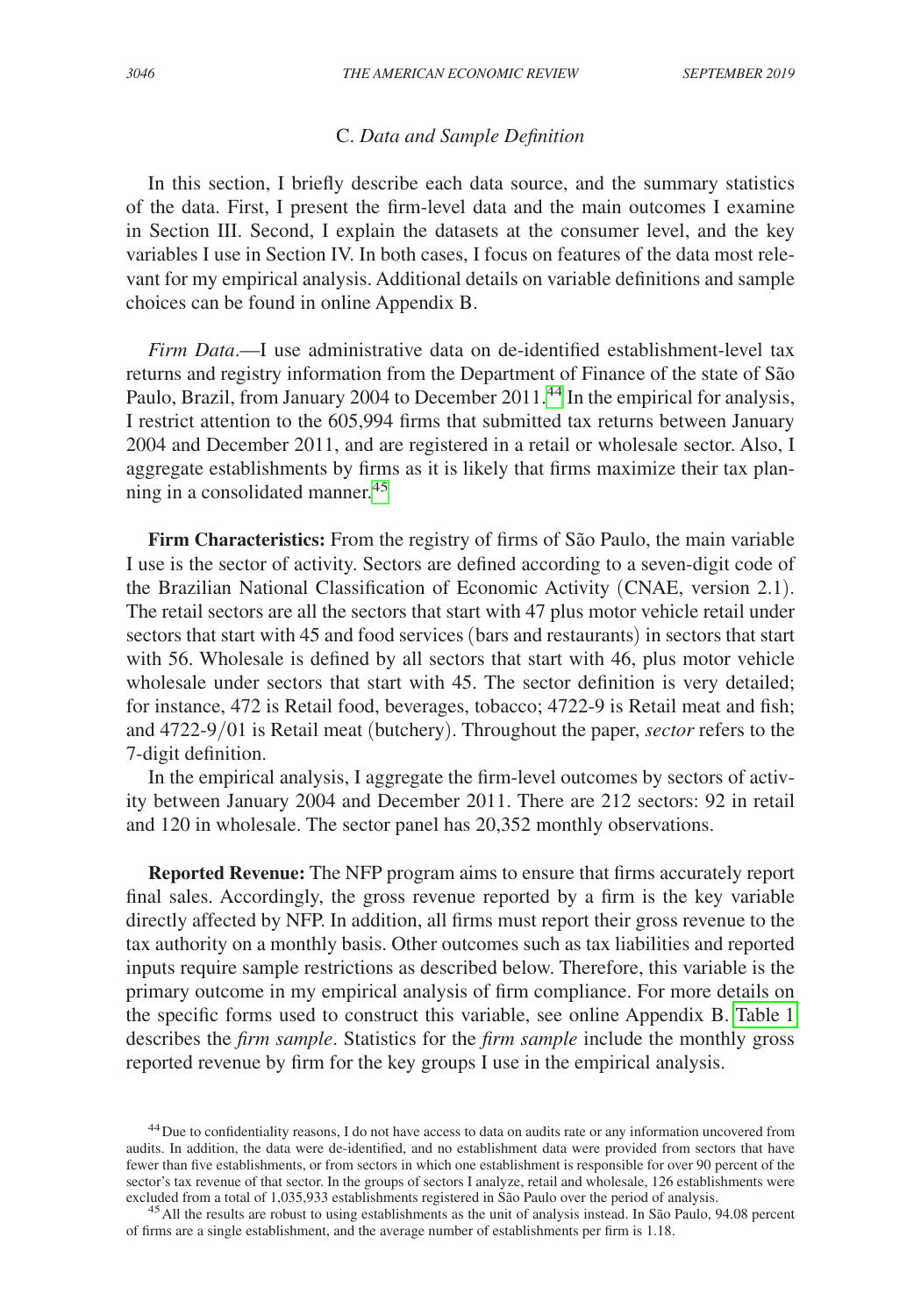<span id="page-16-0"></span>

|                                   | <b>Observations</b> | Mean      | <b>SD</b> | Time period         |  |
|-----------------------------------|---------------------|-----------|-----------|---------------------|--|
| Firm sample                       |                     |           |           |                     |  |
| Retail firms                      |                     |           |           |                     |  |
| Reported revenue                  | 37,717,931          | 18,209.68 | 459,832   | Jan. 2004–Dec. 2011 |  |
| Number of receipts with SSN       | 12,838,202          | 174.30    | 12.925    | Jan.2009-Dec.2011   |  |
| Number of consumers               | 12,838,202          | 106.18    | 7.047     | Jan.2009-Dec.2011   |  |
| Wholesale firms                   |                     |           |           |                     |  |
| Reported revenue                  | 3,494,539           | 95,147.40 | 384,970   | Jan. 2004–Dec. 2011 |  |
| Consumer sample                   |                     |           |           |                     |  |
| Number of receipts                | 181,032,084         | 8.75      | 9.23      | Jan.2009-Dec.2011   |  |
| Number of businesses              | 181,032,084         | 5.24      | 5.16      | Jan. 2009–Dec. 2011 |  |
| Tax rebate                        | 181,032,084         | 4.66      | 8.18      | Jan.2009-Dec.2011   |  |
| Total expenditure in SSN receipts | 181,032,084         | 502.89    | 1.060.49  | Jan. 2009–Dec. 2011 |  |
| Number of lottery tickets         | 181,032,084         | 1.40      | 4.86      | Jan.2009-Dec.2011   |  |
| Lottery prize value               | 181,032,084         | 0.57      | 3.33      | Jan.2009-Dec.2011   |  |

Table 1—Descriptive Statistics

*Notes:* Table 1 presents descriptive statistics of the main variables for each data source: firms and consumers. All values are in US dollars (US\$1 = R\$2) and are measured monthly. Reported revenue is the monthly gross reported revenue by firms. Number of receipts with SSN is the monthly number of receipts firms report to the tax authority with the Social Security Numbers (SSNs) of the consumer. Number of consumers is the total number of different SSNs to which firms issue a receipt. The consumer sample includes consumers that participate in at least one lottery between June 2009 and June 2011. Number of receipts is the total number of SSN receipts a consumer gets per month. Number of businesses is the number of different establishments for which a consumer gets SSN receipts per month. Tax rebate is the total tax rebate consumers get from the SSN receipts. Total expenditures in SSN receipts is the total amount of money (US\$) spent with SSN receipts. Number of lottery tickets is the total number of lottery tickets a consumer holds per month. Lottery prize values is the total amount (US\$) of lottery prizes per month. All variables in the consumer sample are assigned a zero when missing for a given time period. For details on the sample and data construction, see Section II and online Appendix B.

**Tax Liabilities:** It is possible that firms' tax liabilities do not respond to the policy in the same way as reported revenue as it also depends on reported inputs. The data available to this study, however, have some limitations to look at tax liabilities by firms. The variable I observe in the data is the amount of tax a firm is due to remit to the tax authority, not their tax liability. There could be substantial differences between these two quantities. An important driver of this difference is tax withholding within the VAT chain: part of the tax that is due by a firm is withheld and remitted by a upstream or downstream trade partner. This measurement problem introduces mechanical drops and increases in tax liabilities by firms that are difficult to control for as withholding rules are based on products and I do not observe products. Yet, there are some sectors that are less affected by withholding than others. Therefore, in order to look at tax liabilities, I restrict attention to the subset of firms (henceforth, *tax sample*) that are in sectors with little tax withholding throughout the period of analysis such that the tax due I observe best approximates the tax liabilities of firms.[46](#page-16-1)

<span id="page-16-1"></span><sup>46</sup>To identify sectors less affected by withholding I proceed as follows: for firms in the VAT, which submit more detailed tax returns, I obtained an aggregation of the total values of input and output transactions that are in tax codes related to withholding. I aggregate these firms by sector, and calculate how much of total inputs and sales transactions are affected by withholding during the period of analysis. Then I restrict attention to sectors for which neither the input or output transactions affected by withholding represent more than 1 percent of the total input or output reported by VAT firms in those sectors. Further details on tax liability measurement can be found in online Appendix B.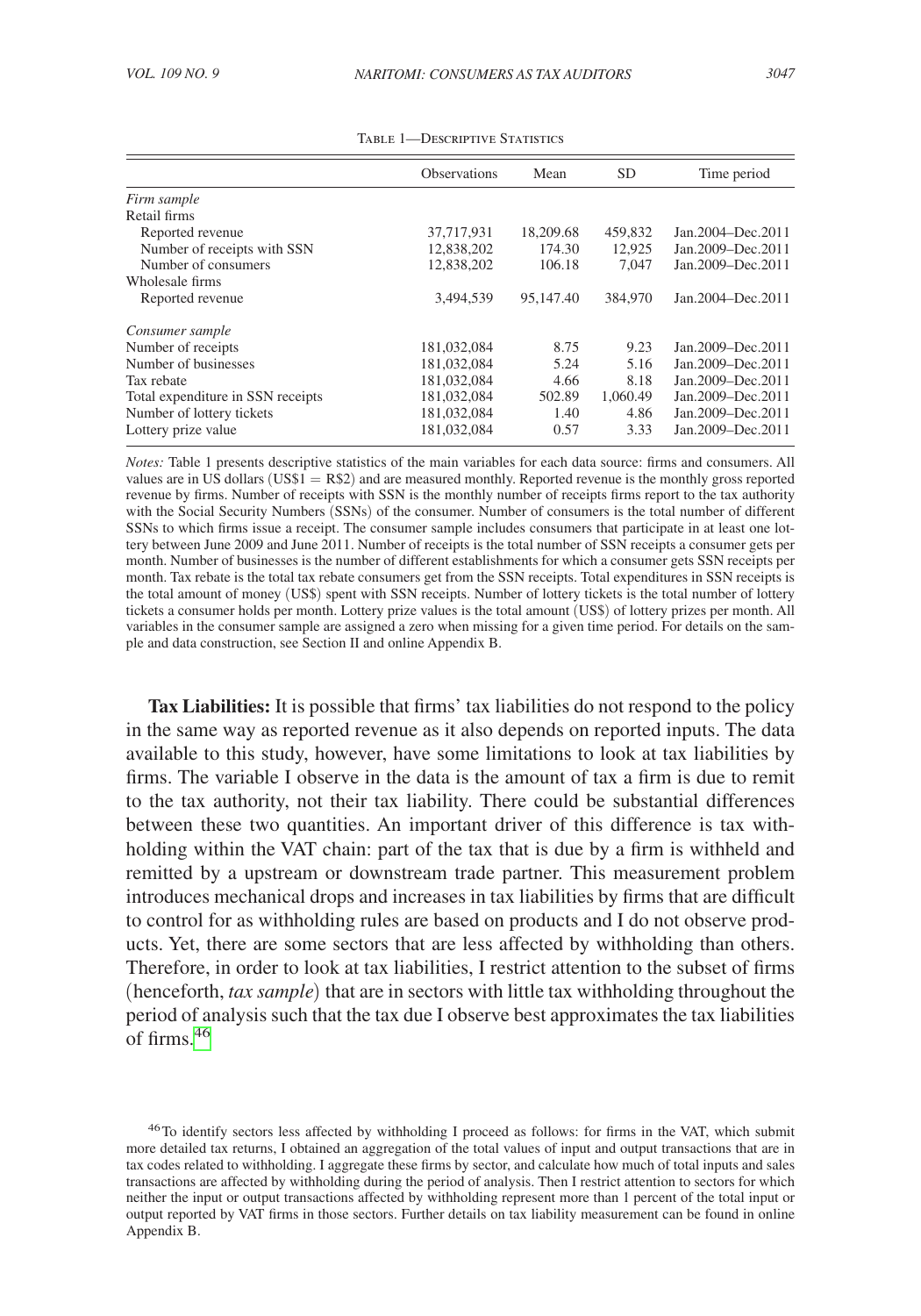**Reported Inputs and Value Added:** For firms registered in the VAT (as opposed to the turnover tax regime described in Section II), the tax returns include reported inputs. In order to understand the change in tax liabilities, it is helpful to analyze changes in expenses claimed and the resulting value added. For this analysis I restrict attention to firms that are registered as VAT throughout the period of analysis in order to be able to observe changes in reported expenses. This sample restriction is important as firms that switch in and out of the VAT will have gaps in their reported expenses due to the tax form they have to file.

Because the impact on tax liabilities, reported inputs, and value added use subsets of firms, I show the effects on reported revenue for these samples to allow for a direct comparison with the overall sample.

**Receipts:** The micro-data on receipts capture purchases by consumers between January 2009 and December 2011. For these receipts the data include: month and year it was issued, the total amount spent, and an establishment identifier. Therefore, starting in January 2009, I can calculate by firm how many receipts have a SSN on them and the total value of these receipts. The micro-data with receipts detail linking individual to firms before January 2009 were not available to this study.

**Complaints:** Thirteen million individuals created an online account at the tax authority's website from October 2007 to December 2011. From these accounts, it is possible to observe the time and quantity of complaints filed against specific establishments. The whistle-blower analysis in Section IVA uses data on the timing of when a firm received its first complaint.

In order to reduce the influence of outliers, I winsorize the firms' outcomes by their ninety-ninth percentile value using the monthly micro-data panel, i.e., I replace all values above the ninety-ninth percentile of the reported revenue distribution by the ninety-ninth cutoff percentile value. Online Appendix A shows results using alternative top coding thresholds.

*Consumer Data*.—Consumer-level datasets are based on de-identified administrative data from NFP receipts and from online account activity at the tax authority's website.<sup>47</sup> Importantly, the consumer-level data was generated by the NFP program. Therefore, there is no "pre-NFP" data on receipts, or any other individual characteristic.<sup>48</sup> Further details on data sources and measurement can be found in online Appendix B.

**Receipts:** As described above, the receipts data file captures purchases for which final consumers asked for SSN receipts between January 2009 and December 2011. The main variables I derive from the receipts dataset are (i) *number of receipts*: the total number of SSN-identified receipts that a consumer asks for per month;

<span id="page-17-0"></span> $47$  For confidentiality reasons, no information that may identify individuals was available to this study. A "scrambled" unique identifier was created for each individual SSN, and no information on names or addresses was provided. Also, for a given receipt, the total amount spent is rounded to the nearest integer, and the final data contain

<span id="page-17-1"></span><sup>&</sup>lt;sup>48</sup>The state tax authority has no information on individual income tax records or any other federal tax data. Apart from motor vehicle property information, state tax authorities do not usually collect data on individuals.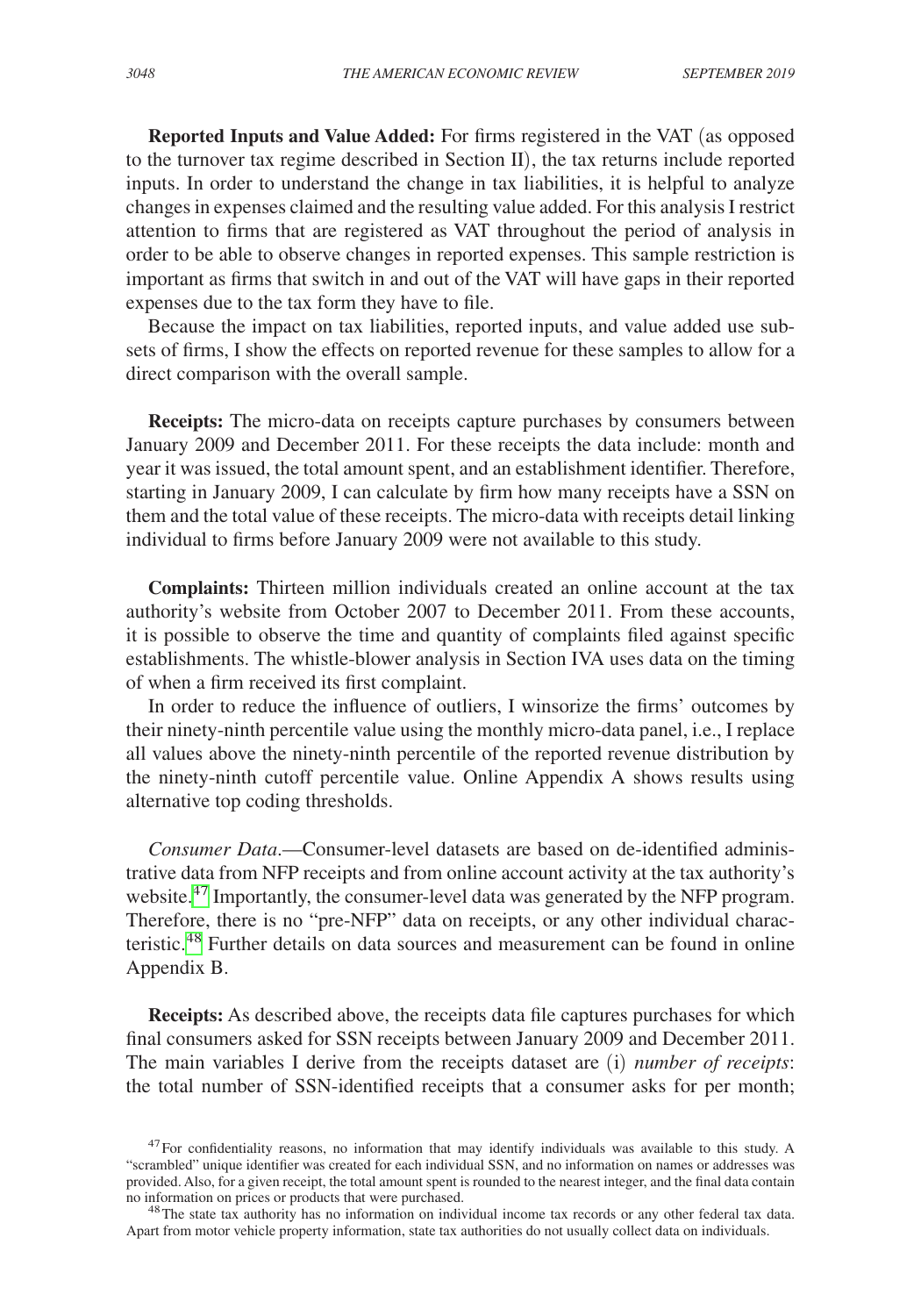(ii) *total expenditures with a SSN*: the total amount of money spent associated with the SSN-identified receipts, aggregated by consumer, per month. In order to reduce the influence of outliers, I winsorize the *number of receipts* and *total expenditure in SSN receipts* by their ninety-ninth percentile value using monthly micro-data.

**Lotteries:** From consumers' online accounts, it is possible to observe the receipts they ask for, their participation in lotteries and the value of cash prizes.<sup>[49](#page-18-0)</sup> The main variables derived from the online account dataset are (i) *number of lottery tickets*: the total number of lottery tickets a consumer holds per month; (ii) and *lottery prizes*: the number of lottery prizes and the value of lottery prizes per month. I restrict attention to 24 lottery draws between July 2009 and June 2011, i.e., 6 months before and after the first and last lottery available for this analysis.

**Consumer Sample:** I restrict attention to 5,028,669 consumers who participated in the lotteries between July 2009 and June 2011. This number includes lottery winners and a 10 percent random sample of non-winners in each lottery draw. The second panel of Table 1 displays the descriptive statistics for these consumers. All the variables are "unconditional," i.e., the number of lottery tickets, prizes and rebates consider the entire period that consumers could be asking for receipts and participating in lotteries, so these variables take value 0 when consumers do not ask for receipts or are not registered yet to participate in the lotteries.

## **III. The Effect of Third-Party Information Trails on Firm Compliance**

To investigate the degree to which the availability of third-party information trails introduced by consumer rewards for requesting receipts can improve firm compliance, I begin by exploiting the impact of the introduction of the NFP program on revenue reported by firms using a difference-in-differences (DD) research design. I focus here on firms' reported revenue as it is the margin directly affected by the policy.

The identification strategy exploits variation in treatment intensity from the policy change. I compare two downstream sectors affected differently by the consumer monitoring program: retail and wholesale. NFP targets final consumer sales, so firms that sell mostly to final consumers are more affected than firms selling mostly to other firms. To exploit this difference I compare "treated" retail sectors to "control" wholesale sectors. I use a DD design to estimate changes in reported revenue by firms in each group before and after the implementation of the program.

[Figure 1](#page-19-0) shows descriptive statistics to motivate the comparison between retail and wholesale. Even though the NFP program is targeted at final consumer sales, consumers who purchased directly from wholesalers and manufacturers could enjoy the same reward benefits as in retail purchases. Panel A of Figure 1 shows the total number of receipts with a consumer's SSN in each group of sectors. The receipt-level data available to this study start in January 2009 only, but they clearly

<span id="page-18-0"></span><sup>&</sup>lt;sup>49</sup>All data on approximately 90 consumers who won one of the top 3 lottery prizes of over US\$500 were excluded from the datasets available to this study for confidentiality reasons. See online Appendix B for more details.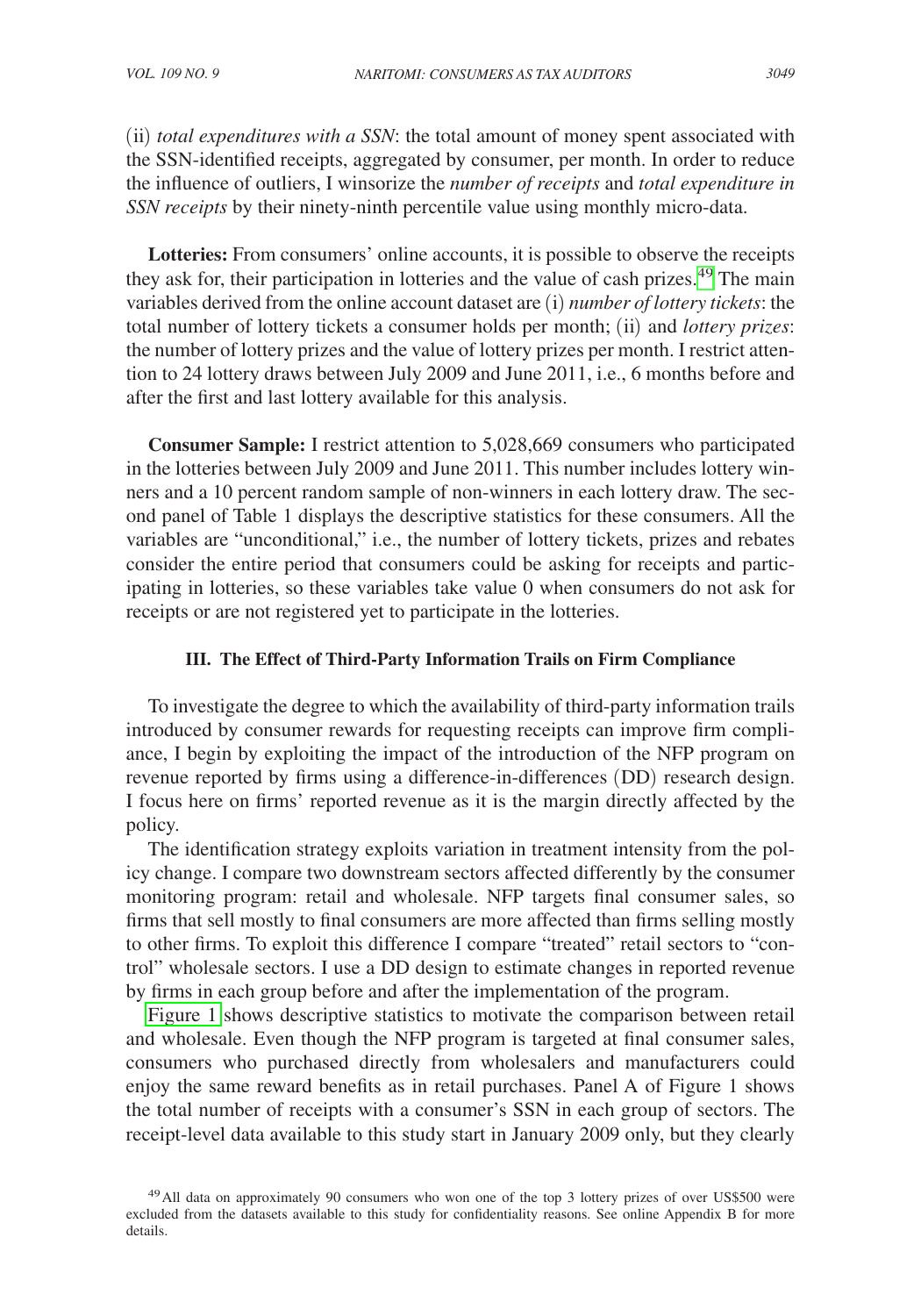<span id="page-19-0"></span>

Figure 1. NFP Receipts and Revenue Shares: Retail versus Wholesale

*Notes:* Panel A shows the aggregate number of SSN receipts issued by firms in retail versus wholesale sectors. The figure plots the raw data. The spikes around December of each year follows the seasonal variation in consumption. Panel B shows the share of the total reported revenue in retail that is covered by SSN receipts in retail sectors and wholesale sectors. Even though the program was created in October 2007, the data from the NFP program available for the analysis begins in January 2009. For more details, see Section II and online Appendix B. The two figures provide support to the intensity of treatment variation if the difference-in-differences research design discussed in Section III. They show how Retail sectors were affected relatively more than the wholesale sectors by the NFP program, and that the take-up of the program gradually increased over time.

show a substantial difference in the magnitude of the number of receipts with SSN between the two groups of firms. Panel B of Figure 1 shows the share of revenue in each sector that is covered by SSN receipts. For retail sectors, this share reaches 40 percent in 2011 while it is always below 9 percent in wholesale sectors in the period of analysis. The trends in both panels also indicate that take-up of the policy increased over time, suggesting that the impact of the policy may also be gradual rather than a sharp change at the onset of the policy.

One advantage of the data is that I observe a long time series of pre-NFP observations of reported revenue changes in the sector groups. Thus, I can shed light on whether a key identification assumption in a DD holds: that trends in potential reported revenue changes are parallel for retail and wholesale sectors. Panel A of [Figure 2](#page-20-0) displays changes in total raw reported revenue by group of sectors from January 2004 to December 2011. In this figure, each data point is scaled by the average monthly reported revenue before the introduction of the NFP in October 2007 for the group.

In panel A of Figure 2, retail and wholesale reported revenue changes closely trace each other until program implementation. The vertical lines highlight the key moments in the implementation of the program discussed in Section IIB. Following implementation, change in reported revenue gradually increases in retail sectors, relative to wholesale sectors. Online Appendix Figure A2 shows that the firms in the excluded sectors upstream behaved similarly to wholesale, which is consistent with the argument that firms that do more business to business transactions should be affected less by this policy. The gradual change in panel A of Figure 2 is consistent with the fact that the program was not implemented at once, and consumer participation increased steadily over time. Since the figure displays raw data, there is quite a bit of variation across months of the year due to the seasonality of consumption. In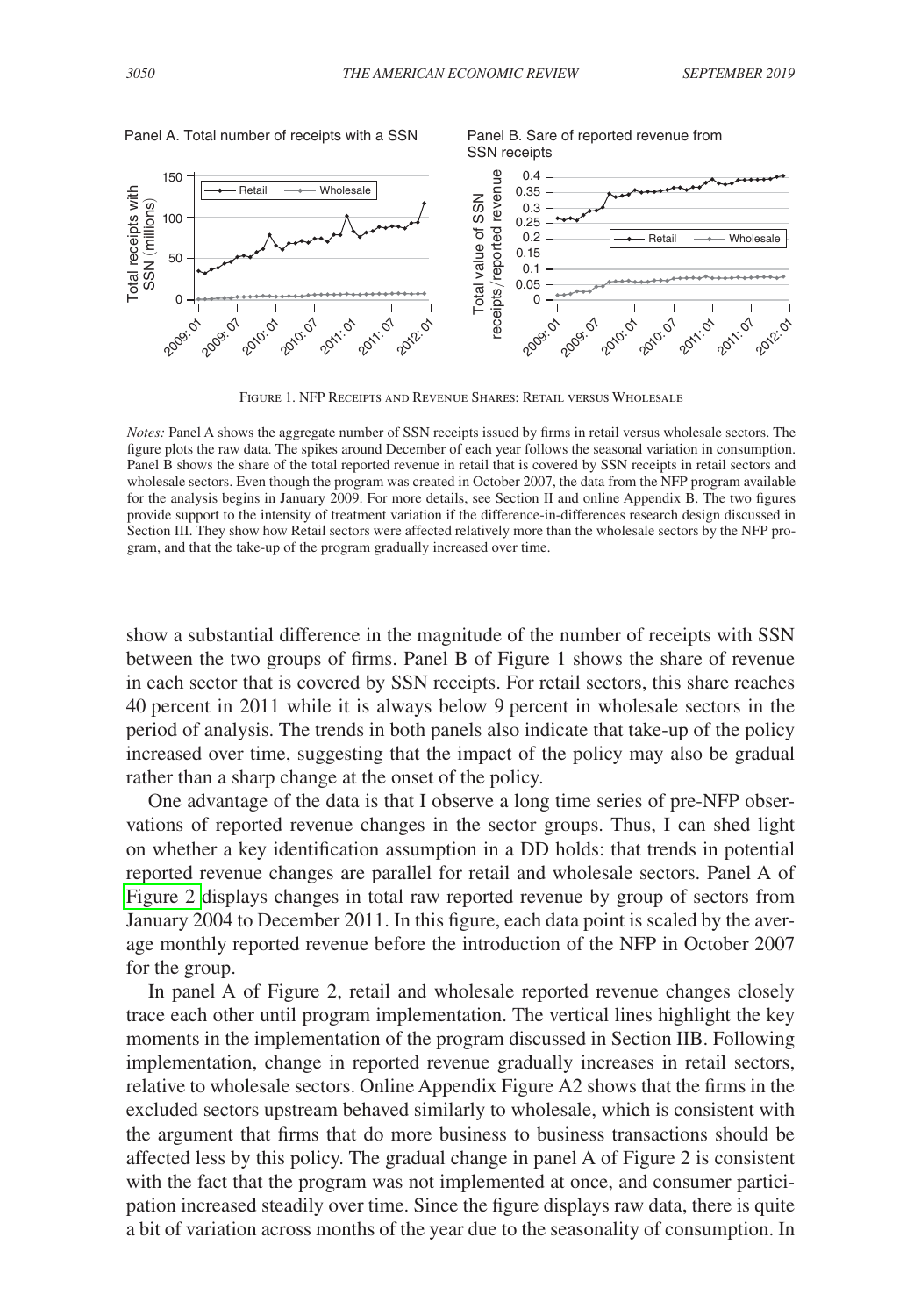<span id="page-20-0"></span>

Figure 2. Effect of the Policy on Reported Revenue: Retail versus Wholesale

*Notes:* Panel A shows reported revenue changes for retail and wholesale sectors. Each line is the revenue reported by all firms aggregated by retail or wholesale scaled by the average monthly reported revenue before October 2007 for each sector group. The figure plots the raw data. The are spikes around December of each year follows the seasonal variation in consumption. The vertical lines highlight the key dates for the implementation of the NFP program: phase-in of sectors begins in October 2007 and ends in May 2008, and the first lottery based on the purchases with SSN receipts was introduced in December 2008. Panel B plots regression coefficients from estimating specification (5) in Section III using a sample of 212 sectors between January 2004 and December 2011. The sector sample has 20,352 observations. The difference-in-differences (DD) coefficient displayed in the figure is estimated using the specification (6) in Section III where the DD variable is defined by the interaction between a dummy for retail sectors and a dummy that equals 1 for time periods after Ocobert 2007. Standard errors are clustered by sector. See online Appendix Figure A2 and panel B of Table A1 for robustness checks.

particular, in retail sectors, reported revenue spikes each December, consistent with increased holiday-related consumption.

In order to measure the effect of the program across time, I run a flexible DD specification that includes 17 time dummies for 6-month windows from 2004–2011, using October 2007 (the starting point of the program's implementation) as a reference point, and using data aggregated at the 7-digit level in a balanced panel. Each 6-month window, denoted by  $k$ , is associated with a dummy variable  $Period_t^k$ , which equals 1 if month *t* falls within window *k*: [50](#page-20-1)

(5) 
$$
\ln R_{st} = \eta_s + \gamma_t + \sum_{k=-8}^{8} \beta^k (Treat_s \cdot Period_t^k) + u_{st}
$$

where  $\ln R_{st}$  is the log of reported revenue in sector *s* and time *t*;  $\eta_s$  are seven-digit sector fixed effects and  $\gamma_t$  are dummies for each month of each year. The variable *Treat<sub>s</sub>* = 1 if sector *s* is a retail sector, and  $u_{st}$  is clustered by sector. This specification allows me to show the treatment effect across time, while controlling for finely-defined time and sector effects.

Panel B of Figure 2 plots the coefficients and the 95 percent confidence intervals from estimating equation (5) without a constant. The difference between the two groups is relatively constant before NFP. By the time the program is fully implemented the difference in log reported revenue between the two groups begins to

<span id="page-20-1"></span><sup>&</sup>lt;sup>50</sup>For instance, *Period*<sup>0</sup><sub>t</sub> = 1 if *t* ∈ [*October* 07, *March* 08], *Period*<sub> $1$ </sub><sup>-1</sup> = 1 if *t* ∈ [*April* 07, *September* 07], and  $Period_t^1 = 1$  if  $t \in [April\ 08, September\ 08].$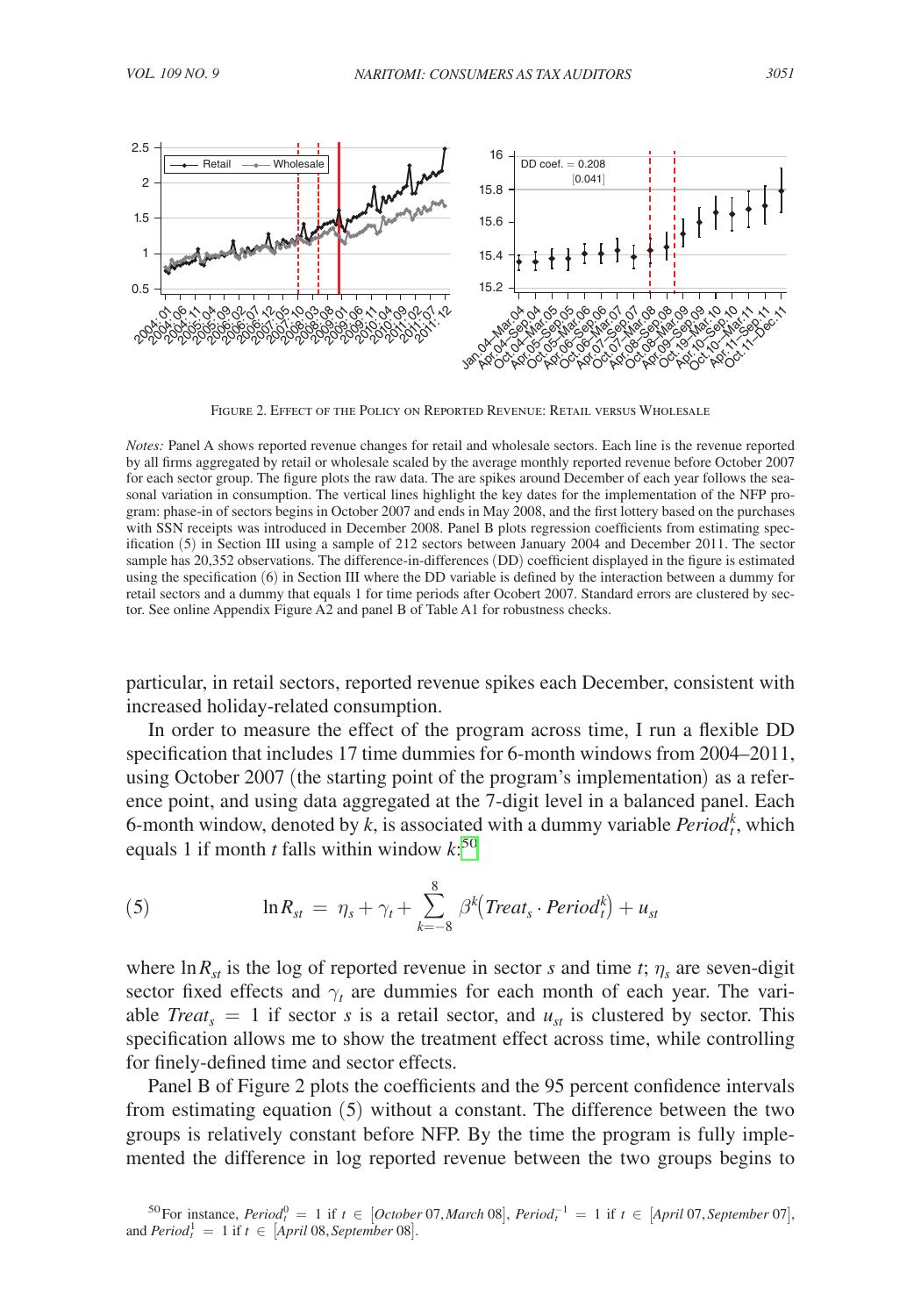grow. This effect, averaged across all post-implementation periods, can be estimated from a standard DD specification,

(6) 
$$
\ln R_{st} = \eta_s + \gamma_t + \beta Treat_s \cdot Post_t + u_{st},
$$

where  $Post_t = 1$  if  $t \geq October 2007$  and  $u_{st}$  is clustered by sector. Panel B of Figure 2 displays the estimated DD coefficient  $\hat{\beta}$  from estimating equation (6). The results suggest that the NFP program induced a positive and significant 21 percent increase in reported revenue by firms across the 4-year period following implementation. Because I am exploiting differences in the treatment intensity across firms, the estimated effect is likely a lower bound of the program's impact. The control group was also potentially affected by the policy: either directly from sales to final consumers or indirectly from the self-enforcing properties of the VAT.

In addition, I use the firm-level data to test whether the estimated DD effect in equation (6) is similar when controlling for firm *i* fixed effects. The empirical strategy is analogous to the sector-level analysis

(7) 
$$
\ln R_{its} = \eta_i + \gamma Post_t + \beta Treat_{ts} \cdot Post_t + \varepsilon_{its}.
$$

The firm-level regression is run in a two-period DD, for which the *t* is collapsed by *pre* and *post*. The *pre* period is between January 2004 and September 2007, and the *post* period is between October 2007 and December 2011. This strategy avoids log of zero values in firms' monthly data, and helps address serial correlation issues when computing standard errors (Bertrand, Duflo, and Mullainathan 2004). The regressions are dollar-weighted, i.e., each observation is weighted by its pre-NFP value, such that each observation contributes to all regression estimates according to its economic scale to best approximate the sector aggregate-level analysis. The term ln *Rits* is the log of reported revenue where in firm *i* in period *t* and sector *s*. The error  $\varepsilon_{its}$  is clustered by sector.

Column 1 of [Table 2](#page-22-0) shows the DD coefficient for the firm-level regression. It is comparable to the aggregate effect: a 25 percent increase in reported revenue for retail firms compared to wholesale firms. This increase in compliance is sizable, and shows that incentives to consumers can indeed change firm's ability to under-report sales. The implications of this increase in compliance for tax revenue, however, are not obvious. There are two separate issues: (i) such an increase in reported revenue may not generate a similar increase in tax revenue depending on how reported inputs are adjusted, and (ii) the net increase in taxes can be lower as the government is forgoing tax revenue through rewards. Section V discusses these two points in detail.

I conduct a number of robustness checks for both the sector and firm-level regressions reported in online Appendix Table A1. The results are robust to winsorizing the top 5 percent or the top 0.1 percent to deal with the influence of outliers, and for clustering standard errors by firm instead of sector in the firm-level estimation. In addition, in online Appendix Figure A3 I investigate whether the retail-wholesale comparison is indeed capturing an increase in compliance from the NFP policy, rather than an increase in actual revenue or a nationwide change in trends across the two groups of sectors. Based on aggregate numbers from the tertiary sector annual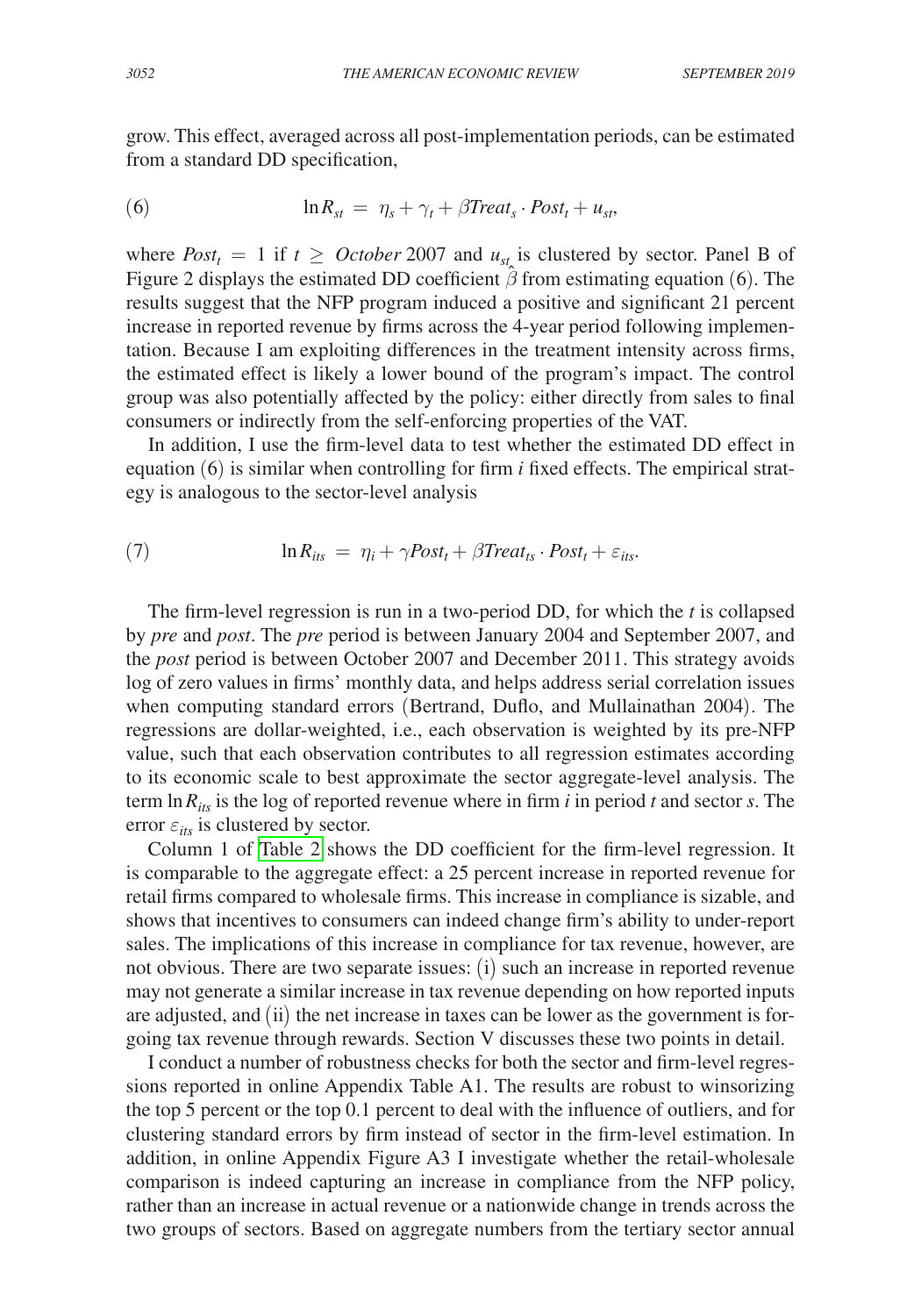<span id="page-22-0"></span>

|                                                                                           |                    | log reported revenue |                    |                    |                    |  |  |
|-------------------------------------------------------------------------------------------|--------------------|----------------------|--------------------|--------------------|--------------------|--|--|
|                                                                                           | (1)                | (2)                  | (3)                | (4)                | (5)                |  |  |
| DD (Post October $07 \times$ retail)                                                      | 0.254<br>[0.0722]  |                      |                    |                    |                    |  |  |
| $DD \times \text{large firms}$                                                            |                    | 0.253<br>[0.0732]    |                    |                    |                    |  |  |
| $DD \times$ small firms                                                                   |                    | 0.350<br>[0.0511]    |                    |                    |                    |  |  |
| $DD \times$ high volume of different consumers                                            |                    |                      | 0.246<br>[0.0705]  |                    |                    |  |  |
| $DD \times$ low volume of different consumers                                             |                    |                      | 0.0329<br>[0.0919] |                    |                    |  |  |
| $DD \times$ high volume of transactions                                                   |                    |                      |                    | 0.253<br>[0.0335]  |                    |  |  |
| $DD \times$ low volume of transactions                                                    |                    |                      |                    | 0.018<br>[0.0391]  |                    |  |  |
| $DD \times$ high value of transactions                                                    |                    |                      |                    |                    | 0.097<br>[0.0689]  |  |  |
| $DD \times$ low value of transactions                                                     |                    |                      |                    |                    | 0.285<br>[0.0754]  |  |  |
| 3rd-order polynomial of firm size $\times$ DD<br>Time fixed effects<br>Firm fixed effects | X<br>X             | X<br>X               | X<br>X<br>X        | X<br>X<br>X        | X<br>X<br>X        |  |  |
| Observations<br>Adjusted $R^2$                                                            | 1,035,268<br>0.907 | 1,035,268<br>0.907   | 1,035,268<br>0.908 | 1,035,268<br>0.909 | 1,035,268<br>0.908 |  |  |

Table 2—Reported Revenue Effect: Retail versus Wholesale

*Notes:* Table 2 displays the main coecients from firm regressions. The variable *DD* is defined as the interaction between a dummy for retail sectors (*retail*) and a dummy that equals 1 for time periods after October 2007 (*Post October 07*). The dependent variable is log of reported revenue by firm, and the data is collapsed into two periods: before and after October 2007. Time and firm fixed effects are included in all regressions. The regressions are dollar-weighted (each observation is weighted by the pre-policy reported revenue) such that each observation contributes to all regression estimates according to its economic scale to best approximate the aggregate effect. Column 1 shows the average DD estimate discussed in Section III. Columns 2 to 5 are discussed in Section IV. Column 2 splits firms in two groups: firms below the median of the baseline firm size distribution (*Small firms*) and firms above the median (*Large firms*). Column 3 splits retail sectors into two groups: sectors below the median volume of consumers across sectors (*Low volume of different consumers*) and sectors above the median of volume of consumers (*High volume of different consumers*). Volume of different consumers is defined the average number of different SSNs reported in receipts by firms in a given sector between 2009 and 2011. Column 4 splits retail sectors into two groups: sectors below the median volume of transactions distribution across sectors (*Low volume of receipts*) and sectors above the median of volume of transactions (*High volume of receipts*). Volume of receipts is defined by the average number of transaction by firms in a given sector between 2009 and 2011. Column 5 aims to capture a similar variation as in column 4, but it split retail sectors into two groups based on whether they are in sectors where transaction values are below the median transaction value across sectors (*Low value of transactions*) or above the median transaction value (*High value of transactions*). Transaction value is defined by the median transaction by firms in a given sector between 2009 and 2011. In order to control for firm size effects, the regressions in columns 3–5 include a third-order polynomial interacted with the DD variable. Size is defined by the average reported revenue by firms during a four-year period before program implementation. Standard errors are clustered at the sector level. See online Appendix Table A2 for robustness checks.

survey,  $51$  the difference between retail and wholesale revenue is constant across time in Brazil, so there does not seem to be a nationwide differential change in

<span id="page-22-1"></span><sup>51</sup>PAC (Pesquisa anual do comércio) from the Brazilian Census Bureau (IBGE) is an annual national survey conducted by IBGE based on a sample of formal firms in Brazil. The information reported to the survey can more-accurately capture real economic activity as the survey data is highly confidential, and cannot be used to cross check information submitted to the government by firms.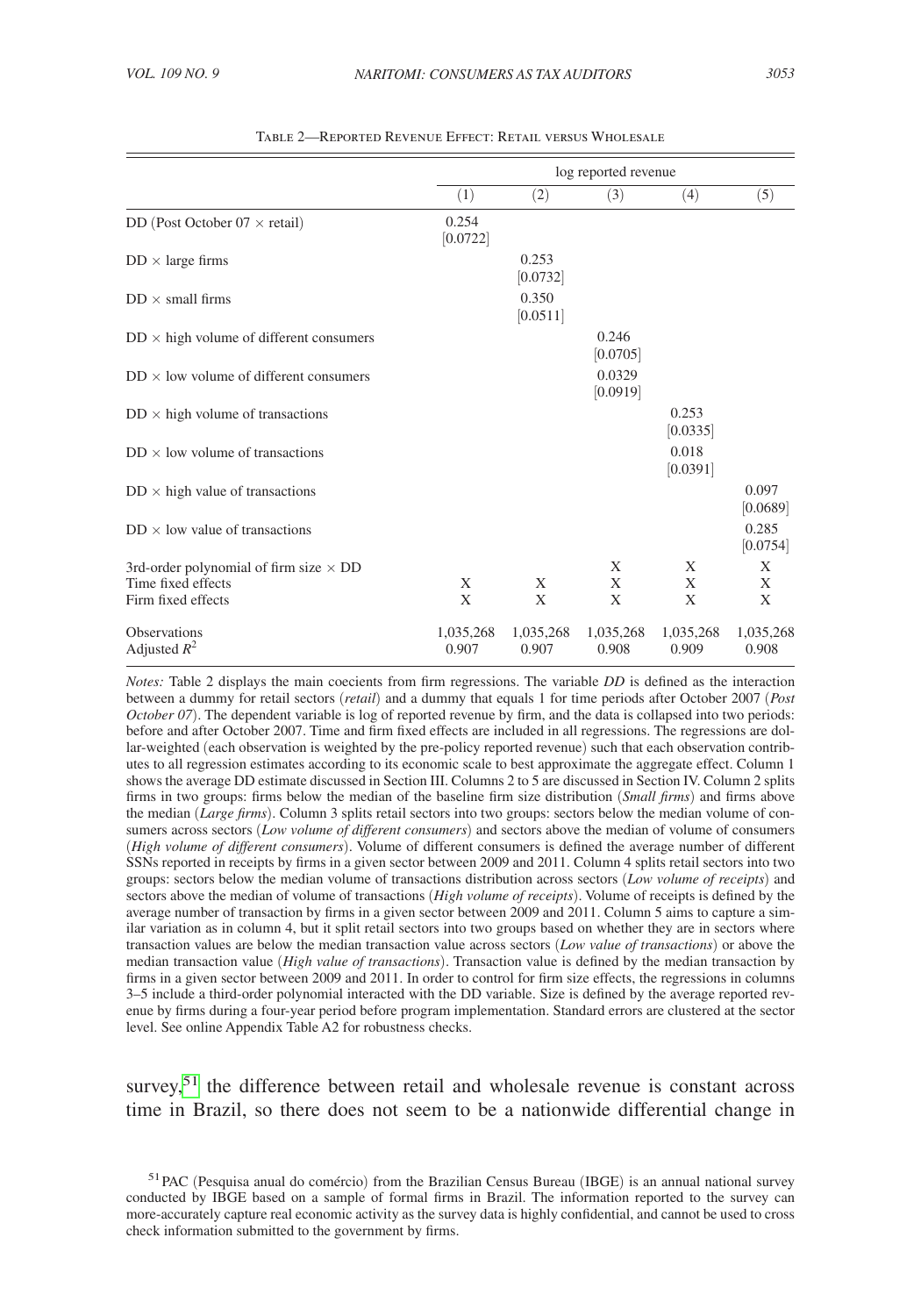revenue between the two groups.<sup>[52](#page-23-0)</sup> Moreover, there is no such differential change in revenue for São Paulo firms in the survey data, which suggests that the effect observed in the tax data is indeed a reporting effect and not a real change in economic activity.

## **IV. Mechanisms: Whistle-Blower Threats and Collusion Costs**

In order to investigate the mechanisms through which a consumer reward policy can improve compliance, I turn to the micro-data on firms, receipts, and consumers following the predictions from the conceptual framework in Section I. First, I study the role of whistle-blower threats by examining heterogeneous effects of the program, and by analyzing the behavior of firms after consumers blow the whistle. Second, I investigate the role of collusion costs. I discuss heterogeneous effects of the policy that could be linked to fixed costs from frictions in setting a collusive deal, and I analyze behavioral biases with respect to reward value that may amplify individual responses to rewards, making it more costly for firms to match the government incentives.

## A. *Whistle-Blowers*

*Heterogeneous Effects*.—I examine heterogeneity in the responses of firms to the NFP policy in order to shed light on how the government can credibly harness the information consumers have on firms' evasion to improve compliance. I begin by allowing the coefficient in specification (7) to be heterogeneous depending on the firm size distribution before the program. The sheer size of a firm could deter under-reporting even absent of incentives to consumers since the number of third-parties firms interact with can have a monitoring effect as discussed in Section I. Column 2 of Table 2 shows the DD coefficients separately for firms above (*large firms*) and below (*small firms*) the median firm size as measured by the pre-program reported revenue. The results are in line with the idea that the program affected more small firms that were likely evading more in the baseline.

Then, I use the *number of different consumers* a firm typically faces in their sector of activity to capture the increased detection probability under consumer monitoring: the larger the number of consumers the more likely it may be that one of those consumers will blow the whistle when the firm evades taxes. To construct this measure, I need to use data from the program, i.e., after implementation. In order to avoid using firm-level information that may reflect the treatment effect, I use sector level variation. To define the *number of different consumers* I count the number of different unique SSNs per firm from the receipts data, and I rank retail sectors by the average number of unique SSNs per firm. I take this source of variation to the data using the following specification:

(8) 
$$
\ln R_{lis} = \eta_i + \gamma Post_t + \sum_{m=1}^{2} \alpha_m (d_{ms} \cdot DD_{ts}) + f(x_i) \cdot DD_{ts} + \varepsilon_{its}.
$$

<span id="page-23-0"></span> $52$  The time period post-NFP overlaps with the Great Recession in the United States. The Brazilian economy, however, was not as affected by this particular financial crisis during the period of analysis, and the survey data do not suggest heterogeneous effects across the two groups of sectors.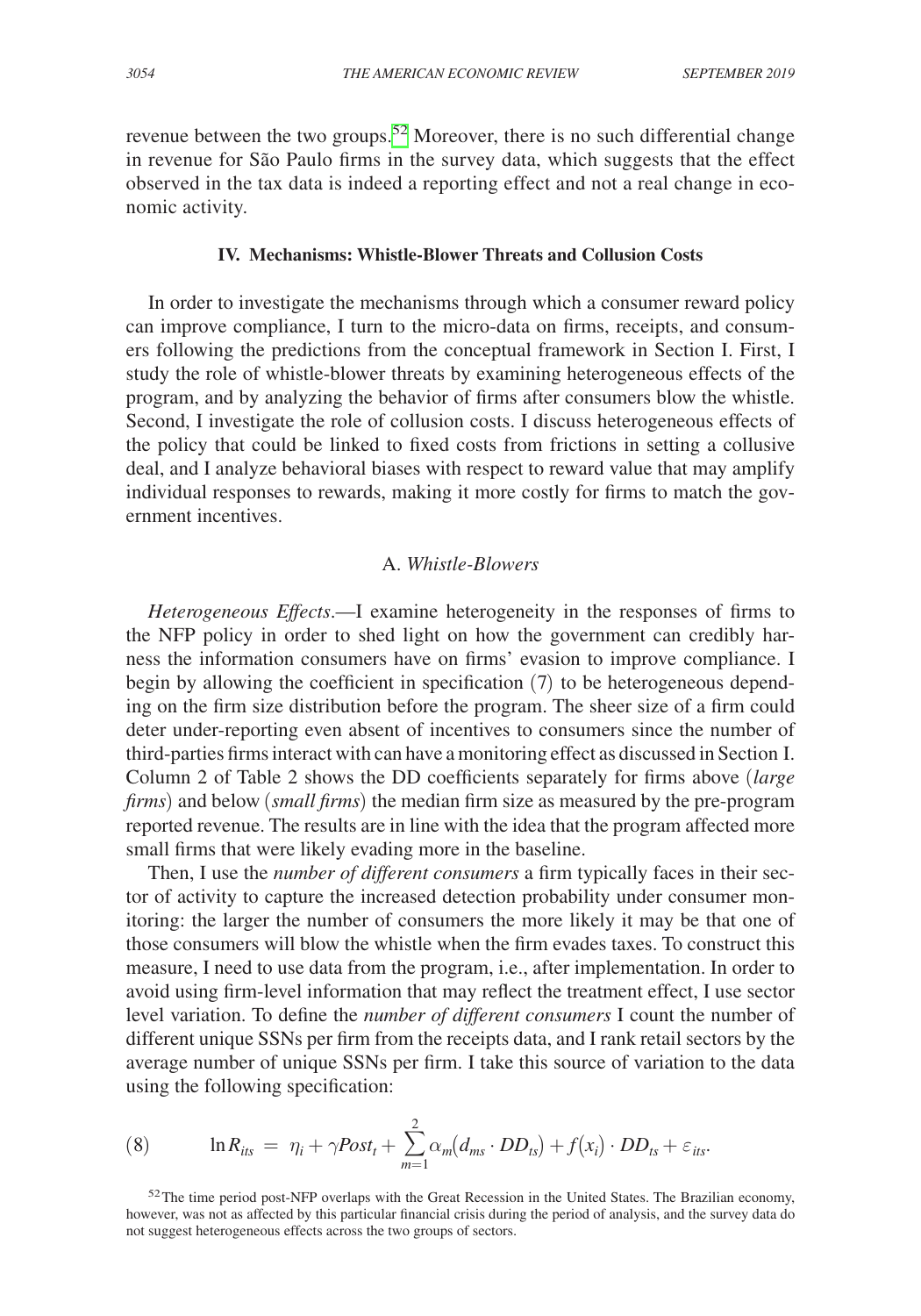As in specification (7), I run this regression as a two-period DD, for which the data is collapsed by *pre* and *post*. Firm fixed effects are denoted by η*<sup>i</sup>* . The term  $f(x_i)$  is a third-order polynomial of firm size as measured by the average reported revenue three years before the program, and  $DD_{ts}$  variable is the interaction between a dummy for retail sectors and a dummy that equals 1 for post October 2007. The error  $\varepsilon_{its}$  is clustered by sector. The dummy  $d_{1s} = 1$  if sector *s* is below the median of the *number of different consumers* distribution across sectors, and  $d_{2s} = 1$  if sector *s* is above the median. I flexibly control for firm size effect through an interaction of  $DD_{ts}$  with  $f(x_i)$  to separate the overall size effect discussed above from the effect of number of different consumers as discussed in the conceptual framework.<sup>[53](#page-24-0)</sup>

Column 3 of Table 2 shows that the effect is concentrated among firms that face a high *number of different consumers*. This program is changing the availability of information trails, and the threat imposed by potential whistle-blowers might help to explain how this program can work despite collusion opportunities between the buyer and the seller.

*Whistle-Blower Event Study*.—The evidence above indicates that whistle-blower threats could be an important device to improve compliance. In order to further examine the effect of whistle-blowers, I exploit a direct link between the participation of consumers in the enforcement effort and firm behavior. I use a dataset with over 1 million complaints to analyze how firms respond after a consumer blows the whistle. It is worth noting, though, that there does not need to be a link between the number of complaints and the size of the effect of the policy in equilibrium. For instance, in an extreme case that the policy shifts all firms to full compliance, no complaints would be observed in the data.

The degree to which a firm responds to a consumer blowing the whistle depends on their beliefs. If firms believe that the probability  $\varepsilon$  from Section I that a consumer will blow the whistle is too low, perhaps because they have never seen a consumer blow the whistle, they perceive  $\varepsilon$  as being lower than it actually is. If this is the case, once firms observe consumers blowing the whistle for the first time, they may update upward their beliefs about  $\varepsilon$ , which increases compliance. Note that the beliefs do not have to be biased in a specific direction at baseline, just that some firms have beliefs that are too high and some others that are too low. Firms with beliefs that are too high may only learn very slowly (or even never) about the true probability because they will mostly comply. Firms with beliefs that are too low will learn more quickly about the true probability because at the beginning they may not comply as a result and will likely receive complaints. Therefore, it is possible that, on average, firms will update their beliefs upward after a first complaint, and thus increase compliance.

In the data, every month, a firm may receive a complaint from a consumer through the NFP website. A firm is typically notified by a complaint up to one month after it is submitted by the consumer. In order to study the effect of consumers' complaints

<span id="page-24-0"></span><sup>&</sup>lt;sup>53</sup>These results are robust to winsorizing the dependent variable at different cutoffs (0.1 percent and 5 percent instead of 1 percent). Standard errors are also robust to clustering at the firm or time level instead of sector. See online Appendix Table A2. Similarly to the average effect, the heterogeneous results are assumed to share a common trend with the overall sample of wholesalers conditional on heterogeneous effects by firm size.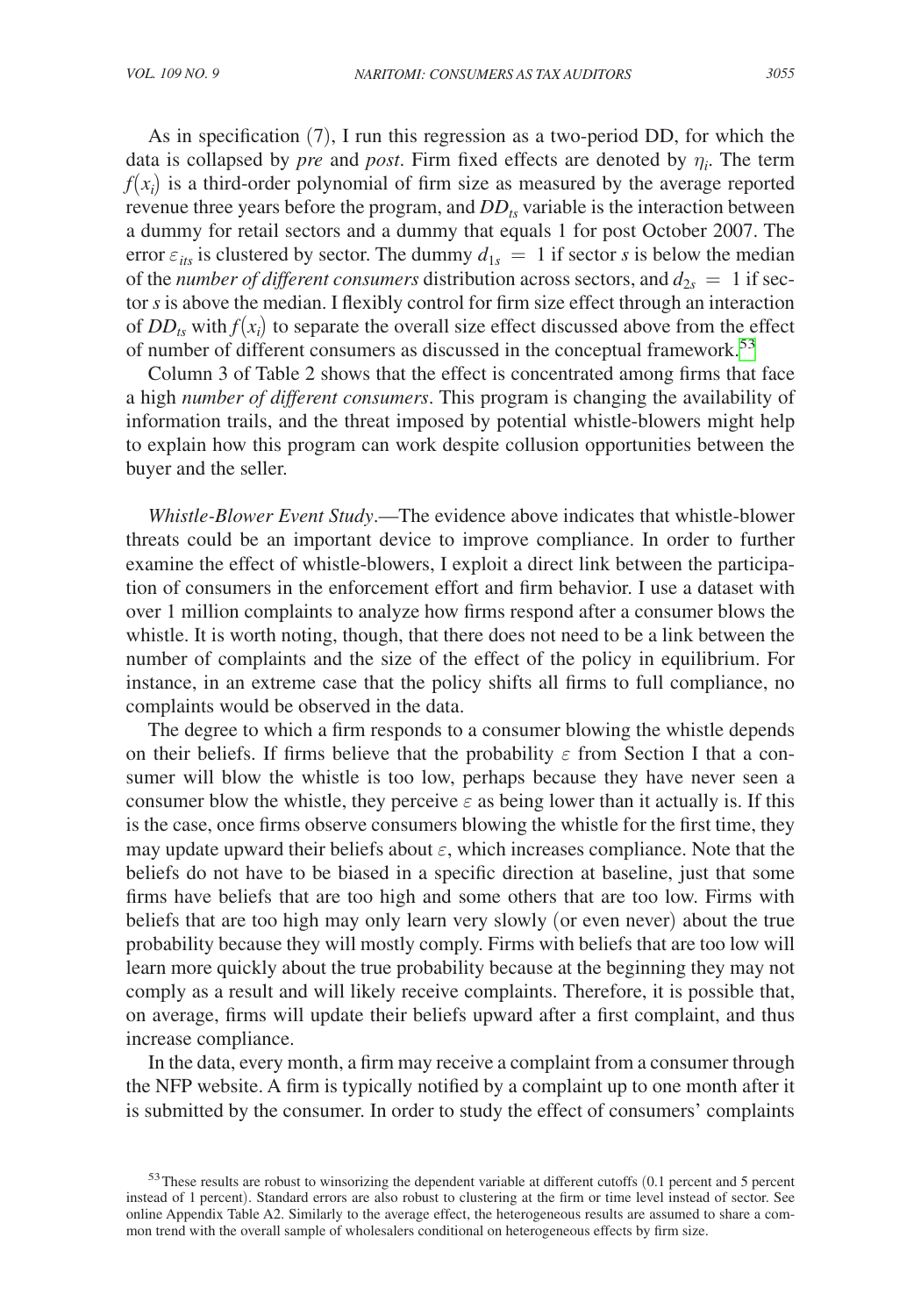I examine the impact of the first complaint a firm gets from a consumer through the website. Different firms received their first complaints at different points in time, and I can exploit the timing of the first complaint to assess the response of firms. The likelihood of receiving a complaint in a given point in time, however, may be driven by the volume of sales leading up to the first complaint. Moreover, it is possible that firms that have a large volume of sales in a given month may be followed by a lower reported revenue in the next period due to mean reversion or other seasonal characteristics. Therefore, exploiting the timing of the complaint alone might not be ideal, as subsequent changes in reporting patterns after the first complaint might reflect real changes in economic activity of the firm.

In order to circumvent mean-reversion and other seasonal effects, I build a counterfactual for each complaint event. I create an "event-control" group composed of firms that did not receive their first complaints by a given event date. That is, these firms may have received complaints after event time zero, but not before or at event time zero. I use a subset of the firm sample defined in Section IIC. I consider only retail firms, and within retail I only retain the firms that did not exit before 2009. I use complaints that were filed between July 2009 and June 2011. Throughout this period, 134,054 or 25 percent of establishments received at least one complaint. Online Appendix B has more details about the samples.

For each firm, I consider the first complaint event as the first time any of its establishments received a complaint. I use a reweighting method based on quartiles of the propensity score of getting a complaint in a given period to control for firm characteristics and past outcomes. For a detailed description of the propensity score and reweighting, see online Appendix B[.54](#page-25-0)

Let  $i \in \{T, C\}$  index each firm as "complaint" *T* or a "no-complaint" *C* in a given month. Let  $t_o$  index the month in which an outcome is observed, and  $t_e$  index the month in which a consumer blows the whistle on the firm for the first time (the "event-month"). Define  $k \equiv t_o - t_e$  as the number of "periods" or months after/ before the first complaint. I performed this reweighting exercise separately for each month between July 2009 and June 2011, and I collapsed the data by event-month  $k \in [-6, 6]$  using the propensity score weights for [Figure 3.](#page-26-0)

Panel A of Figure 3 displays the number of receipts *complaint* and *no-complaint* firms report to the tax authority, and panel B shows changes in reported revenue relative to 6 months before the first consumer blows the whistle. The *x*-axis shows the distance in months *k* to the first complaint or "event-month." The graph also displays the estimated DD coefficient from estimating the following equation in the micro-data:

(9) 
$$
\ln Y_{iekt} = \gamma_{ie} + \pi_t + \phi_k + \beta \cdot I_{iekt} \{k \geq 0, ie = T\} + u_{iekt},
$$

where ln  $Y_{i}$ <sub>iekt</sub> is either the log of the number of receipts or the log of reported revenue that firm *i* reports to the government in calendar month of event *e*. The event-month

<span id="page-25-0"></span><sup>&</sup>lt;sup>54</sup>The propensity score of a firm receiving its first complaint at a given time is estimated for each complaint date using age of the firm, number of establishments by firm, dummies for legal nature of the firm, sector fixed effects, dummy for location in the metropolitan region of São Paulo, and the three lags of third-order polynomials of reported revenue, reported receipts, SSN receipts and number of consumers.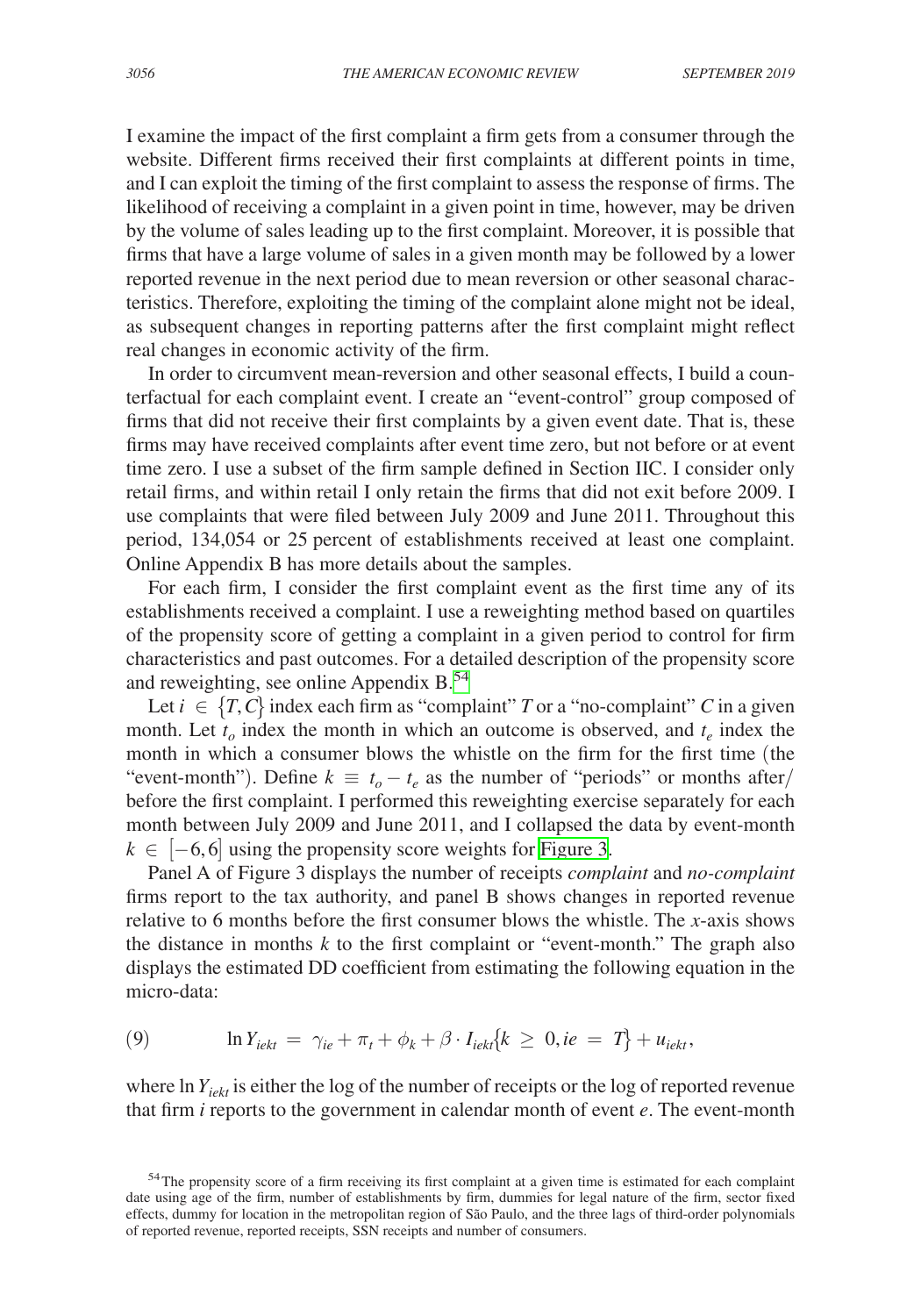

<span id="page-26-0"></span>Panel A. Changes in the number of receipts Panel B. Changes in reported revenue

Figure 3. Whistle-Blower Effect on Firm Compliance

*Notes:* Panels A and B plot the changes in the total raw number of receipts firms issue and changes in reported revenue to the government before and after a firm receives the first complaint. Both graphs display changes across event-time where each data point is scaled by the outcomes average before the first complaint (event-time zero). The *Complaint* group is composed of firms that received their first complaint at event-time zero. The *No complaint* group is composed of firms that did not receive their first complaint at event-time zero and firms that did not receive a complaint until December 2011. The outcome is averaged across groups and event times using weights based on quartiles of the propensity score to get the first complaint in a given calendar time. The propensity score is estimated using age of the firm, number of establishments by firm, dummies for legal nature of the firm, sector fixed effects, dummy for location in the metropolitan region of São Paulo, and the three lags of third-order polynomials of reported revenue, reported receipts, SSN receipts and number of consumers (see online Appendix B for more details). The estimated DD coefficient displayed in each graph is based on estimating specification (9) described in Section IV using the micro-data and clustering the standard errors by the calendar date of the first complaint.

is indexed by *k* and calendar date is indexed by *t*. I control for calendar time fixed effects  $\pi_t$ , event-month fixed effects  $\phi_k$  and for firm-event fixed effects  $\gamma_{ie}$ . The same firm *i* can be in *T* or *C* depending on the event as the control group draws from firms that did not yet receive a complaint by event *e*. Therefore, I can control for firm-event fixed effects to make sure I am only using variation within firm and event. Figure 3 displays the estimated DD coefficient  $\hat{\beta}$  from estimating equation (9) for a window *k* ∈ [−6, 6] around each event. Standard errors are clustered by event *e* and are robust to clustering by firm or by firm-event.

I find a significant 7 percent increase in the number of receipts firms issue and a significant 3 percent increase in reported revenue after firms receive their first complaint. The impact of the first complaint is capturing the overall impact of receiving complaints, as some firms received additional complaints after time zero. It can be interpreted as an increase in the perceived detection probability as firms learn that consumers can indeed share information with the government about their noncompliance. Audit probabilities could change as a result, but even if audit rates do not change, firms could perceive a higher risk of getting caught as the government is better informed. Note that it should be expected that this whistle-blower effect is smaller than the overall effect in the aggregate analysis because firms have likely already increased compliance prior to any complaint, in anticipation of the risk that consumers will blow the whistle if they do not change compliance at all.

Together, the impact of consumers blowing the whistle and the heterogeneous effect of the consumer-monitoring is consistent with the argument that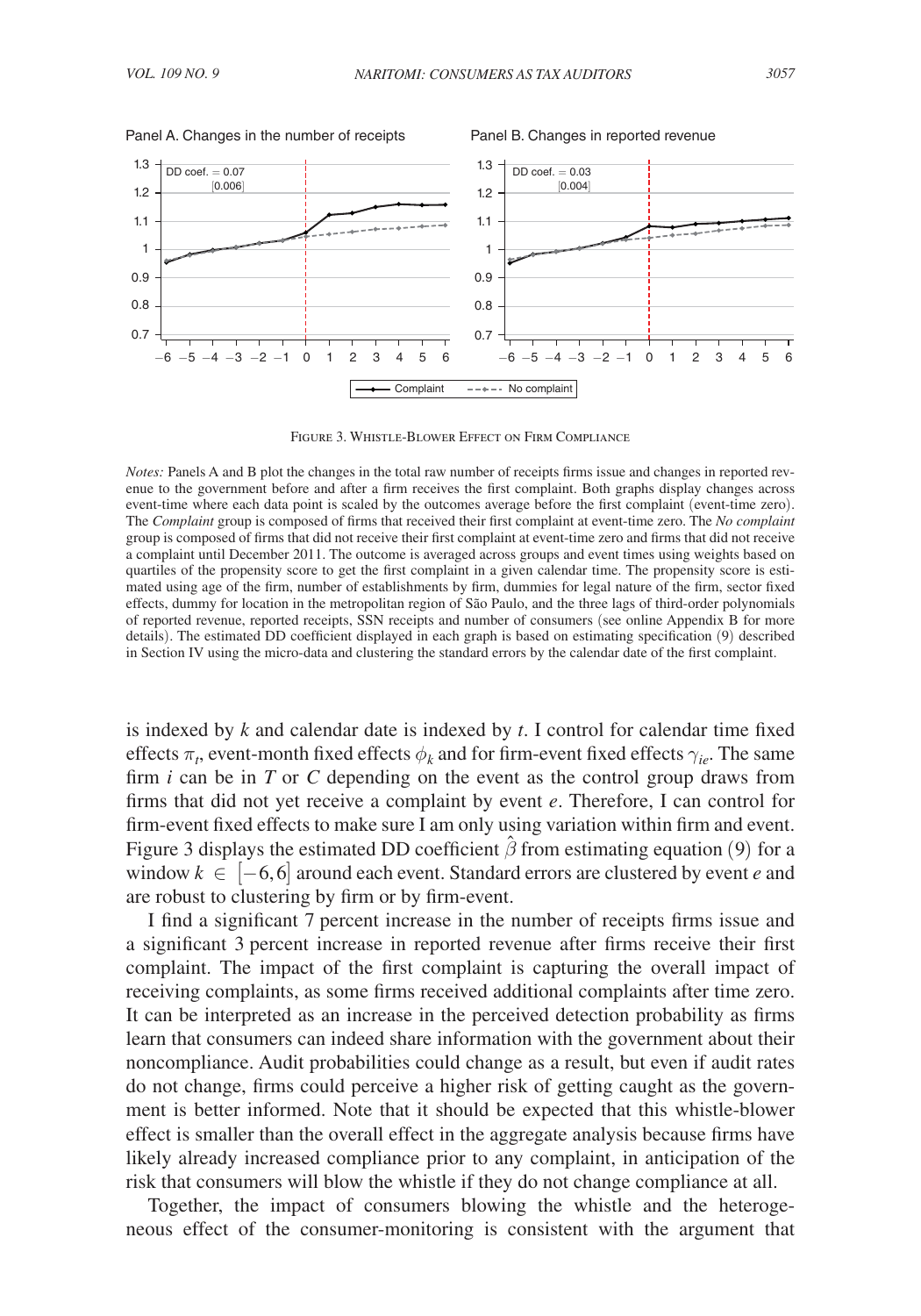whistle-blowers can be an important part of the explanation for why third-party reporting is so effective to ensure compliance. In the context of NFP, it can be a tool for the government to tap into the wealth of information that consumers elicit when asking for receipts from hard-to-tax firms that self-report final sales.

In the case of NFP, 1 percent of consumers filed complaints about 20 percent of firms. This is not necessarily surprising as the number of consumers is much larger than the number of firms, but it highlights how this diffuse monitoring mechanism can improve enforcement even when most consumers are not willing to actively participate in complaints. Arguably firms do not know which consumers among many who are asking for receipts are willing to be whistle-blowers, so the government can exploit this information asymmetry to generate a deterrence effect from this diffuse monitoring.

## B. *Collusion Costs*

As discussed in the conceptual framework, collusion can be costly above and beyond the additional risk of getting caught from whistle-blower threats. First, if there are any frictions in setting a collusive deal, there could be a fixed cost per transaction that is being concealed. Second, the more consumers value rewards, the more firms need to compensate consumers in a collusive deal through discounts, which decreases the returns from evasion. In this subsection, I discuss heterogeneous results of the policy on firms that may face different collusion costs. Then, I provide evidence on consumer's responses to the lottery rewards. I show that the program is salient by exploiting variation in the disbursement schedules of the monetary rewards. Then, I exploit variation from the monthly lotteries to investigate whether potential behavioral biases with respect to lotteries may amplify the response consumers have from rewards.

*Fixed Costs of Collusion*.—The comparative statics discussion of Section I distinguishes between the number of consumers (that should affect whistle-blower threats as discussed above), and the number of transactions or value of transactions (that should affect the cost of evasion for a given firm size). In order to shed light on this channel, I analyze heterogeneous responses to the policy by *volume of transactions* and the *receipt value*. To construct these measures, I follow the same logic as in the *number of different consumers* described above. To define the *volume of transactions* I rank sectors based on the count of the average number of receipts per firm in retail. To define *receipt value* I calculate the median receipts per firm in retail and then I use the median value by sector to rank retailers.

Columns 4 and 5 of Table 2 show the results using specification (8) and dummies for sectors above and below the median *volume of transactions* and *receipt value*, respectively. The effect of the program is stronger for firms in sectors with high "foot-traffic," firms in sectors that have a high volume of transactions and small ticket items are affected more controlling for differential effects by firm size. These results are consistent with collusion costs being part of the mechanism through which third-party information can affect compliance. Although there is room for collusion, the policy can introduce a concealment cost that disproportionally affects firms that must collude multiple times to continue evading.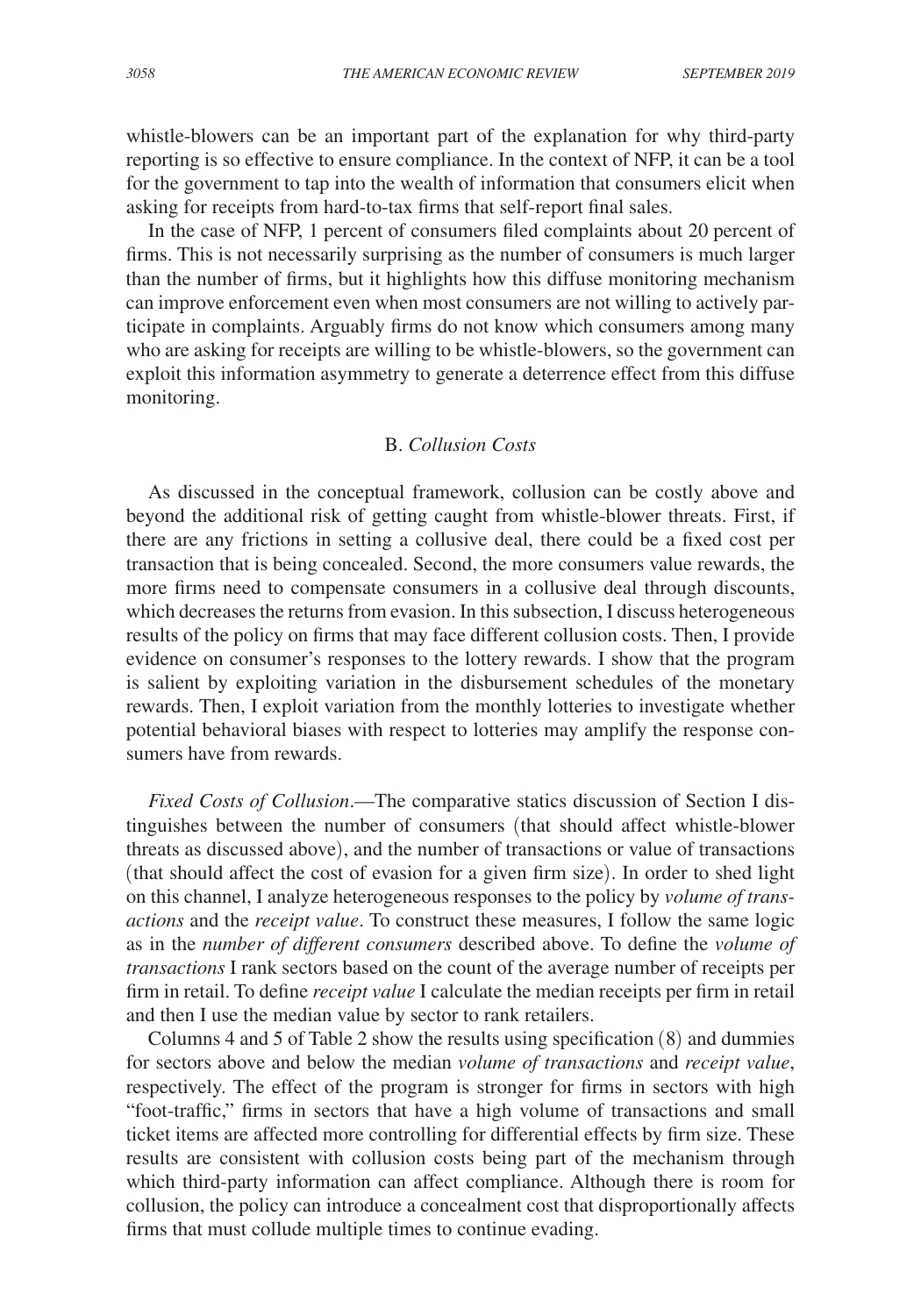The heterogeneous effects by *number of different consumers*, *volume of transactions,* and *receipt value* are picking up similar variation in the data, and it is difficult to identify the relative importance of each channel. Still, these patterns help shed light on the different mechanisms though which this policy can operate. These mechanisms could be related: the concealment costs are arguably due to the secretive nature of collusion that is, arguably, a consequence of whistle-blowers concerns. If firms could openly announce clear discount policies to consumers, these fixed costs would be mitigated but they would run a higher risk of getting caught.

*Consumers Responses to Rewards*.—Now, I turn to the value of rewards to investigate how consumer behavior may contribute to the impact of the policy.

**Are Consumers Paying Attention to the Rewards?** I verify that the release of monthly lottery results is salient to consumers by examining changes in the volume of Google searches about NFP. Google data aggregate information from millions of searches, and they can meaningfully capture salient social patterns that other survey methods cannot capture as easily (Stephens-Davidowitz 2014). [55](#page-28-0) Around the fifteenth of each month, the tax authority performs the lottery draws and releases information on lottery winners. A consumer can only check her lottery results by logging in to her online account at the tax authority's website. The actual address is not straightforward to remember (<http://www.nfp.fazenda.sp.gov.br>); as a result, consumers looking for this address may search for the program's name or initials.

Panel A of [Figure 4](#page-29-0) pools Google search data from the first to the last day of each month between 2008–2011, and it scales each data point by the first day of the month.<sup>56</sup> From the figure, it is clear that there is an increase in search volume around the fifteenth of the month the tax authority releases the results of the lotteries: it is 16 percent higher than on the first day of the month. The gray line displays data from searches with the word "futebol" (soccer in Portuguese) which provides a metric of how the general volume of Google searches varies within a month. Panel B shows that the timing of disbursement is also salient: the total amount of rewards requested for bank account deposits spike as soon as tax rebates become available every April and October<sup>[57](#page-28-2)</sup>

**The Lottery Effect:** I exploit variation from the monthly lotteries to investigate whether potential behavioral biases with respect to lotteries may amplify the response consumers have from rewards. As detailed in Section 1, the more consumers value the rewards  $\kappa(\alpha)$ , the more effective NFP will be in preventing tax evasion for a given reward  $\alpha$ . The lottery component of the rewards may leverage consumers' taste for gambling or individual behavioral biases. Friedman and Savage (1948) noted that many governments consider lotteries an effective way to raise revenue

<span id="page-28-0"></span> $55$  Hoopes, Reck, and Slemrod (2015) use Google and Wikipedia searches about US income tax to show that the propensity to search varies systematically with tax salience.

<span id="page-28-1"></span> $\frac{56}{56}$ I exclude the months of April and October, during which the government disburses the tax rebates, to make sure that the search pattern is related to the lotteries.

<span id="page-28-2"></span> $57$  As described in the previous section, the tax authority disburses tax rebates biannually. Consumers can use rewards in other ways, e.g., they can be transferred to a third party, used to pay other taxes or saved for a later deposit, so the total amount in the graph will not necessarily add up to the total amount available to consumers at that point in time.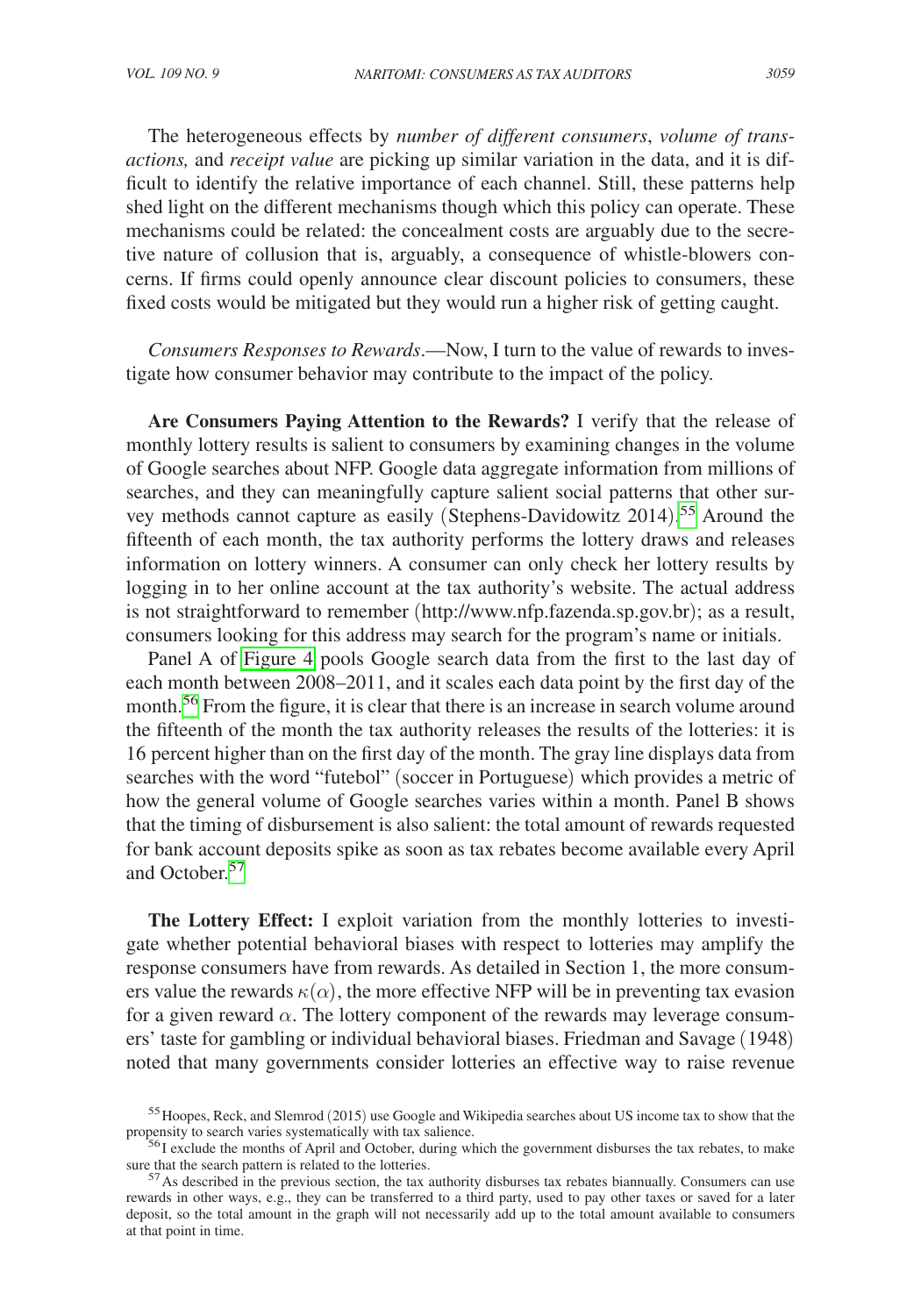<span id="page-29-0"></span>

Figure 4. Are Consumers Paying Attention to the Rewards Schedule?

*Notes:* Panel A displays the search volume from Google Trends website for Google searches with terms related to "nfp" or "nota scal paulista" or "nota paulista" pooled by day of the month from IPs addresses in the state of São Paulo between 2008 and 2011. It also displays searches for "futebol" (soccer in Portuguese) pooled by day of the month from IPs addresses in the state of Sao Pãulo for the same time period. The lottery results are released around the 15th of each month marked by the solid vertical line. As described in Section II, the tax authority does a biannual disbursement of the tax rebates: every April and October, and creates salience for the program at different dates within the month. Panel B shows the data for rewards claimed across time: each data point is the total amount in millions of US\$ requested for direct deposit in consumers bank accounts.

as individuals may be willing to pay for lotteries paying a negative expected value. Filiz-Ozbay et al. (2015) find evidence that prize-linked savings offered by commercial banks and governments around the world may be more effective at increasing savings than regular interest payments with the same expected value.

In addition, the NFP monthly lotteries typically have three very large prizes (the top prize can be as large as US\$500,000) and millions of small prizes, which is a payoff structure commonly seen in gambling games and prize-linked savings accounts (Guillén and Tschoegl 2002). The skewness of the prize values may be a tool to create salience. Bordalo, Gennaioli, and Shleifer (2013) argue that when comparing alternative risky lotteries, individuals pay attention to the payoffs that are most different relative to their objective probabilities. If consumers exhibit behavioral biases with respect to the NFP lotteries, it would be more difficult for firms to try and replicate the government's rewards to avoid truthfully reporting their sales.

In order to shed light on the role of behavioral effects, I exploit the random variation in lottery wins to document consumer participation responses to lottery rewards. Consumers may use past wins as a signal of their likelihood of getting a lottery prize, which would be consistent with misperception of randomness and the use of heuristics in making choices under uncertainty. Guryan and Kearney (2008) find that consumers increased their estimate of the probability that a ticket bought from the store that sold a winning ticket in the past would be a lottery winner (the "lucky store effect").<sup>58</sup> I restrict attention to small cash prize wins of 5 dollars to

<span id="page-29-1"></span><sup>&</sup>lt;sup>58</sup>They argue that consumers may rationalize the observed streaks by inferring heterogeneity in the data generating process. In the context of financial investments, Kaustia and Knüpfer (2008) find evidence of reinforcement learning in investors' behavior: personally experienced outcomes are overweighted in future choices.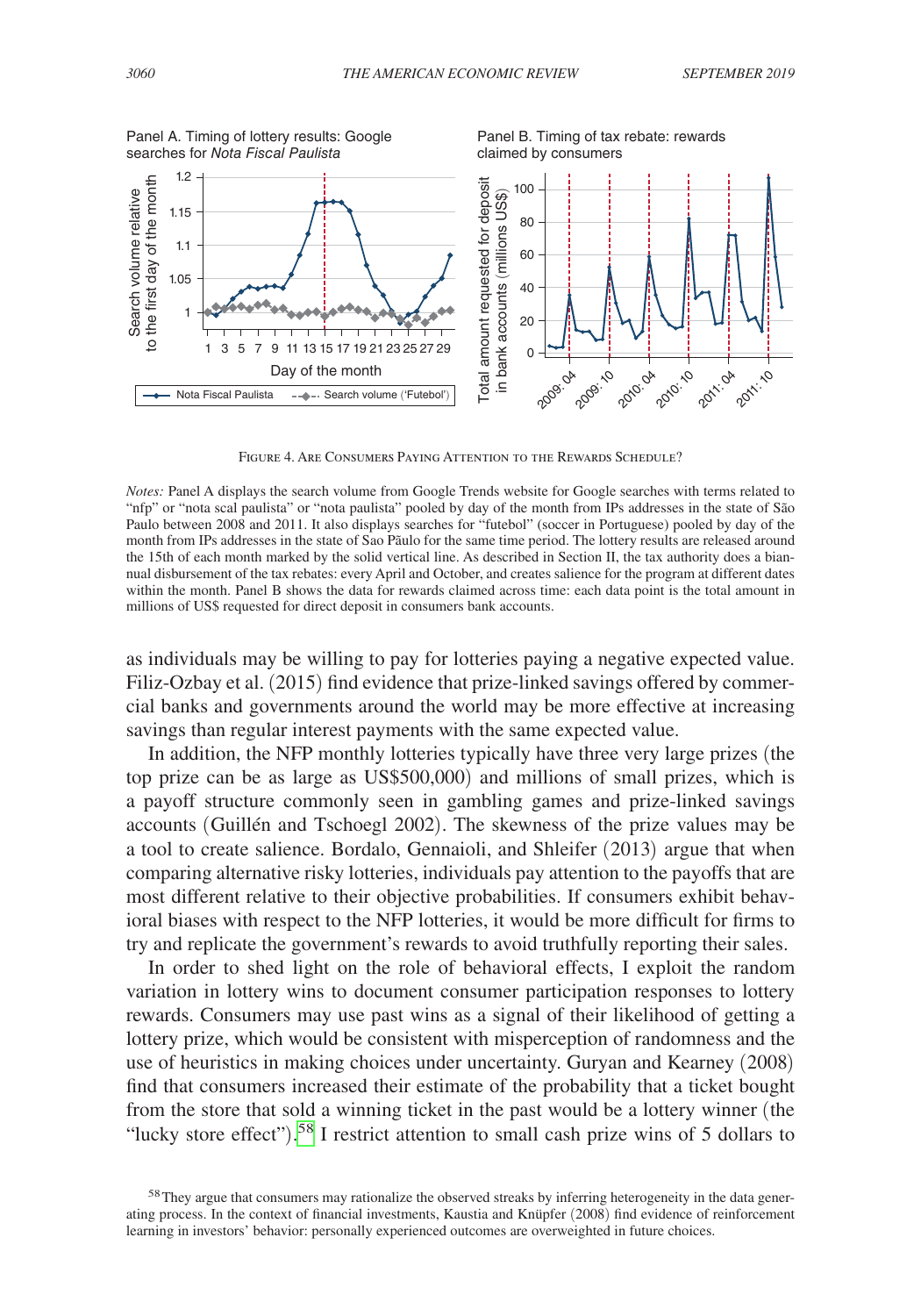investigate whether consumer participation increases after a lottery win. Because the value of the prize is small, a systematic change in behavior after a lottery win is arguably due to an increase in the perceived returns to participation in the program and not an income effect.

To analyze the effect of lotteries I create a natural "event-control" group composed of people that held the same number of lottery tickets in a given lottery but did not win prizes. I use the *consumer sample* defined in Section IIC. Let  $i \in \{T, C\}$  index each consumer as "winners" *T* or a "non-winners" *C* in a given month. I use a reweighting method based on DiNardo, Fortin, and Lemieux (1996) to flexibly control for the number of lottery tickets individuals hold. I create bins for each possible number of lottery ticket holdings up to 40 tickets, which is the set of lottery tickets for which there is common support between the two groups.<sup>59</sup> I then reweight the non-winners group such that each bin carries the same relative weight as the analogous bin in the winner group distribution across lottery ticket holdings. This method ensures that I use the random component of the lottery by matching the two groups based on the odds of winning prizes.<sup>[60](#page-30-1)</sup>

Let  $t_o$  index the month in which an outcome is observed, and  $t_e$  index the month in which the consumer wins the lottery (the "event-month"). Define  $k \equiv t_o - t_e$  as the number of "periods" or months after/before the lottery win. I performed this reweighting exercise separately for each of the 24 lotteries of 5-dollar prizes. I then collapsed the data for each lottery by group and period  $k \in [-3,6]$  using the DFL weights for [Figure 5.](#page-31-0)

Panel A of Figure 5 displays the average number of receipts for which lottery winners and non-winners ask before and after winning a 5-dollar prize. The *x*-axis shows the distance in months to the lottery *k*. Each graph displays the estimated DD coefficient from estimating the following equation in the micro-data for  $k \in$  $[-3,6]$ :

$$
(10) \t y_{jekt} = \gamma_{je} + \pi_t + \phi_k + \beta \cdot I_{jekt} \{ k \ge 0, je = Win \} + u_{jekt},
$$

where  $y_{i\acute{e}kt}$  is the number of SSN receipts or the total value of receipts consumer *j* asks for in "event-month" *k* and calendar month *t*. I control for calendar time fixed effects  $\pi_t$ , event-month fixed effects  $\phi_k$  and for consumer-lottery draw fixed effects  $\gamma_{je}$ <sup>[61](#page-30-2)</sup> Standard errors are clustered by lottery draw, and are very similar if clustered by consumer.

Panel A of Figure 5 shows that there is a significant difference in consumer participation in the program between lottery winners and non-winners as measured by the number of receipts they ask for with their SSN. The evidence is consistent with a behavioral explanation, given that there is a significant 0.07 difference (0.5 percent

<span id="page-30-0"></span><sup>&</sup>lt;sup>59</sup> Online Appendix Figure A5 shows an example of the distribution of lottery ticket holdings among winners and non-winners. It is clear that the winner group typically holds more lottery tickets. Since the number of lottery tickets is determined by consumers' participation, it is important to carefully control for the odds of w

<span id="page-30-1"></span><sup>&</sup>lt;sup>60</sup> For a detailed description of a similar application of DFL-reweighting, see Yagan (2015). For more details on reweighting, see online Appendix B.

<span id="page-30-2"></span> $\frac{61}{3}$ The same consumer *j* can be a winner and a non-winner depending on the lottery draw as the control group is composed by a 10 percent random sample of consumers that did not win a prize in lottery draw *e*, but could have won in another lottery draw. Therefore, I control for consumer-lottery draw fixed effects. See online Appendix B for more details on the sampling and reweighting.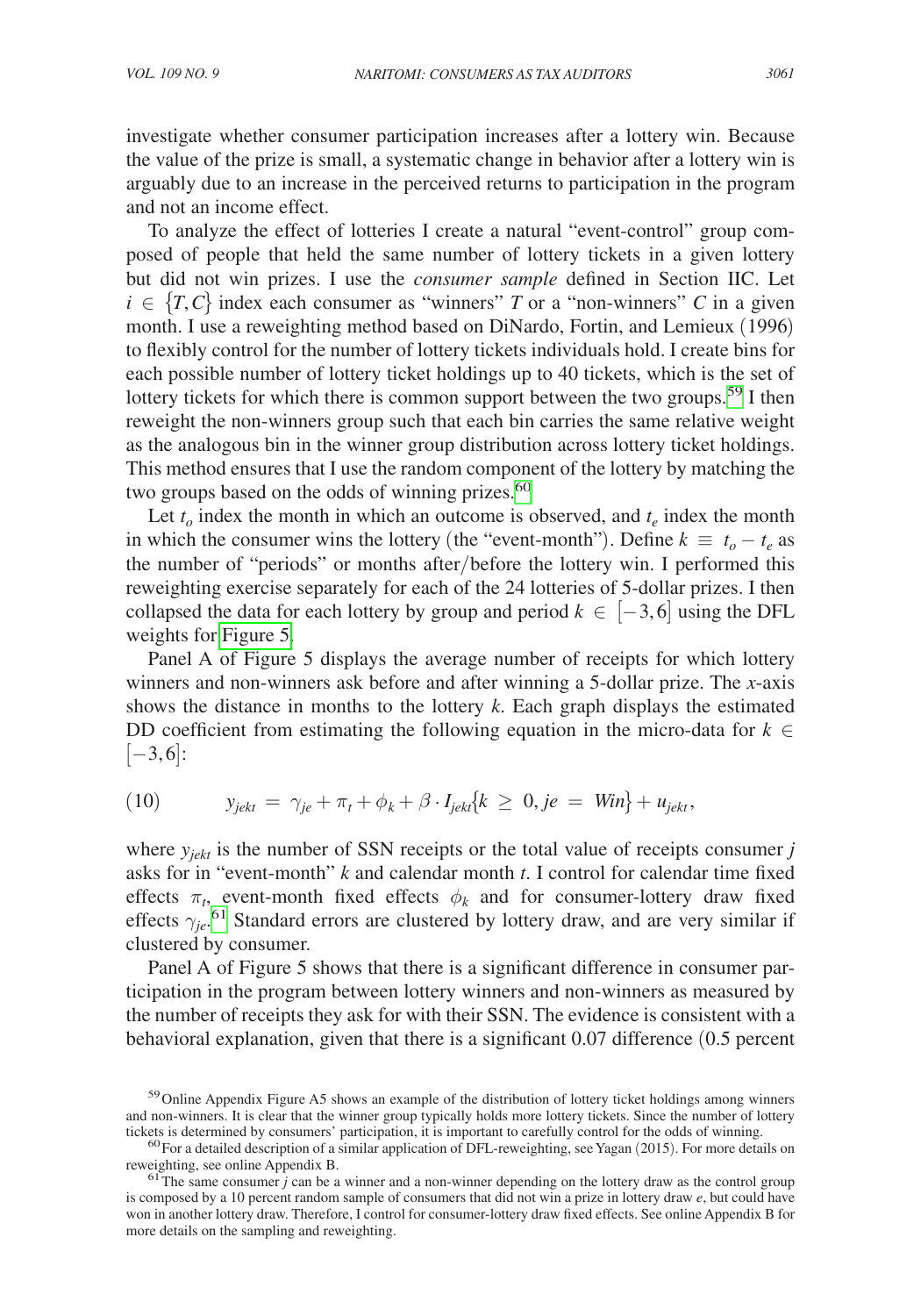<span id="page-31-0"></span>

Figure 5. The Effect of a 5-Dollar Lottery Win on Consumer Participation

increase) between the number of receipts lottery winners and non-winners ask for after winning a US\$5 prize, and the effect persists after at least 6 months. Since the odds of winning are independent of past wins, the change in behavior observed in panel A of Figure 5 suggests that lottery wins could be working as a nudge by making the odds of winning more salient and reinforcing the propensity to ask for receipts. Alternatively, consumers could be using the past lottery win as a signal of luck, and therefore perceive a higher expected return from participating in the program[.62](#page-31-1)

Panel B shows the effect of a \$5 win on the total value of receipts. There is a persistent increase of US\$2.5 on average in monthly expenditures after the lottery win. This increase is a change in behavior that lasts for at least 6 months after the lottery draw. If I run specification (10) in a collapsed data to observe the total expenditure before versus after the lottery win, there is a statistically significant increase in SSN receipts value of \$16.14 (SE 3.08) after winning US\$5. Therefore, the effect of the lottery win cannot be attributed to the cash prize alone.

An alternative explanation is that consumers use lottery wins as evidence that the program works as advertised. In online Appendix A, I study the effect of a US\$5 win for a sample of individuals that won the lottery once before, in which case the effect of confirming that the program works should not be as relevant. Another alternative

*Notes:* The graphs show the raw data by month aggregating all lotteries from June 2009 to June 2011. The *x*-axis is the number of months since the individual participated in a lottery. The winner group got a cash prize of US\$5 (R\$10) and the non-winner group did not get any prize. Panel A plots the total number of receipts consumers ask in each group before and after the lottery draw at event-time zero. Panel B shows the total value of receipts (in US\$) for each group before and after the lottery draw at event-time zero. Before taking the averages in each case, I create bins for each possible number of lottery ticket holdings from 1–40 tickets in each monthly lottery for 24 lotteries between June 2009 and June 2011. Then I reweight the non-winners group such that each bin carries the same relative weight as the winner group distribution across lottery ticket holdings (for more details, see online Appendix B). The DD coefficient displayed in each graph is based on estimating specification (10) in Section II using the micro-data and the lottery ticket weights. Standard errors are clustered by lottery draw.

<span id="page-31-1"></span> $62$  Online Appendix Figure A7 shows the same picture for all prize levels. As the size of the lottery win grows, the estimated effect is larger. This pattern indicates that the change in behavior is indeed due to the lottery win. The effect, however, is confounded with the fact that larger prizes are more relevant cash shocks that can increase the level of overall consumption.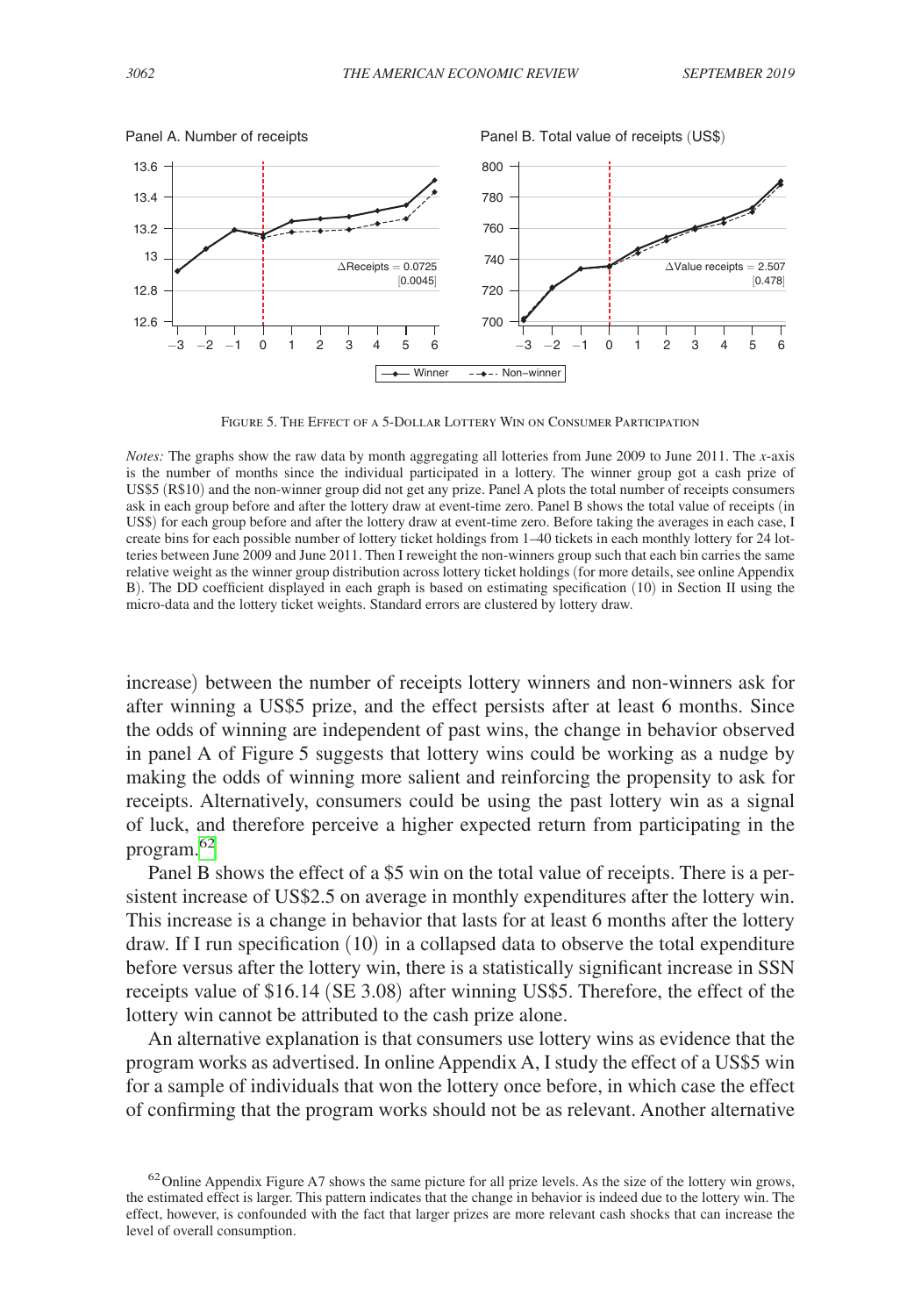explanation is that individuals that do not win the lottery get discouraged from the lottery loss. To try to control for this issue, I compare winners of \$5 prizes to \$10 prizes. The difference between the two groups is still a \$5 cash prize, but both won the lottery. In both comparisons I find a statistically significant difference in the number of receipts consumers ask for after the lottery win that represents a 0.4 percent change, which provides further support for the interpretation that a small cash prize can change winners' behavior through a higher perceived returns to participation in the program. The results are reported in panels A and B of online Appendix Figure A6.

The data do not allow to tease out the exact behavioral bias that the government is exploiting, but the evidence suggests that the lottery component can be a relevant mechanism to explain how NFP can generate enough consumer participation to improve enforcement. Lotteries are used in other contexts such as lottery-linked savings accounts offered by commercial banks, possibility exploiting similar biases. Also, if people misperceive probabilities or simply have a taste for playing lotteries, it would be more costly for firms to match government's incentives. Not only could it increase the necessary discount to make consumers let go of the receipts, it could also create a friction in pinning down the right discount level that may contribute to the collusion costs.

The relative effectiveness of lotteries compared to tax rebates would be a relevant comparison for a cost-benefit analysis, but the variation in the data does not allow to distinguish the two in a compelling manner. As discussed in Section I, tax rebates could also be leveraging a behavioral effect if framing an additional gain in a separate category ("rebate") is valued more than an cash equivalent discount. Evaluating the relative effectiveness of different reward systems is an interesting avenue for future research.

## **V. Implications for Tax Policy**

The results in the previous sections show that incentives for consumers to ensure that firms accurately report transactions can be an effective way to improve firm compliance in final sales transactions. The implications for tax policy and its welfare consequences, however, require additional analysis. The effect on tax revenue does not necessarily have to mirror the increase in reported revenue as it depends on the extent to which expenses can be adjusted. Moreover, even if the effect of the policy on tax revenue is positive, it is crucial to evaluate such increase net of consumer rewards. There are also a number of additional costs and benefits for the government, firms, and consumers that should be considered in a welfare analysis. I begin this section by investigating the impact of the policy on tax revenue. Then, I discuss the welfare implications of different components of consumer rewards programs.

## A. *Tax Revenue Implications*

It is possible that firms' tax liabilities do not respond to the policy in the same way as reported revenue. In fact, the response could be proportionally larger or smaller. It could be larger if, for instance, firms in the VAT do not adjust their expenses. In this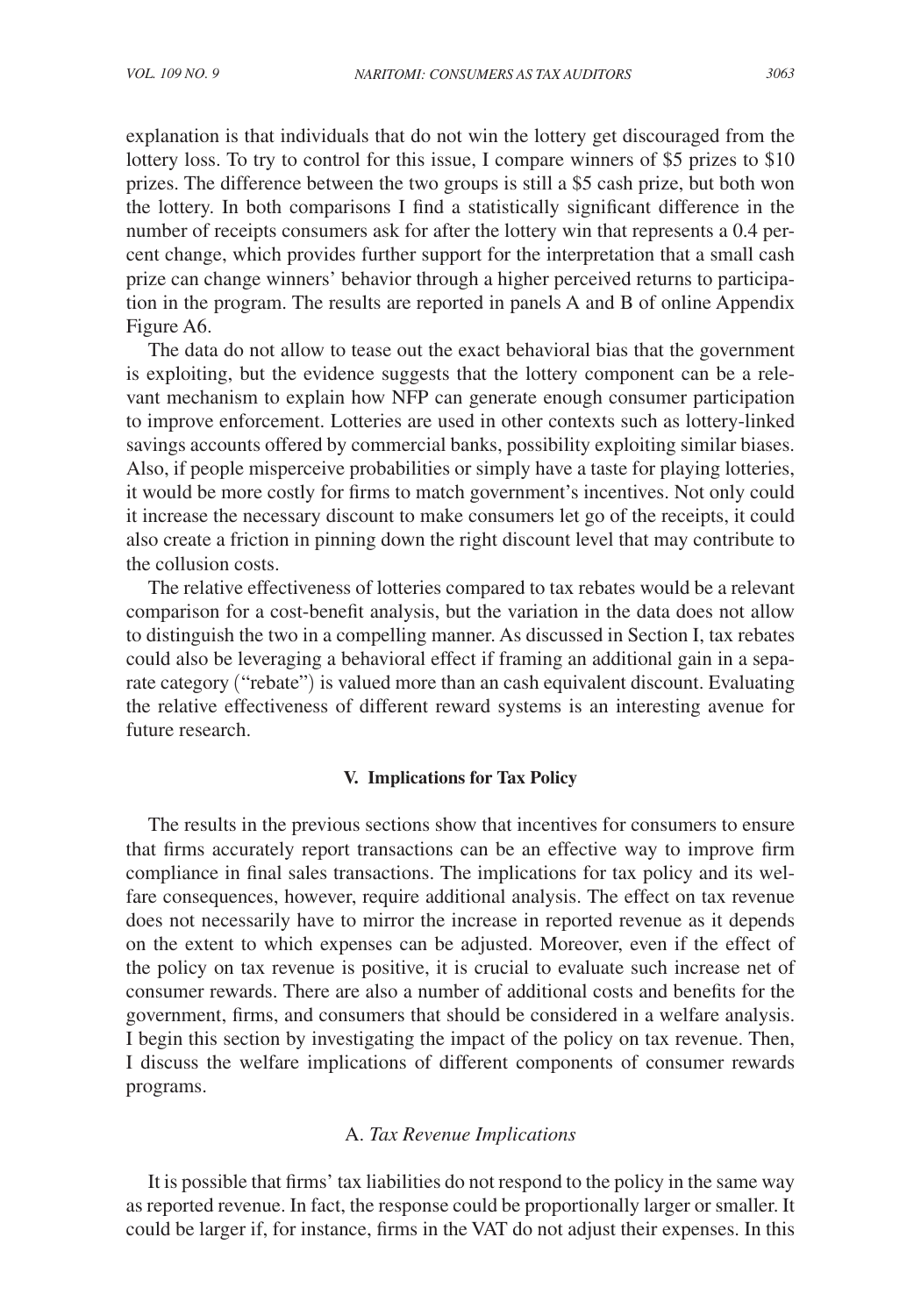case, the value added would increase proportionally more than the reported sales. The effect could also be smaller if expenses are adjusted to offset the increase in reported sales.<sup>[63](#page-33-0)</sup>

In the context of enforcement of sales reporting in corporate income tax, Carrillo, Pomeranz, and Singhal (2017) and Slemrod et al. (2017) find that reported costs increase as well, partially offsetting the change from more accurate revenue reporting. In both cases, the cost increase occurred primarily in difficult to verify margins such as "Other expenses." In the case of the VAT, the ability to adjust inputs tax credit is arguably relatively more limited as a tax credit must be another firms' tax debit. However, VAT credit fraud is often a problem in VAT systems (Bird and Gendron 2007), and there could be under-reporting of inputs if buyers colluded with suppliers to misreport transactions (Pomeranz 2015).

In order to investigate the effect of the policy on tax revenue, I begin by looking directly at the effect of the policy on firms' tax liabilities. I focus on a subset of sectors with little tax withholding such that the total tax due reported by firms is a good measure of the total tax liability of a firm (*tax sample*). [64](#page-33-1) First, I run the same analysis as in Section III using the flexible DD specification (5) in the sector panel and the log of tax liabilities as an outcome. Panel A of [Figure 6](#page-34-0) shows the difference in tax liabilities between retail and wholesale sector. Similarly to reported revenue in panel B of Figure 2, there are parallel pretrends before the introduction of the policy, and a clear increase in tax liabilities in retail relatively to wholesale after the policy. The DD estimate is a statistically significant 25.9 percent increase in tax liabilities, which is close to the figure for reported revenue in Section III.<sup>[65](#page-33-2)</sup>

Panel A of [Table 3](#page-35-0) shows the results using firm-level data and running the DD specification (7) for the tax sample. Column 1 shows the DD coefficient for the log of reported revenue for this subset of firms. The effect is a bit larger than in the main sample, but confidence intervals overlap. Column 2 shows the DD coefficient using the log of tax liabilities, and the results indicate a statistically significant 31.6 percent increase in reported tax liabilities. Because the liability is zero in some cases, I also use a binary outcome for positive tax liability, but I find no effect on the extensive margin.

The tax liability analysis above is limited to a subsample of sectors, so in order to shed light on the effect of the policy on total tax revenue, I look at changes in the tax revenue in São Paulo as a share of GDP compared to all other states combined (leaving São Paulo out) in panel B of Figure 6, using data from the Brazilian Central Bank. The figure shows a slight level shift in tax/GDP in São Paulo of 3.5 percent relative to the rest of the country after 2007. This increase is consistent with an effect of the policy on retail tax revenue similar to the 25.9 percent increase estimated above as taxes in retail are less than 15 percent of the total tax revenue.

<span id="page-33-0"></span><sup>63</sup>To illustrate this point let value added be  $VA = Y - E$ , where *Y* is reported revenue and *E* is reported expenses, and let  $\delta^x = \Delta x/x$  be the change in variable *x*.  $\delta^{VA} = (\delta^Y Y - \delta^E E)/(Y - E)$ . If  $\delta^Y = \delta^E = \overline{\delta}$ ,  $\delta^{VA}$  =  $\bar{\delta}$ . Also, if  $\delta^{Y} < \delta^{E}$ ,  $\delta^{VA} < \delta^{Y}$ 

<span id="page-33-1"></span><sup>&</sup>lt;sup>64</sup>The data available to this study have some measurement challenges discussed in Section IIC and online Appendix B.

<span id="page-33-2"></span><sup>&</sup>lt;sup>65</sup>Online Appendix Figure A4 shows the results for reported revenue for the same subsample of sectors used in the tax liability results (*tax sample*). The point estimate is slightly larger (28 percent) than in the main sample, but the confidence intervals overlap.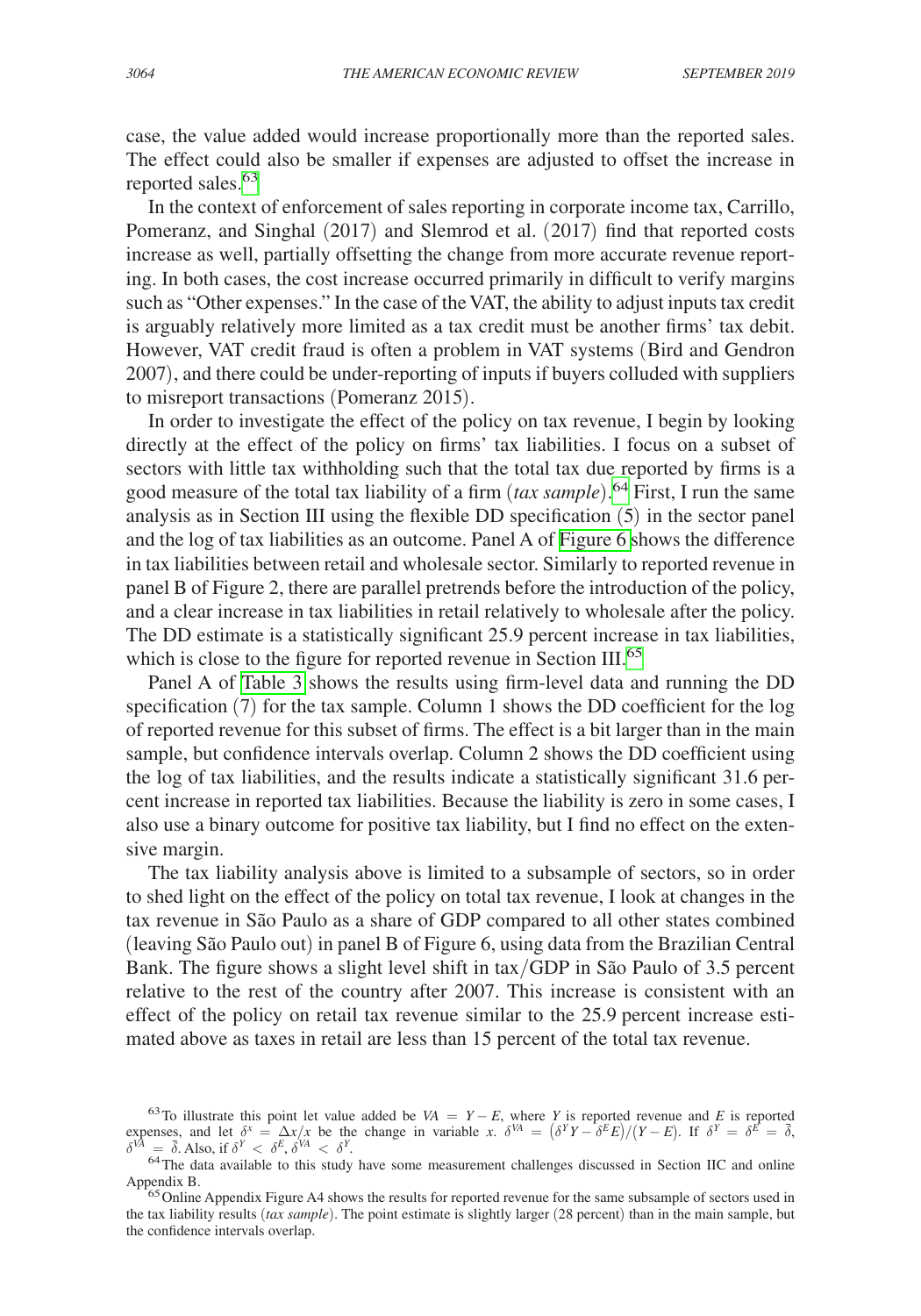<span id="page-34-0"></span>

Figure 6. Effect of the Policy on Tax Revenue

*Notes:* Panel A plots regression coefficients from estimating specification (5) using log of tax liabilities as the dependent and a sample of sectors for which total tax due best approximates the tax liability of firms between January 2004 and December 2011 (see online Appendix B for more detail). Similarly, the difference-in-differences (DD) coefficient displayed in the figure is estimated using log of tax liabilities as the dependent variable in specification (6). The DD variable is defined by the interaction between a dummy for retail sectors and a dummy that equals 1 for time periods after October 2007. This sector sample has 5,088 observations and standard errors are clustered by sector. Online Appendix Figure A4 shows the effect of the policy on reported revenue using the same tax sample. Panel B shows total VAT revenue in São Paulo as a share of the state's GDP comparing with total VAT collected in Brazil as a share of the total GDP in Brazil using data from the Brazilian Central Bank. The figures for Brazil include all Brazilian states leaving São Paulo out. Panel B of online Appendix Table A3 shows robustness checks.

The evidence from both the sector-level analysis and the firm-level data suggest that the percentage change in tax liabilities is similar to the percentage change found in reported revenue. As discussed above, the similarity in the effect is not obvious ex ante, since it depends on how input claims can be adjusted. Given the evidence so far, any change in reported inputs is not completely offsetting the increase in reported revenue generated by the policy.<sup>[66](#page-34-1)</sup> In order to investigate reported expenses, I use data from a subset of firms that were in the VAT system throughout the period of analysis[.67](#page-34-2)

Panel B of Table 3 shows the effect of the policy for firms in this subsample using specification (7). In column 1, I show the DD coefficient on the log of reported revenue. The point estimate is also positive and statistically significant. It is again a bit larger than in the main sample but confidence intervals overlap. The DD effect on log of reported inputs in column 2 is significant and only slightly smaller than the effect on reported revenue. The effect on the value added defined by the difference between revenue and input is also significant and similar to the effect on reported revenue. Since some firms have nonpositive value added, I also look at a binary outcome for positive value added in column 4. The effect is not statistically sig-

<span id="page-34-1"></span><sup>&</sup>lt;sup>66</sup> For firms outside the VAT, in the turnover regime, an increase in reported revenue would lead to a proportional increase in tax liabilities. However, the majority of the tax collected in retail comes from VAT firms (over 85 percent), so the adjustment of expenses is still a relevant margin of response.

<span id="page-34-2"></span> $67$  Firms may switch in and out of the VAT over the period of analysis. When firms are in the simplified tax regime, they do not report inputs as their tax base is turnover. Therefore, it is important to restrict attention to firms that never changed tax regimes to make sure reported inputs can be measured across time. For more details, see online Appendix B.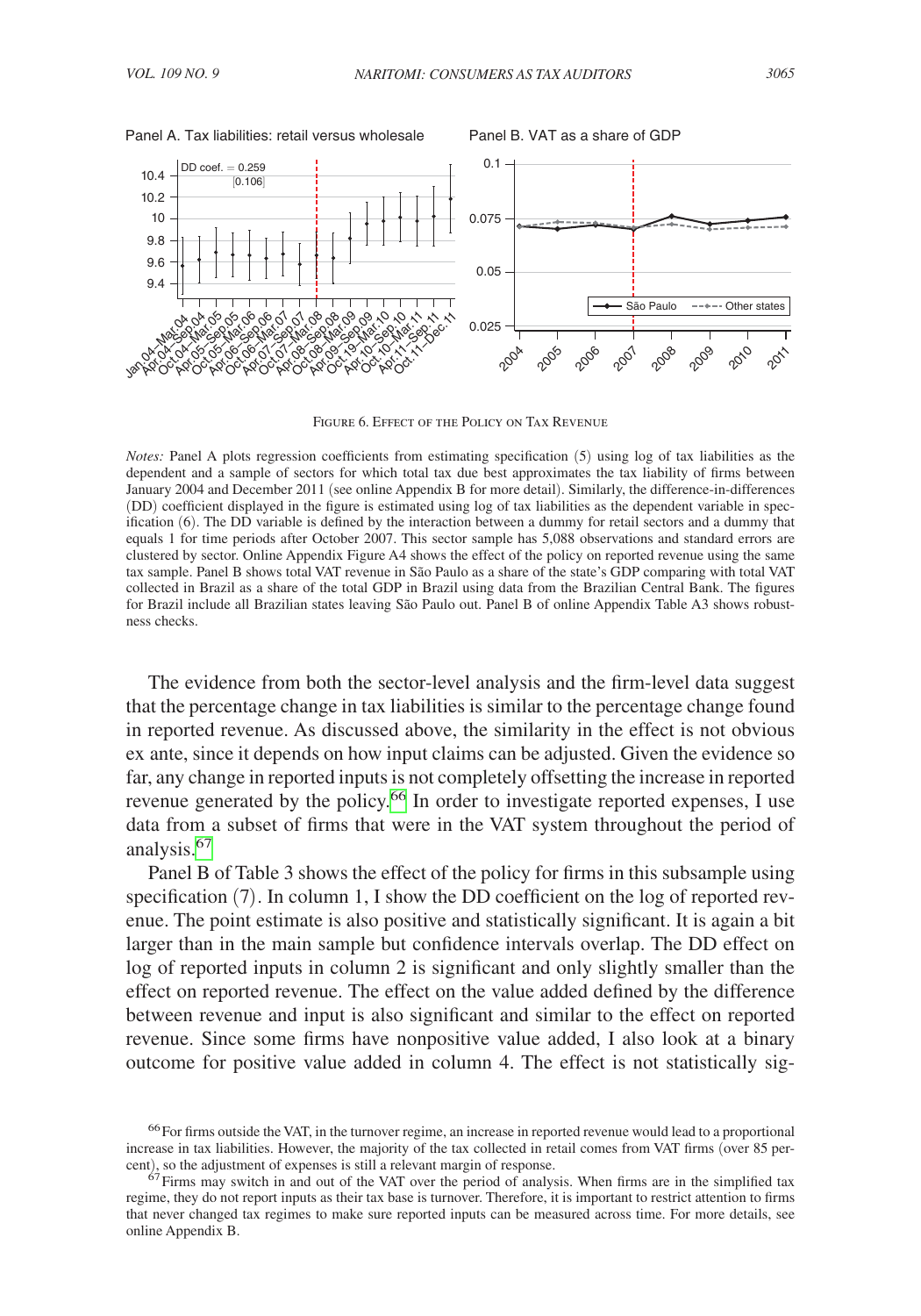<span id="page-35-0"></span>

|                                                                      | log of<br>reported revenue<br>(1) | log of<br>tax liability<br>(2)   | Positive tax<br>liability<br>(3)      |                                |
|----------------------------------------------------------------------|-----------------------------------|----------------------------------|---------------------------------------|--------------------------------|
| Panel A. Tax sample                                                  |                                   |                                  |                                       |                                |
| DD (post October $07 \times$ retail)                                 | 0.311<br>[0.151]                  | 0.316<br>[0.137]                 | 0.043<br>[0.0350]                     |                                |
| Firm fixed effects                                                   | X                                 | X                                | X                                     |                                |
| Time fixed effects                                                   | X                                 | X                                | X                                     |                                |
| Observations<br>Adjusted $R^2$                                       | 167,110<br>0.85                   | 133,950<br>0.876                 | 167,110<br>0.801                      |                                |
|                                                                      | log of<br>reported revenue<br>(1) | log of<br>reported inputs<br>(2) | log of reported<br>value added<br>(3) | Positive<br>value added<br>(4) |
| Panel B. Expenses, output and value added—firms that were always VAT |                                   |                                  |                                       |                                |
| DD (post October $07 \times$ retail)                                 | 0.363<br>[0.0824]                 | 0.302<br>[0.0833]                | 0.387<br>[0.105]                      | 0.019<br>[0.0153]              |
| Firm fixed effects                                                   | X                                 | X                                | X                                     | X                              |
| Time fixed effects                                                   | X                                 | X                                | X                                     | X                              |
| Observations<br>Adjusted $R^2$                                       | 88,422<br>0.87                    | 88,422<br>0.85                   | 70,845<br>0.90                        | 88,422<br>0.71                 |

Table 3—Tax Liability and Reported Expenses: Retail versus Wholesale

*Notes:* Table 3 displays the main coefficients form regressions described in Section V using the firm-level data. The variable *DD* is defined as the interaction between a dummy for retail sectors (*Retail*) and a dummy that equals 1 for time periods after October 2007 (*Post October 07*). The data are collapsed into two periods: before and after October 2007. Time and firm fixed effects are included in all regressions. The regressions are dollar-weighted (each observation is weighted by the pre-policy reported revenue) such that each observation contributes to all regression estimates according to its economic scale to best approximate the aggregate effect. Panel A reports the results for a sample of firms (*Tax sample*) that are in sectors where there is little tax withholding and, therefore, the firmlevel reported tax liabilities in the data best approximates their own tax liabilities (see online Appendix B for more details). Column 1 shows the DD results for the log of reported revenue as in Table 2 column 1, but for the tax sample. The outcome in column 2 is the log of tax liabilities that excludes non-positive values, and column 3 reports the effect on a binary outcome of whether firms report positive liabilities. Panel B reports the coefficients for a sample of firms from all sectors that are registered as VAT throughout the data period (January 2004 – December 2011). Column 1 shows the DD results for the log of reported revenue as in column 1 of Table 2 for this subsample. Column 2 shows the DD coefficient for the log reported inputs. The outcome in column 3 is the log of value added that excludes non-positive values, so column 4 reports the effect on a binary outcome of whether firms report positive value added. Standard errors are clustered at the sector level. See online Appendix Table A3 for robustness checks.

nificant. Hence, even though firms do adjust inputs, there is still an increase in the value added, which is in line with the findings above where percentage change in tax liabilities is similar to the percentage change in reported revenue.

The results above suggest that the increase in compliance generated an increase in the effective tax rate. In online Appendix D, I study real responses to the policy by analyzing formal employment and number of firms in the market by seven-digit sector. The evidence indicates that the increase in tax enforcement did not affect these outcomes during the period of analysis. The null effect may indicate that the implied increase in the effective tax rate is not large enough to affect firms along these margins, and may just reduce evasion rents. The lack of real responses is consistent with the increase in reported revenue being a reporting effect, rather than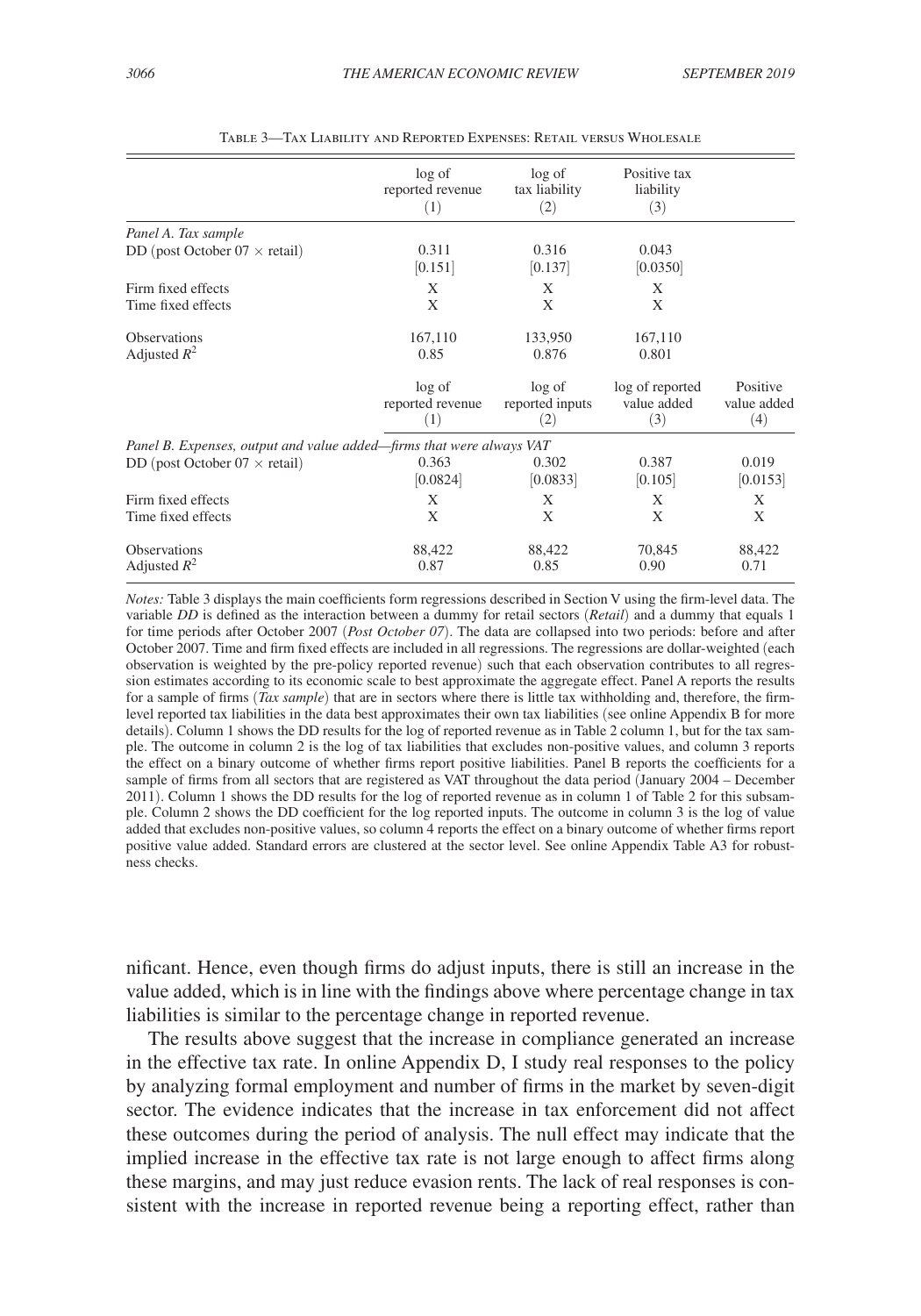an actual increase in sales, in which case I could potentially observe an increase in employment or in the number of firms.

**Tax Revenue Net of Rewards:** The government of São Paulo is forgoing part of the tax revenue collected at the final consumer stage by paying the consumer rewards: both incremental revenue from the program, and infra-marginal revenue. Therefore, even if the effect of the policy is positive, it is not clear that the program is able to increase revenue net of transfers.

To perform this calculation, consider the 25.9 percent point estimate change in tax liabilities from the sector-level results. The government is rewarding consumers with 33 percent of the tax collected in final sales transactions: 30 percent in tax rebate and 3 percent in lottery prizes. Considering that these rewards will be applied to 40 percent of the transactions (as shown in Figure 1), the total revenue increase net of rewards would then be 9.3 percent.<sup>[68](#page-36-0)</sup>

There are also administrative costs on the government side that should be considered, but there is no official estimate of such costs. Even if they are substantial, it is important to note that the NFP is also arguably relying on the fact that some consumers may never collect rewards. As of 2011, 50 percent of the rewards were not collected. In particular, there are 27 million consumers who asked for SSN receipts but did not enroll online in the first four years of the program, which is the only way one can claim rewards. Considering the unclaimed rewards, the total tax revenue net of rewards would have increased by 17.6 percent. This fact highlights two relevant aspects of the policy: (i) the total revenue effect net of rewards could be larger as consumers leave money on the table; (ii) there are nontrivial costs for consumers to fully participate in this policy that should be considered in the welfare implications.

#### B. *Welfare Discussion*

So far, I have focused on the effects of consumer reward policies on firms and their impact on tax revenue. The welfare implications of such policies must also consider social costs and benefits. For instance, improving enforcement could help tilt the playing field in retail away from firms that evade taxes toward the most-efficient firms. Also, it is important to consider how such policies affect the government and consumers beyond redistributive effects of transfers from firms to the government (from additional taxes), or transfers from firms to consumers (through discounts in collusive deals). [69](#page-36-1)

<span id="page-36-0"></span><sup>&</sup>lt;sup>68</sup>Consider an extreme case of 100 percent of receipts with a SSN. In this case, as discussed in the comparative statics of Section I, the government would need an increase in tax collection by almost 50 percent (i.e.,  $0.33/(1 - 0.33)$ ) to break even because the reward is applied to all tax transaction at final sales. In the data, 40 percent of the receipts will receive a reward, so the minimum increase in tax collection to break even becomes 15.2 per-<br>cent (i.e.,  $(0.33 \times 0.4)/(1 - 0.33 \times 0.4)$ ).

<span id="page-36-1"></span><sup>&</sup>lt;sup>69</sup>On the firm side, I am abstracting from costs imposed by the program because firms are required to send receipts to the government irrespective of the NFP program. There could be additional time costs from having to enter the SSN digits in the receipts, but I am abstracting from those as there are readily available technologies that could eliminate such costs and are already being adopted in the context of consumer rewards. For instance, the NFP created consumer cards with bar codes that could be scanned to speed up the process. Another example is that the most recent receipt technology has a QR code that can be scanned by consumer rewards smart-phone applications.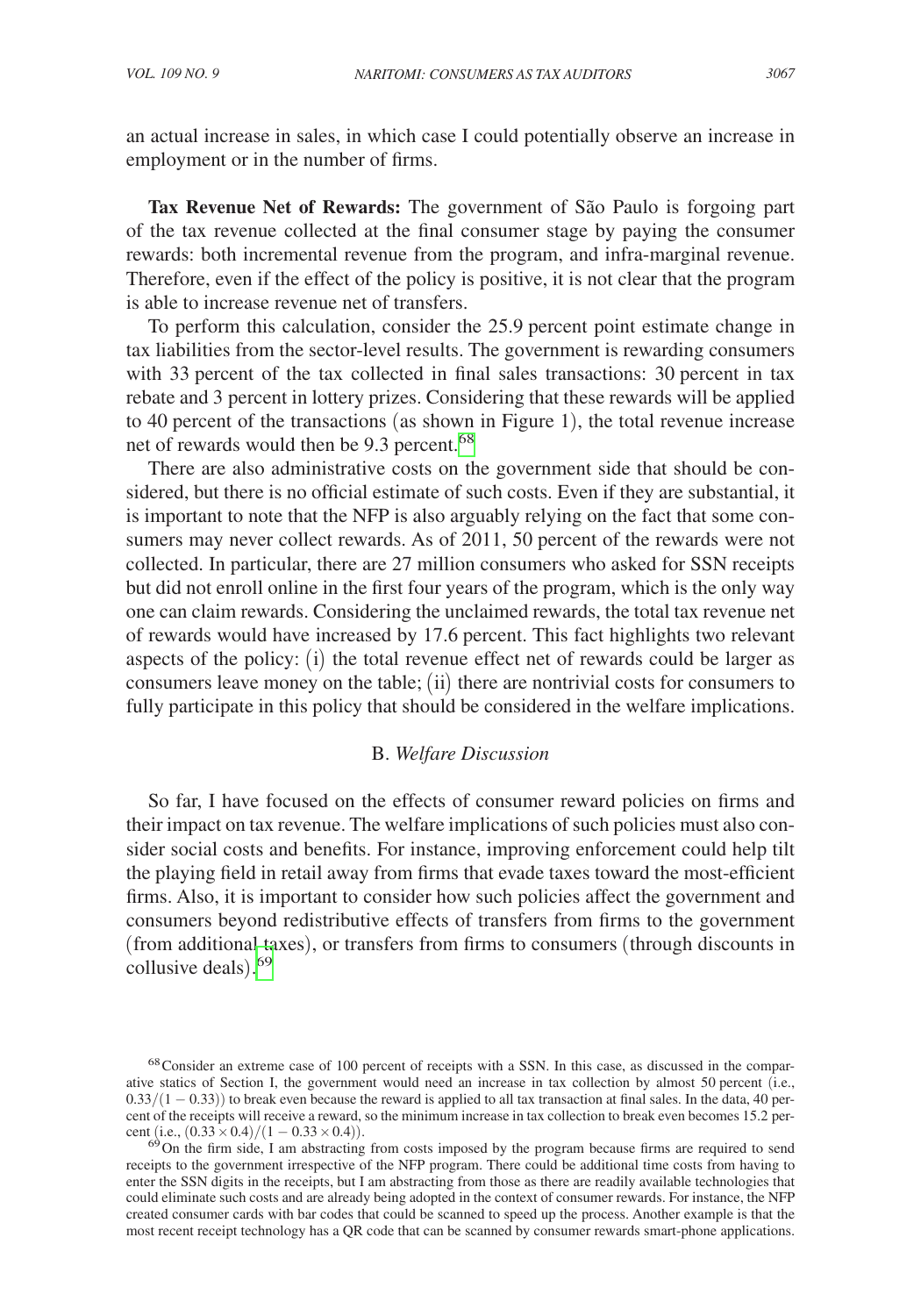The data available to this study do not allow to fully investigate the welfare implications of the NFP, so the aim of this section is to highlight some key points that should be considered in the design of consumer reward policies. Countries adopted different policy bundles, with varying generosity in the reward values and technological sophistication. I discuss the costs and benefits associated with two relevant dimensions of such policies and their welfare implications: (i) information and tax morale campaigns; (ii) monetary rewards.

**Information and Tax Morale Campaigns:** It is possible that consumers value tax compliance and have some local information on evasion by firms, but are not fully aware of the importance of official receipts nor of how to volunteer information on tax evasion to the government. In this case, an information campaign that fosters tax morale and emphasizes the importance of issuing receipts and how consumer can whistle-blow firms could leverage a utility gain from a "warm glow" of contributing to an anti-tax evasion program. From Section I, if consumers value receipts even absent of monetary rewards ( $\kappa(0) > 0$ ), they would ask for receipts and affect firm behavior through both mechanisms highlighted in Section IV: whistle-blower threats and collusion costs as firms would have to offer discounts to compensate consumers for the utility they would gain from getting a receipt.

To fix ideas, assume that such a program without monetary rewards is able to improve firm compliance. In this case, the cost imposed on consumers is low as asking for receipts is driven by a utility gain from the "warm glow" effect, and consumer participation is not being subsidized through rewards. For the government, there would be costs associated to running such campaigns and managing complaints from whistle-blowers. In the case of São Paulo, there are no official numbers on the IT and personnel costs to run the NFP program, but new information technologies are making it cheaper for governments to invest in such information channels beyond tax enforcement.[70](#page-37-0) Without monetary rewards to consumers, the cost-benefit of the policy would likely be positive for the government as it is harnessing a tax morale motivation of consumers to ask for receipts, and the government is gathering new information for enforcement. It is worth noting, however, that there could be social costs from this additional surveillance by potentially lowering social cohesion and trust.

**Monetary Rewards:** Most policies of this kind offer rewards to consumers, through tax rebates, cash lotteries, or in-kind prizes. If rewards are the main driver of the impact of such policies, it implies that there are costs (e.g., time costs) borne by the consumers that prevent them from asking for receipts, and that the rewards are working as a subsidy to increase the number of receipts requested by consumers. In this case, there could be a dead-weight loss (e.g., from changing time allocation of consumers). Further, the fact that these rewards could be leveraging a behavioral effect complicates the welfare assessment. Considering that the behavioral effect amplifies the perceived size of the subsidy  $(\kappa(\alpha) > \alpha)$ , the change in propensity to participate in the policy would be comparable to that of a higher reward rate. If

<span id="page-37-0"></span> $70$  For example, in Pakistan, the Punjab Citizens Feedback Monitoring Scheme allows citizens to report petty corruption and other public service delivery issues using their mobile phones (Bhatti, Kusek, and Verheijen 2014).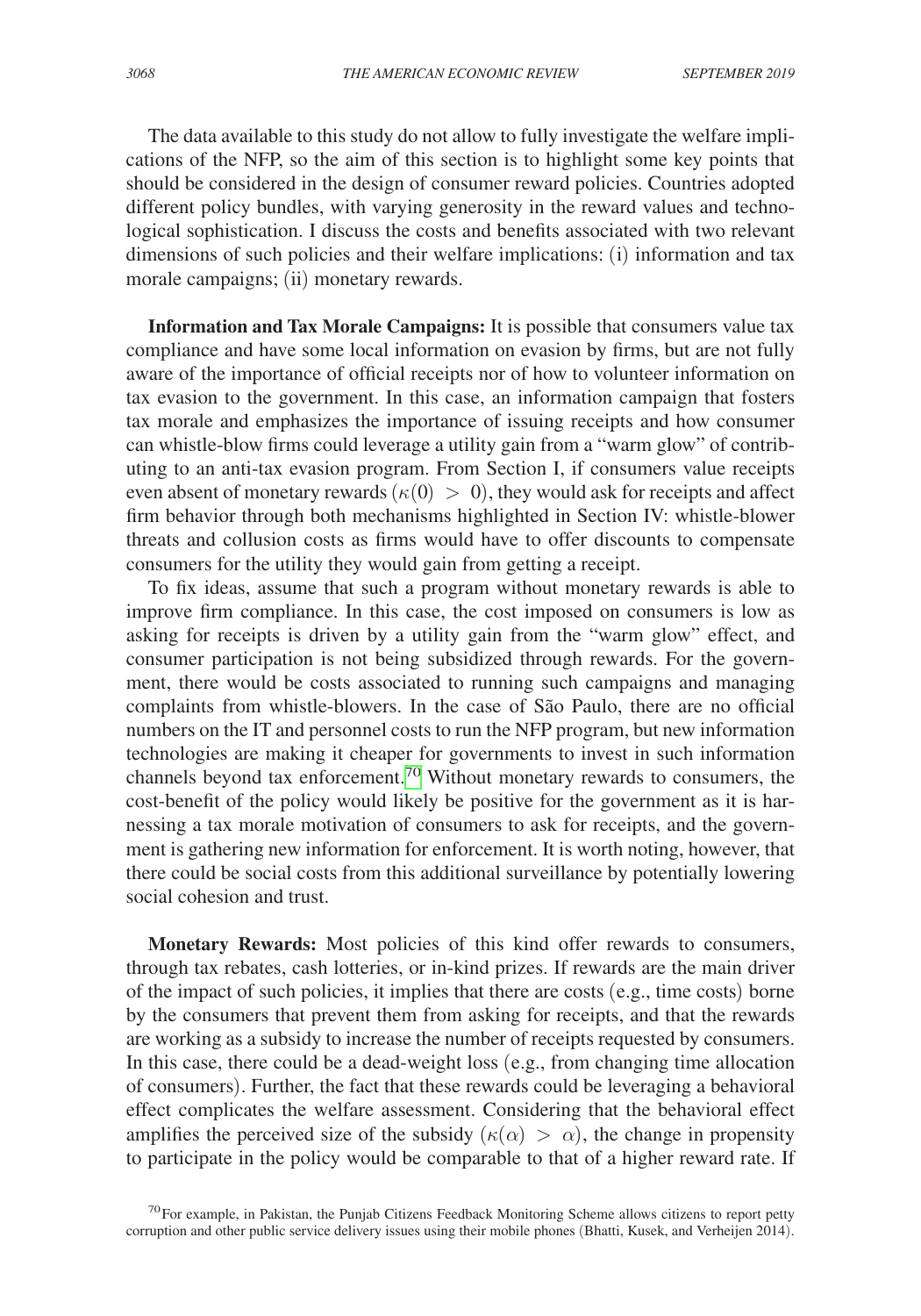$\kappa(\alpha) > \alpha$  from a utility gain because consumers enjoy playing the lottery, there is no additional cost to consumers. If rewards are leveraging a misperception of consumers (e.g., misperception of lottery probabilities), the effective gains would be lower than expected, so consumers could actually be worse off.

For the government, monetary rewards paid to consumers reduce the tax revenue it can obtain. Moreover, there are administrative costs associated with managing the rewards. In this case, rewards that leverage nonfinancial incentives can be particularly attractive. Taste for gambling and misperception of probabilities make lotteries a cost-effective reward. They are indeed widely used across the world in such programs.

In practice, many programs have a combination of information and tax morale campaigns and monetary rewards. There could be relevant complementarities between the two: if monetary rewards can be thought as a temporary nudge to shift social norms, the program could potentially generate a change in consumer's propensity to ask for receipts even if the government eventually discontinues or reduces the rewards. It an is open question, though, whether there are long-term impacts of such programs. In addition, there could be concerns of monetary rewards crowding out intrinsic motivations to ask for receipts. In the case of São Paulo, consumers can donate their rewards to charities, which may increase utility from altruistic motives and mitigate these concerns.

In future research, it would be important to build more evidence on the relative cost-effectiveness and welfare implications of different reward options: tax rebates, lotteries with in-kind prizes, or cash lottery prizes. The composition of rewards is relevant for the costs of the program to the government, and it is likely key for consumer take-up. A related open question is the critical mass level of consumer take-up that such programs need to obtain a sizable enforcement effect, and what is the most cost-effective way to achieve it.

#### **VI. Conclusion**

Access to substantial third-party information trails is widely believed to be critical for modern tax enforcement. This paper has investigated how the availability of third-party information can improve firms' compliance. I exploit administrative data and quasi-experimental variation from a policy that rewards consumers for ensuring that firms accurately report final sales transactions to the government in São Paulo, Brazil.

I find that the program increased revenue reported in retail sectors by at least 21 percent over four years. I examine heterogeneity across firms and consumer responses to rewards to shed light on the mechanisms. I find that the estimated effect is stronger for smaller firms, for sectors with a high number of different consumers, high volume of transactions, and small ticket items. The findings are consistent with the argument that whistle-blower threats and collusion costs could help explain how self-enforcing incentives can be effective to harness third-party information in a context of extensive opportunities for tax evasion. I also provide direct evidence on the enforcement effect triggered by consumers blowing the whistle: firms report 7 percent more receipts and 3 percent more revenue after receiving their first complaint.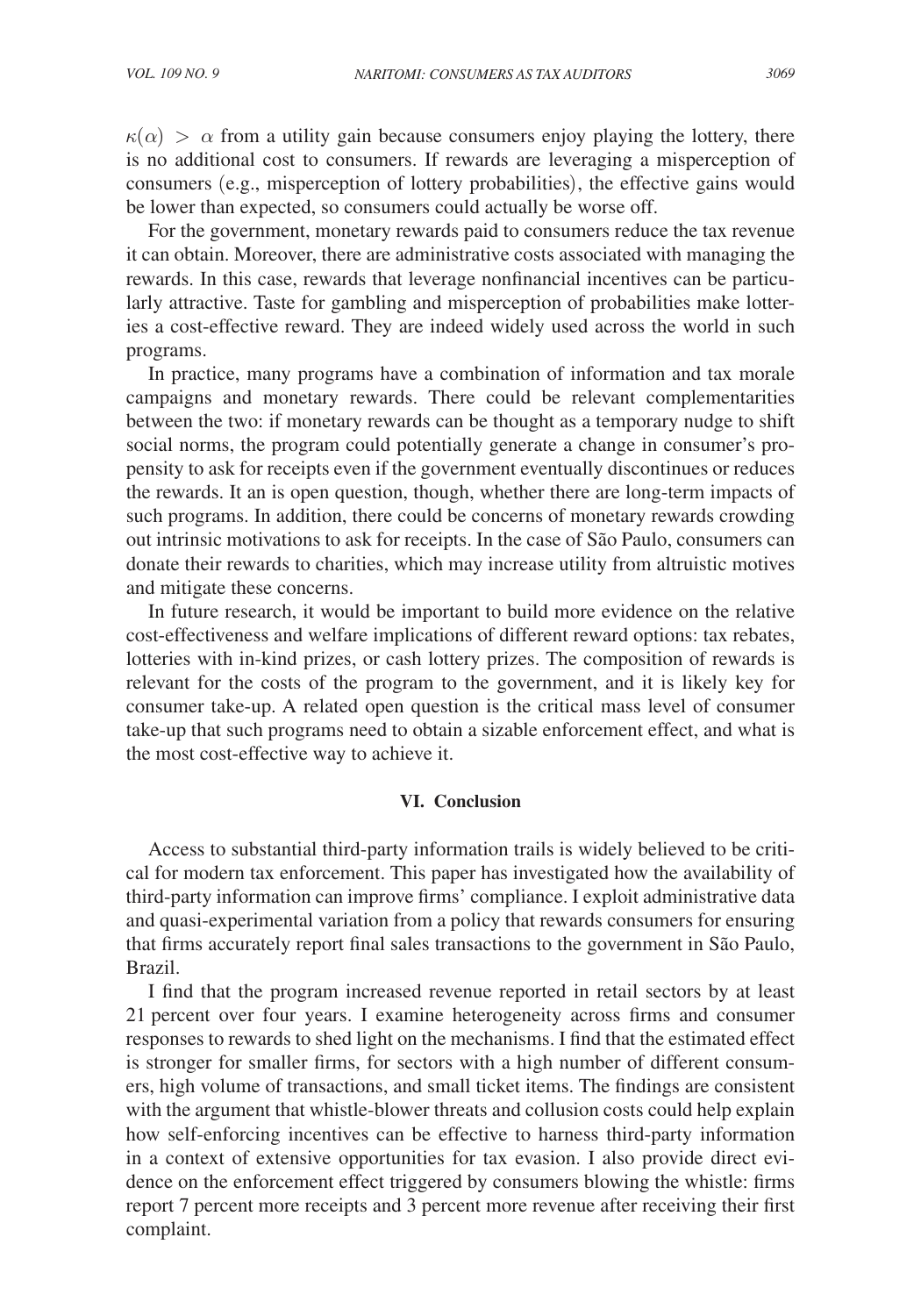Furthermore, I show that consumers are finely tuned to the incentives of the program, and I exploit the random component of lottery rewards to investigate the effect of lotteries on consumer engagement with the policy. I find that consumers condition their participation on past lottery wins. Even small prizes generate a significant and steady increase in the number of receipts consumers request, and the total value of receipts. The results are consistent with the possibility that lotteries amplify consumer responses due to behavioral biases, which would make it more costly for firms to try to match government incentives in order to collude with consumers.

Finally, I study the effect of the policy on tax liabilities. I find that tax revenue increased despite a significant adjustment in reported expenses. I calculate that the policy generated an increase in tax revenues of 9.3 percent net of rewards.

From a policy perspective, this study sheds light on how citizen engagement can be used as a monitoring tool in hard-to-tax sectors with numerous small taxpayers in a participatory program. In the context of VAT systems, the results indicate that incentives to consumers can potentially help address the last-mile problem of the VAT, which is a well-known shortcoming of one of the most important and prevalent tax instruments in the world.

#### **REFERENCES**

- **Allingham, G. Michael, and Agnar Sandmo.** 1972. "Income Tax Evasion: A Theoretical Analysis." *Journal of Public Economics* 1 (3–4): 323–38.
	- **Andreoni, James, Brian Erard, and Jonathan Feinstein.** 1998. "Tax Compliance." *Journal of Economic Literature* 36 (2): 818–60.
- **Arbex, Marcelo, and Enlinson Mattos.** 2015. "Optimal Sales Tax Rebates and Tax Enforcement Consumers." *Oxford Economic Papers* 67 (2): 479–93.
	- **Barroso, Rafael, and João Pedro Cortez.** 2007. "Devolvendo impostos para arrecadar mais: uma avaliação dos efeitos da Nota Fiscal Paulista na arrecadação do ICMS no Estado de São Paulo." Unpublished.
	- **Batra, Geeta, Daniel Kaufmann, and Andrew H. W. Stone.** 2003. *Investment Climate around the World: Voices of the Firms from the World Business Environment Survey.* Washington, DC: World Bank.
- **Bertrand, Marianne, Esther Duflo, and Sendhil Mullainathan.** 2004. "How Much Should We Trust Differences-in-Differences Estimates?" *Quarterly Journal of Economics* 119 (1): 249–75.
- **Besley, Timothy, and Torsten Persson.** 2013. "Taxation and Development." In *Handbook of Public Economics*, Vol. 5, edited by Alan J. Auerbach et al., 51–110. Amsterdam: Elsevier.
- **Besley, Timothy, and Torsten Persson.** 2014. "Why Do Developing Countries Tax So Little?" *Journal of Economic Perspectives* 28 (4): 99–120.
- **Best, Michael Carlos, Anne Brockmeyer, Henrik Jacobsen Kleven, Johannes Spinnewijn, and Mazhar Waseem.** 2015. "Production versus Revenue Efficiency with Limited Tax Capacity: Theory and Evidence from Pakistan." *Journal of Political Economy* 123 (6): 1311–55.
	- **Bhatti, Zubair K., Jody Zall Kusek, and Tony Verheijen.** 2014. *Logged On: Smart Government Solutions from South Asia.* Washington, DC: World Bank.
	- **Bird, Richard M.** 1992. "Tax Reform in Latin America: A Review of Some Recent Experiences." *Latin American Research Review* 27 (1): 7–36.
	- **Bird, Richard M., and Pierre-Pascal Gendron.** 2007. *The VAT in Developing and Transitional Countries.* New York: Cambridge University Press.
- **Bordalo, Pedro, Nicola Gennaioli, and Andrei Shleifer.** 2013. "Salience and Asset Prices." *American Economic Review* 103 (3): 623–28.
- **Bruhn, Miriam, and David McKenzie.** 2014. "Entry Regulation and the Formalization of Microenterprises in Developing Countries." *World Bank Research Observer* 29 (2): 186–201.
- **Carrillo, Paul, Dina Pomeranz, and Monica Singhal.** 2017. "Dodging the Taxman: Firm Misreporting and Limits to Tax Enforcement." *American Economic Journal: Applied Economics* 9 (2): 144–64.
- **Cowell, Frank.** 2004. "Carrots and Sticks in Enforcement." In *The Crisis in Tax Administration*, edited by Henry J. Aaron and Joel Slemrod, 230–75. Washington, DC: Brookings Institution.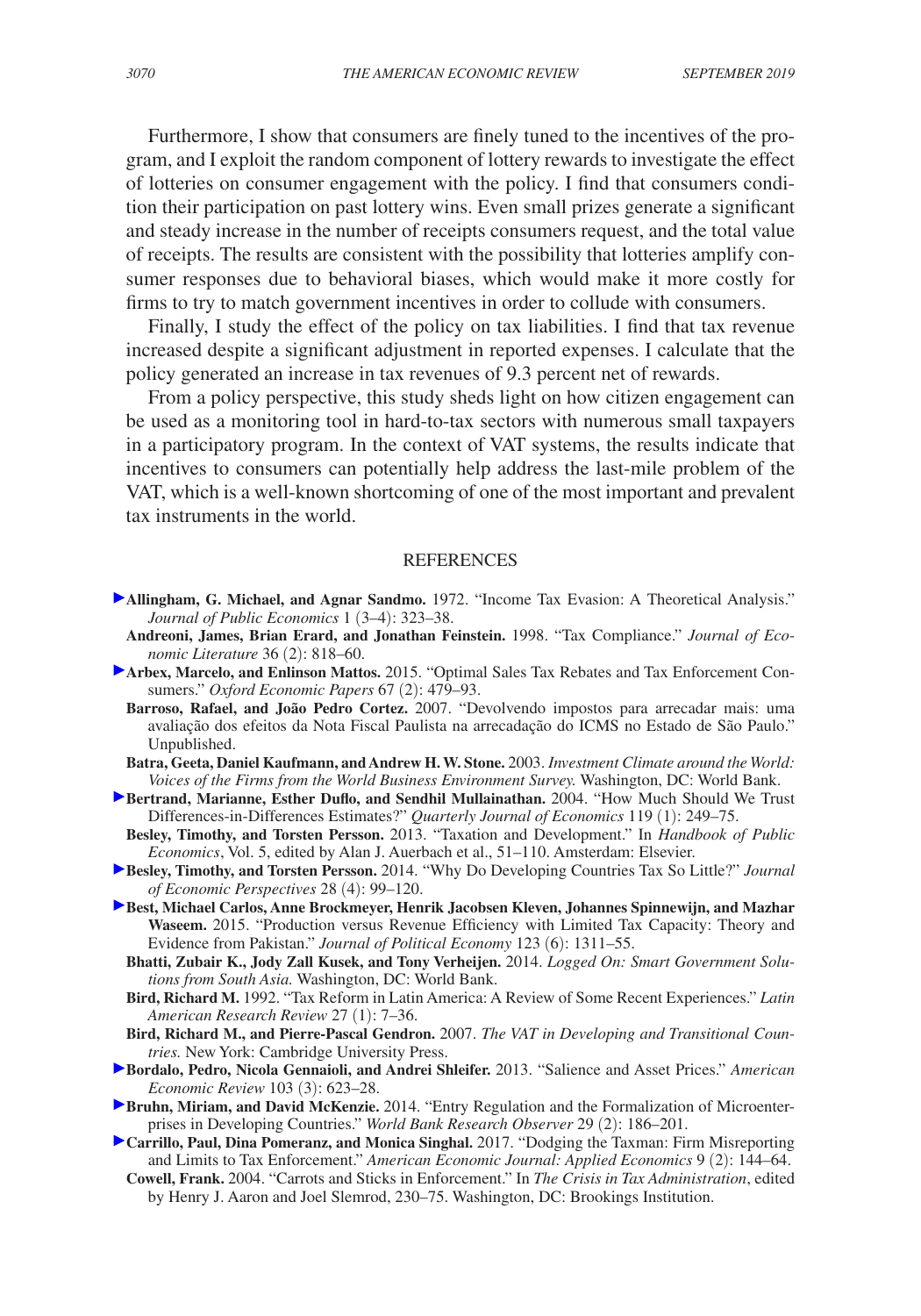- **de Paula, Áureo, and Jose A. Scheinkman.** 2010. "Value-Added Taxes, Chain Effects, and Informality." *American Economic Journal: Macroeconomics* 2 (4): 195–221.
- **DiNardo, John, Nicole M. Fortin, and Thomas Lemieux.** 1996. "Labor Market Institutions and the Distribution of Wages, 1973–1992: A Semiparametric Approach." *Econometrica* 64 (5): 1001–44.
- **do Amaral, Gilberto Luiz, João Eloi Olenike, Letícia Mary F. do Amaral, and Fernando Steinbruch.**  2010. *Carga Tributária Brasileira 2009 e Revisão Dos Períodos Anteriores.* Curitiba, Brazil: Instituto Brasileiro de Planejamento Tributário.
- **Dyck, Alexander, Adair Morse, and Luigi Zingales.** 2010. "Who Blows the Whistle on Corporate Fraud?" *Journal of Finance* 65 (6): 2213–53.
- **Eissa, Nada, Andrew Zeitlin, Saahil Karpe, and Sally Murray.** 2014. *Incidence and Impact of Electronic Billing Machines for VAT in Rwanda*. London: International Growth Centre.
- **Fabbri, Marco.** 2015. "Shaping Tax Norms through Lotteries." *International Review of Law and Economics* 44: 8–15.
- **Filiz-Ozbay, Emel, Jonathan Guryan, Kyle Hyndman, Melissa Kearney, and Erkut Y. Ozbay.** 2015. "Do Lottery Payments Induce Savings Behavior? Evidence from the Lab." *Journal of Public Economics* 126: 1–24.
	- **Fooken, Jonas, Thomas Hemmelgarn, Benedikt Herrmann.** 2015. *Improving VAT Compliance—Random Awards for Tax Compliance.* Luxembourg: Directorate-General Taxation and Customs Union, European Commission.
- **Friedman, Milton, and Leonard J. Savage.** 1948. "The Utility Analysis of Choices Involving Risk." *Journal of Political Economy* 56 (4): 279–304.
- **Gordon, Roger, and Wei Li.** 2009. "Tax Structures in Developing Countries: Many Puzzles and a Possible Explanation." *Journal of Public Economics* 93 (7–8): 855–66.
- **Guillén, Mauro F., and Adrian E. Tschoegl.** 2002. "Banking on Gambling: Banks and Lottery-Linked Deposit Accounts." *Journal of Financial Services Research* 21 (3): 219–31.
- **Guryan, Jonathan, and Melissa S. Kearney.** 2008. "Gambling at Lucky Stores: Empirical Evidence from State Lottery Sales." *American Economic Review* 98 (1): 458–73.
- **Haddad, Eduardo A., Carlos A. Luque, Gilberto T. Lima, Sergio N. Sakurai, Silvio M. Costa, et al.**  2011. "Impact Assessment of Interregional Government Transfers in Brazil: An inputoutput Approach." Unpublished.
- **Hoopes, Jeffrey L., Daniel H. Reck, and Joel Slemrod.** 2015. "Taxpayer Search for Information: Implications for Rational Attention." *American Economic Journal: Economic Policy* 7 (3): 177–208.
	- **International Monetary Fund.** 2011. *Revenue Mobilization in Developing Countries.* Washington, DC: Fiscal Affairs Department.
- **Jensen, Anders.** 2019. "Employment Structure and the Rise of the Modern Tax System." NBER Working Paper 25502.
- **Kaustia, Markku, and Samuli Knüpfer.** 2008. "Do Investors Overweight Personal Experience? Evidence from IPO Subscriptions." *Journal of Finance* 63 (6): 2679–2702.
- **Kearney, Melissa Schettini, Peter Tufano, Jonathan Guryan, and Erik Hurst.** 2010. "Making Savers Winners: An Overview of Prize-Linked Savings Products." NBER Working Paper 16433.
- **Keen, Michael, and Ben Lockwood.** 2010. "The Value Added Tax: Its Causes and Consequences." *Journal of Development Economics* 92 (2): 138–51.
- **Keen, Michael, and Jack Mintz.** 2004. "The Optimal Threshold for a Value-Added Tax." *Journal of Public Economics* 88 (3–4): 559–76.
- **Kleven, Henrik Jacobsen.** 2014. "How Can Scandinavians Tax So Much?" *Journal of Economic Perspectives* 28 (4): 77–98.
- **Kleven, Henrik Jacobsen, Martin B. Knudsen, Claus Thustrup Kreiner, Søren Pedersen, and Emmanuel Saez.** 2011. "Unwilling or Unable to Cheat? Evidence from a Tax Audit Experiment in Denmark." *Econometrica* 79 (3): 651–92.
- **Kleven, Henrik Jacobsen, Claus Thustrup Kreiner, and Emmanuel Saez.** 2016. "Why Can Modern Governments Tax So Much? An Agency Model of Firms as Fiscal Intermediaries." *Economica* 83  $(330): 219 - 46.$
- **Kopczuk, Wojciech, and Joel Slemrod.** 2006. "Putting Firms into Optimal Tax Theory." *American Economic Review* 96 (2): 130–34.
	- **Kumler, Todd, Eric Verhoogen, and Judith Frias.** 2012. "Enlisting Workers in Monitoring Firms: Payroll Tax Compliance in Mexico." Columbia University Department of Economics Discussion Paper 96.
- **La Porta, Rafael, and Andrei Shleifer.** 2014. "Informality and Development." *Journal of Economic Perspectives* 28 (3): 109–26.
- **Marchese, Carla.** 2009. "Rewarding the Consumer for Curbing the Evasion of Commodity Taxes?" *FinanzArchiv: Public Finance Analysis* 65 (4): 383–402.